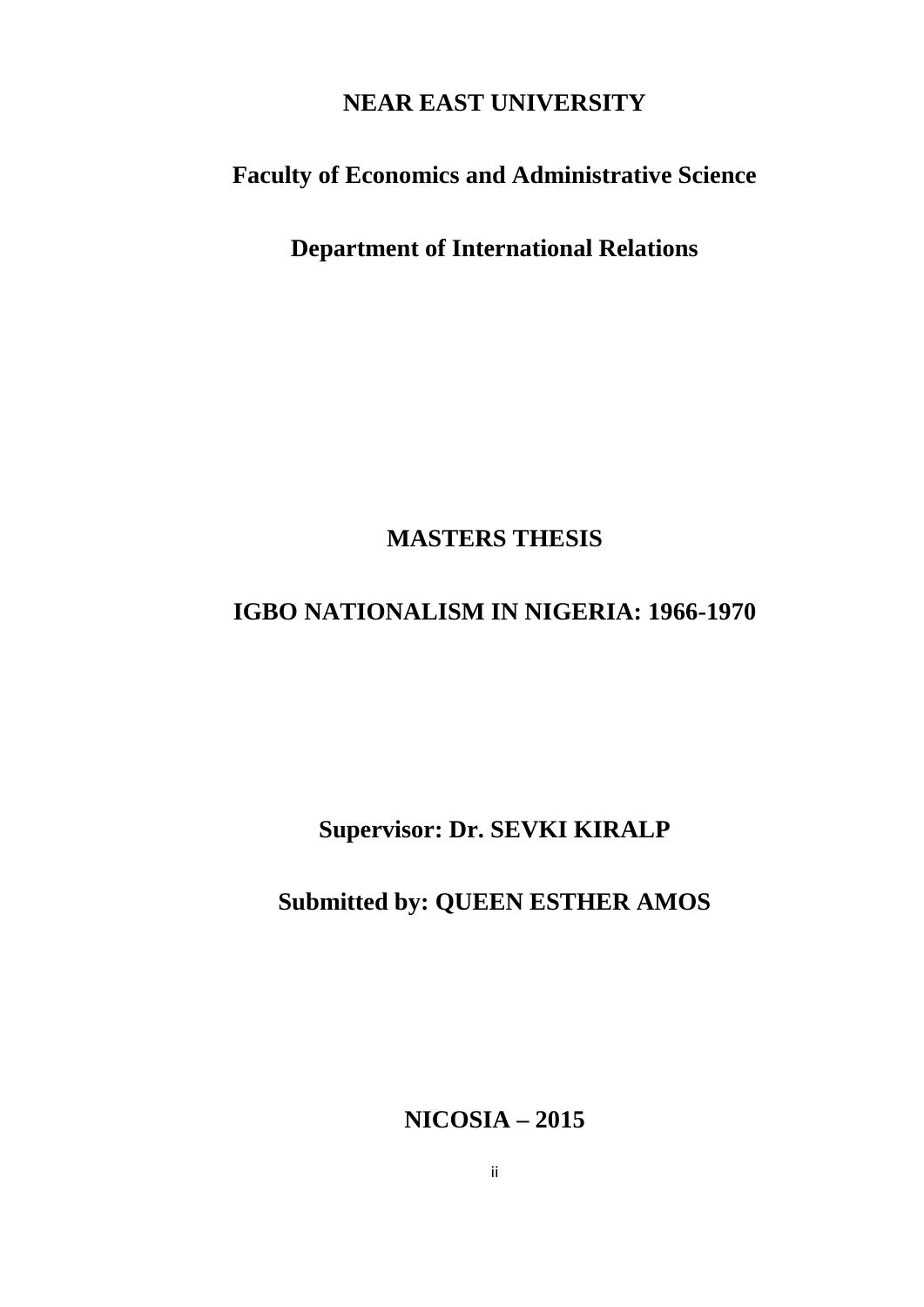# **IGBO NATIONALISM IN NIGERIA: 1966-1970**

**by**

## **QUEEN ESTHER AMOS**

## **In Partial Fulfillment of the Requirements for the Degree of MASTER OF SCIENCE IN INTERNATIONAL RELATIONS**

**In**

## **THE DEPARTMENT OF INTERNATIONAL RELATIONS OF NEAR EAST UNIVERSITY**

**June 2015**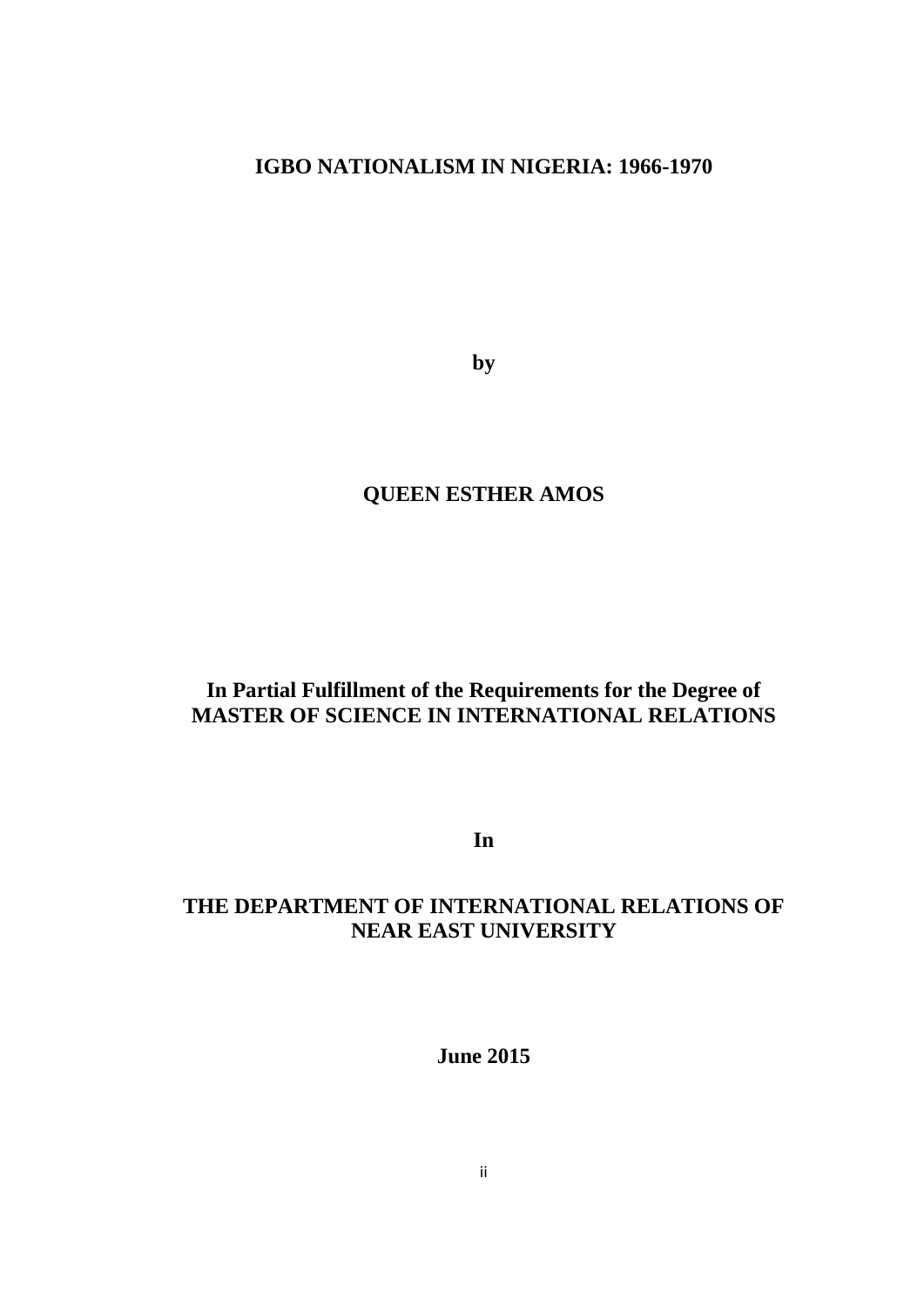### **NEAR EAST UNIVERSITY Graduate School of Social Science Department of International Relations Jury Report Academic Year: 2014-2015**

| <b>Full Name:</b>   | <b>Queen Esther Amos</b>               | <b>Nationality:</b> | <b>Nigerian</b>                                                                                                                                                                                                                                                                                                                                                                                                                                                                                                                                                                                                                                                                                                                                                                                                                                                                                                                                                                                                                                                                                                                                                                                                                                                                                                                                                |  |  |
|---------------------|----------------------------------------|---------------------|----------------------------------------------------------------------------------------------------------------------------------------------------------------------------------------------------------------------------------------------------------------------------------------------------------------------------------------------------------------------------------------------------------------------------------------------------------------------------------------------------------------------------------------------------------------------------------------------------------------------------------------------------------------------------------------------------------------------------------------------------------------------------------------------------------------------------------------------------------------------------------------------------------------------------------------------------------------------------------------------------------------------------------------------------------------------------------------------------------------------------------------------------------------------------------------------------------------------------------------------------------------------------------------------------------------------------------------------------------------|--|--|
| <b>Institution:</b> | <b>Near East University</b>            | Department:         | <b>International Relations</b>                                                                                                                                                                                                                                                                                                                                                                                                                                                                                                                                                                                                                                                                                                                                                                                                                                                                                                                                                                                                                                                                                                                                                                                                                                                                                                                                 |  |  |
| <b>Thesis</b>       |                                        |                     |                                                                                                                                                                                                                                                                                                                                                                                                                                                                                                                                                                                                                                                                                                                                                                                                                                                                                                                                                                                                                                                                                                                                                                                                                                                                                                                                                                |  |  |
| <b>Title</b>        | IGBO NATIONALISM IN NIGERIA: 1966-1970 |                     |                                                                                                                                                                                                                                                                                                                                                                                                                                                                                                                                                                                                                                                                                                                                                                                                                                                                                                                                                                                                                                                                                                                                                                                                                                                                                                                                                                |  |  |
| Abstract            | politics.                              |                     | This thesis analyzes the Igbo's nationalism and secessionism (inhabited<br>mostly in Eastern Nigeria) during the two seizures of power and the Biafran<br>war in Nigeria (1966-70). It utilizes theoretical approaches about<br>Nationalism and Ethnic Conflicts in order to account for the social,<br>political, cultural, economic and political aspects of the coups and the civil<br>war in Nigeria. Under the Nigerian military governments, the regions were<br>fragmented based on their political and economic interests. The northerners<br>(Hausas), the westerners (Yorubas) and the easterners (Igbos) were pushed<br>into a power competition regarding Nigerian politics. This thesis therefore<br>asserts that the nationalism is about political and economic interests and the<br>nations are products of the modern era. The thesis analyzes the political,<br>religious and economic aspects leading to the civil war between the central<br>government and Biafra (East Nigeria dominated by Igbos). The conflict<br>broke out, first, when General Ironsi tried to render Igbos dominant in<br>central government of Nigeria with his seizure of power and, second, when<br>the Igbos of Biafra tried to secede. This thesis provides a historical analysis<br>of the civil war as regards to intra-Nigerian politics and inter-national |  |  |
| <b>Supervisor</b>   | Dr. Sevki Kiralp                       |                     |                                                                                                                                                                                                                                                                                                                                                                                                                                                                                                                                                                                                                                                                                                                                                                                                                                                                                                                                                                                                                                                                                                                                                                                                                                                                                                                                                                |  |  |

#### **Student Information**

#### **Jury's Decision**

**The Jury has decided to accept the student's Thesis. The decision has been taken unanimously.**

**Jury Members**

| $0.41$ , $1.100$<br><b>Number Attending: 3</b> | Date: 30.06.2015 |
|------------------------------------------------|------------------|
| Dr. Sevki Kiralp                               |                  |
| Dr. Bilge Azgin                                |                  |
| Asst. Prof. Dr. Sinan Evcan                    |                  |

#### **Approvals**

| <b>Chairman of International Department</b>   Date: 30.06.2015 |  |
|----------------------------------------------------------------|--|
| Assoc. Prof. Zeliha Khashman                                   |  |
|                                                                |  |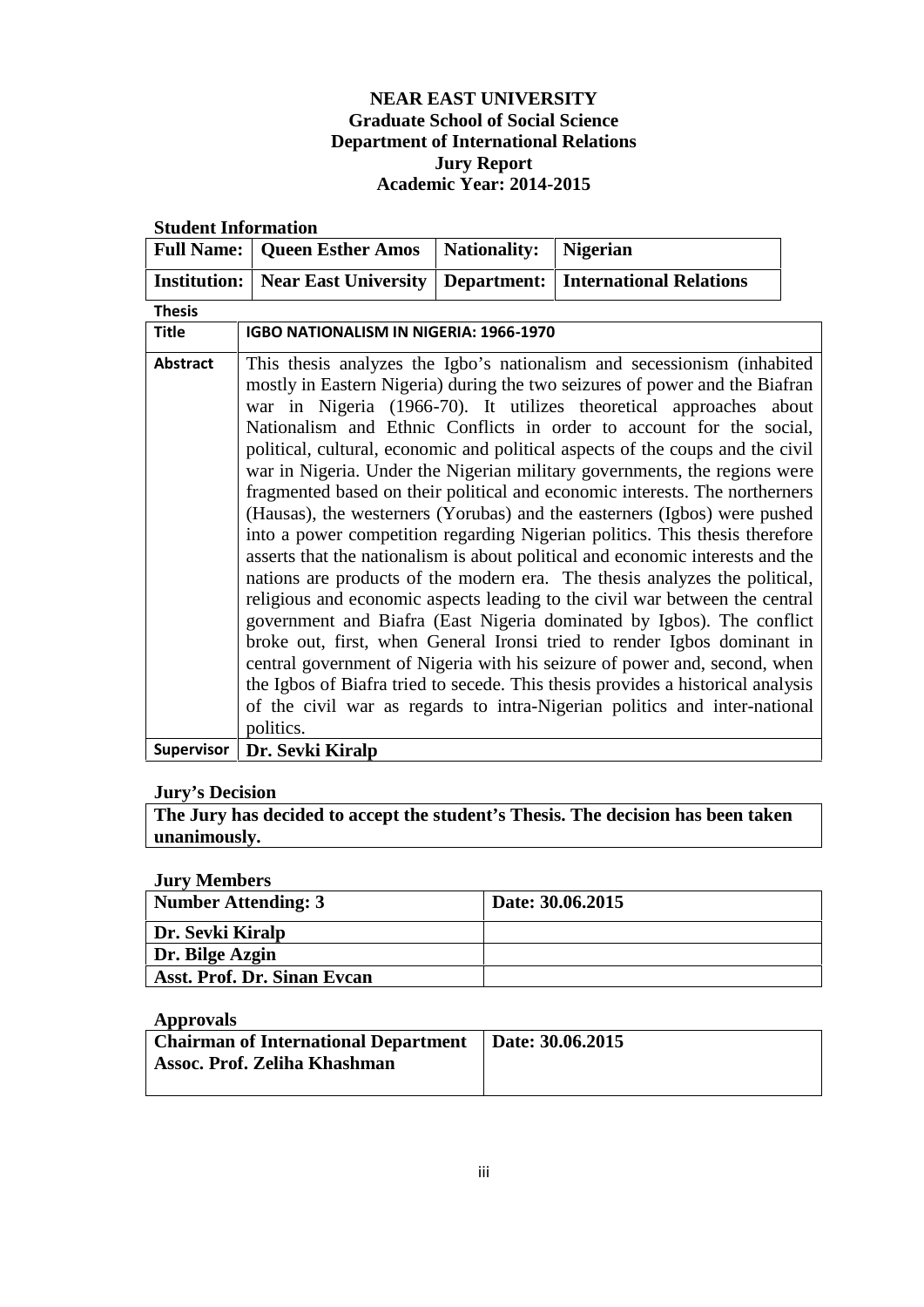### **NEAR EAST UNIVERSITY Graduate School of Social Science**

**International Relations Master program Thesis Defence**

### **THESIS TITLE: IGBO NATIONALISM IN NIGERIA: 1966-1970**

# **We certify that the thesis is satisfactory for the award of the Degree of**

### **Master in International Relations**

**Prepared by: Amos Queen Esther**

### **Examining committee in Charge**

**Dr. Sevki Kiralp Near East University Thesis Supervisor International Relations**

**Dr. Bilge Azgin Near East University International Relations Department**

**Asst. Prof. Dr. Sinan Evcan Cyprus International University, International Relations Department**

> **Approval of the Graduate School of Social Sciences Prof. Dr. Çelik Aruoba/Dr. Muhittin Özsa lam Director/Asst. Director**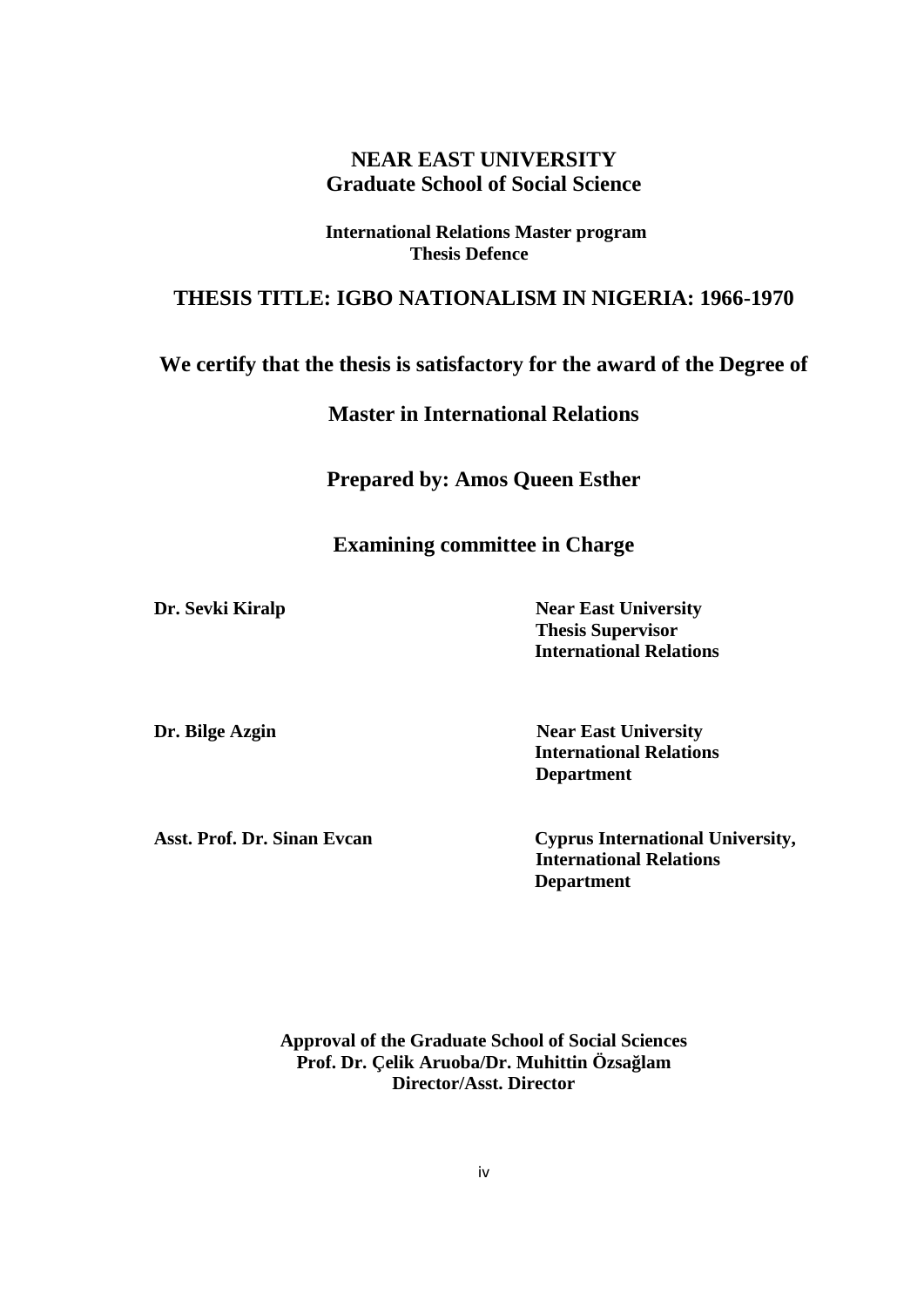### **DEDICATION**

# **To GOD Almighty and to my Late kid Brother GEORGE ASUMBUGU**

## **JONATHAN**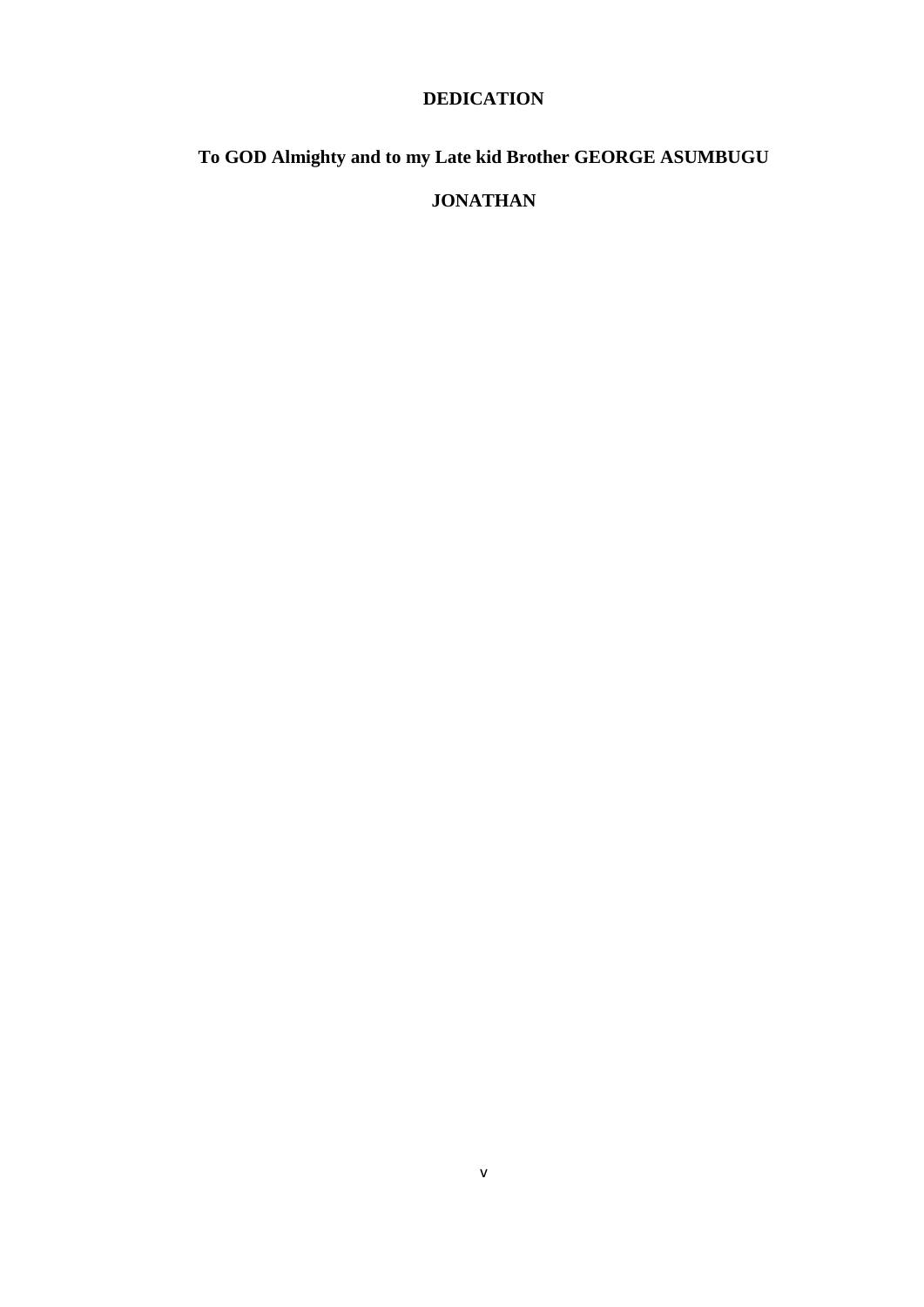#### **ABSTRACT**

This thesis analyzes the Igbo's nationalism and secessionism during the two seizures of power and the Biafran war in Nigeria (1966-70). It utilizes theoretical approaches about Nationalism and Ethnic Conflicts in order to account for the social, political, cultural, economic and political aspects of the coups and the civil war in Nigeria. Under the Nigerian military governments, the regions were fragmented based on their political and economic interests. The northerners (Hausas), the westerners (Yorubas) and the easterners (Igbos) were pushed into a power competition regarding Nigerian politics. This thesis therefore asserts that the nationalism might be used as an instrument of motivation for political and economic interests and the nations can be conceptualized as products of the modern era. The thesis analyzes the political, religious and economic aspects leading to the civil war between the central government and Biafra (East Nigeria dominated by Igbos).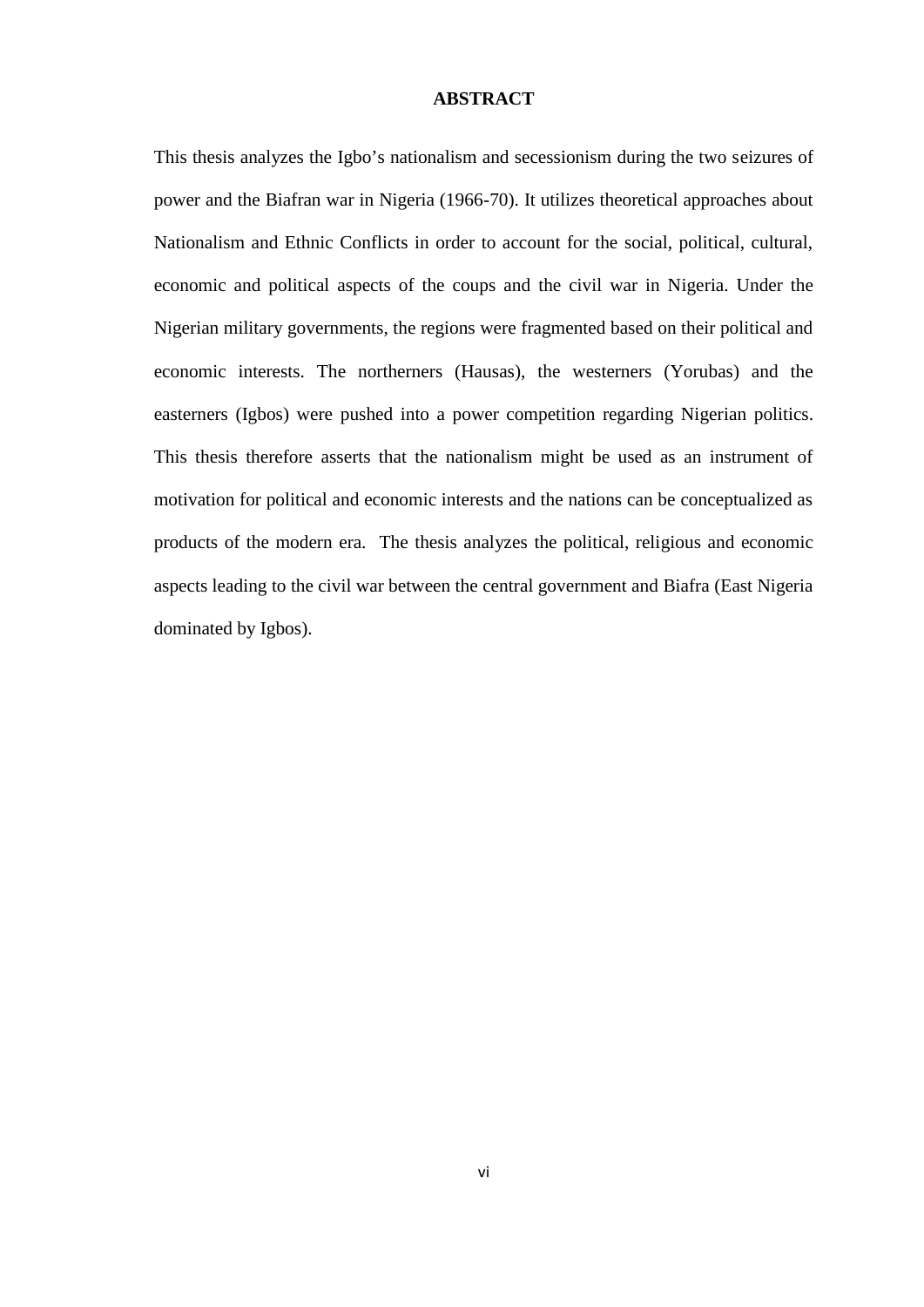#### **Özet**

Bu çalı ma 1966-70 yılları arasında meydana gelen askeri darbe, kar ı darbe ve iç sava dönemlerinde boların milliyetçili ini ve ayrılıkçılı ını ele almaktadır. Milliyetçilik ve etnik çatı malar hakkındaki teorik yakla ımlardan yararlanarak iki askeri darbe ve Nijerya iç sava ının sosyal, kültürel, ekonomik ve siyasal boyutlarını incelemektedir. Nijerya'daki askeri rejimler boyunca bölgeler arasında sürdürülen siyasal ve ekonomik güç yarı ları vardı. Kuzey'de Hausalar, Batı'da Yorubalar ve Do u'da gbolar Nijerya siyasetinde daha fazla güce sahip olabilmek adına ya adıkları çatı ma sonrasında bir ayrı ma içerisine sürüklenmi lerdi. Bundan dolayı bu çalı ma milliyetçili in siyasal ve ekonomik çıkarlar için bir motivasyon aracı olarak kullanılabilece ini ve ulusların modern ça in birer ürünü olarak kavramla tirilabilece ini ortaya koymaktadır. Bu çalı ma merkezi hükümet ile Biafra (nüfusunun çoğunluğu bolardan oluşan Doğu bölgesi) arasında ya anan iç sava ın ardında yatabilecek siyasal, dini ve ekonomik ko ulları analiz etmektedir.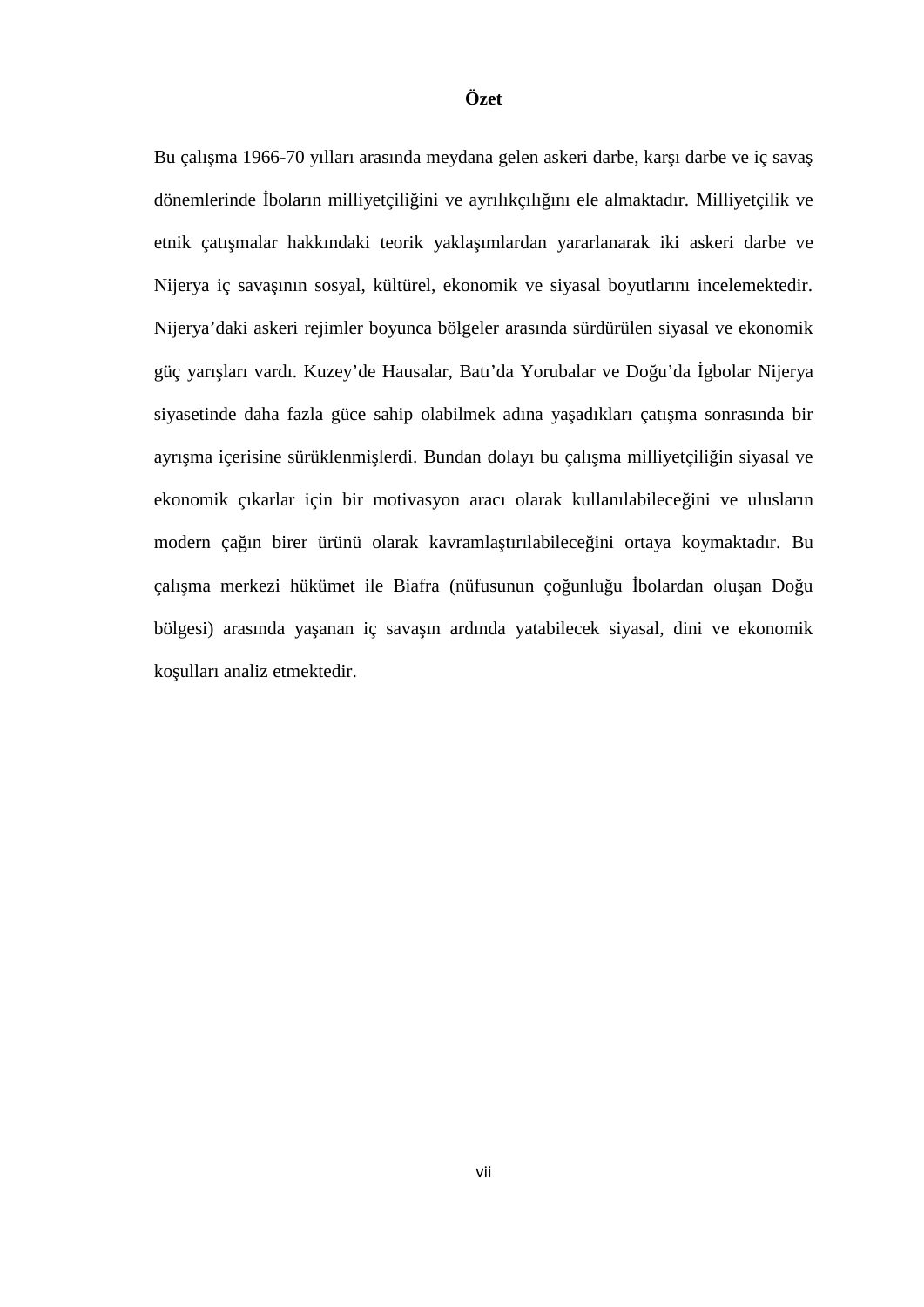#### **ACKNOWLEDGEMENTS**

First I want to sincerely give thanks to my creator, the almighty God for his guidance, protection and provision in the course of this research. I dedicate this research to Jesus Christ who brought me this far. I am grateful to my awesome parents, Mr. & Mrs. Amos Jonathan Tsaku who immensely supported me, most importantly with their prayers, advice and financial help. I would not have completed my MA programme without them. I would like to express how much I love them.

The next person I want to thank is my credible lecturer and supervisor, Dr Sevki Kiralp, who saw my interest in his course "NATIONALISM" and gave me the opportunity to acquire the necessary knowledge in the field of nationalism. I am heart fully grateful for his time, encouragement and efforts, even in my mostly challenging moments. I appreciate all his help and his humbleness. Not forgetting my wonderful lecturers; Assist. Prof. Dr. Nur Koprulu, Dr. Bilge Azgin and Erhan Ayaz and my Head of Department (HOD) Assoc. prof. Zeliha Khashman who spent their time to give me the knowledge that I deserved and required to obtain for my future career.

I want to express my appreciation towards my siblings; Ayinda Blessing Jonathan and Raymond Aren Jonathan, who supported me with prayers and their advice in times when I needed. I would like to articulate how much I love them as well. I also owe a "thank you" to my uncles Joshua Jonathan and Kuje Jonathan for their prayers and support. I would also like to say "thank you" to my second mummy, Mrs. Grace J.D Mamba, for her support, encouragement and moral advice. God bless her**.**

I have a family I cannot forget, a family that groomed me in the knowledge of Christ: The Lefkosa Christian student fellowship in Nicosia, North Cyprus. I appreciate their help spiritually and friendship. Finally, I would also like to express my appreciation towards my sisters, brothers, course mates and friends in Cyprus and Nigeria, for their love and warm friendship. I am glad that I found them. God bless them all.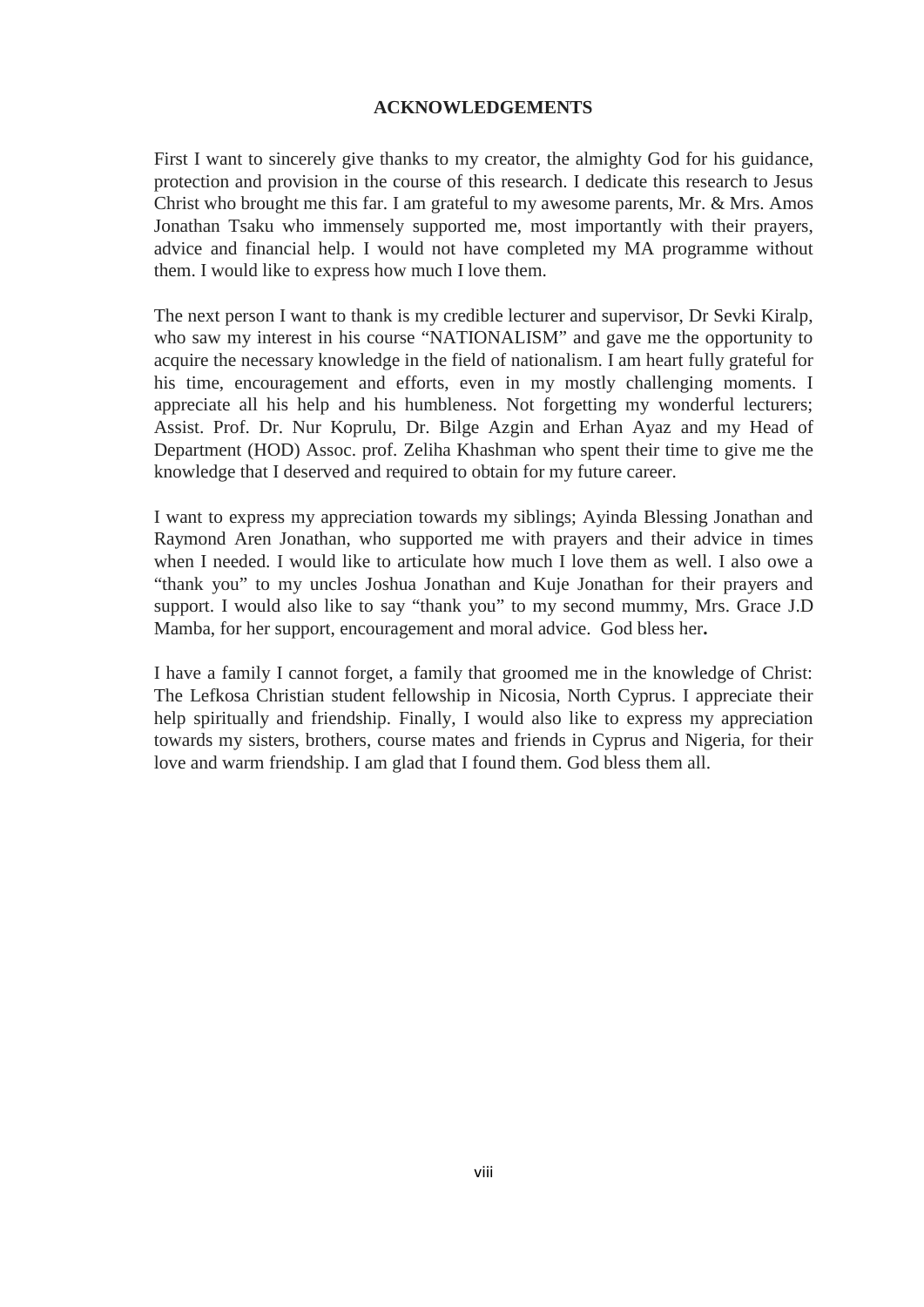| <b>CHAPTER ONE</b>                       |  |
|------------------------------------------|--|
|                                          |  |
|                                          |  |
|                                          |  |
|                                          |  |
|                                          |  |
| 1.1 NATIONALISM: THEORY AND DEFINITION 3 |  |
|                                          |  |
|                                          |  |
|                                          |  |
|                                          |  |
|                                          |  |
|                                          |  |
|                                          |  |
|                                          |  |
| <b>CHAPTER TWO</b>                       |  |
|                                          |  |

### **TABLE OF CONTENTS**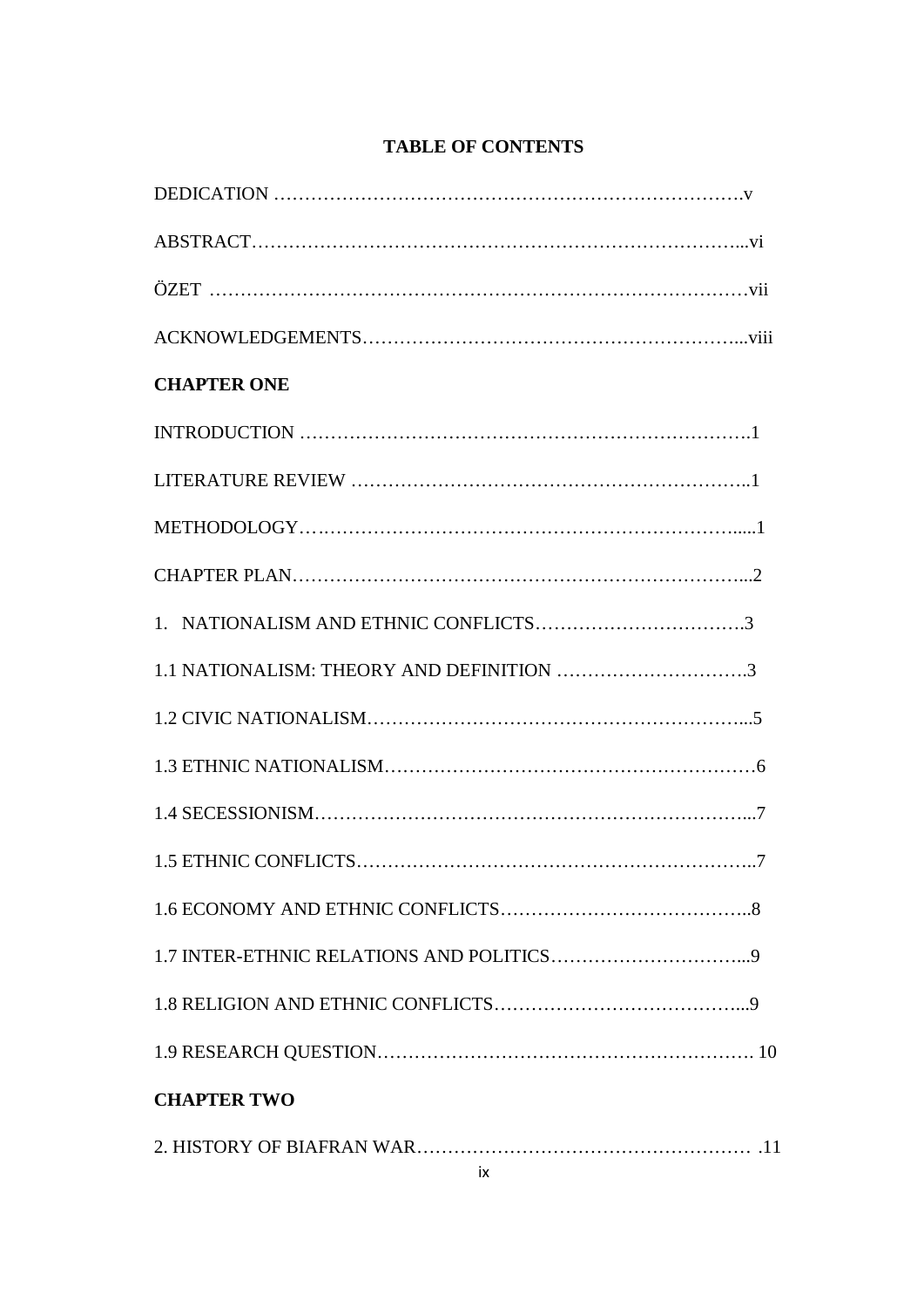| 2.5. OJUKWU'S JUSTIFICATION: THE NORTH AND NIGERIA20           |
|----------------------------------------------------------------|
|                                                                |
| <b>CHAPTER THREE</b>                                           |
| 3. ANALYSIS OF NATIONALISM AND ETHNIC CONFLICT IN NIGERIA. .23 |
|                                                                |
|                                                                |
|                                                                |
|                                                                |
|                                                                |
|                                                                |
|                                                                |
|                                                                |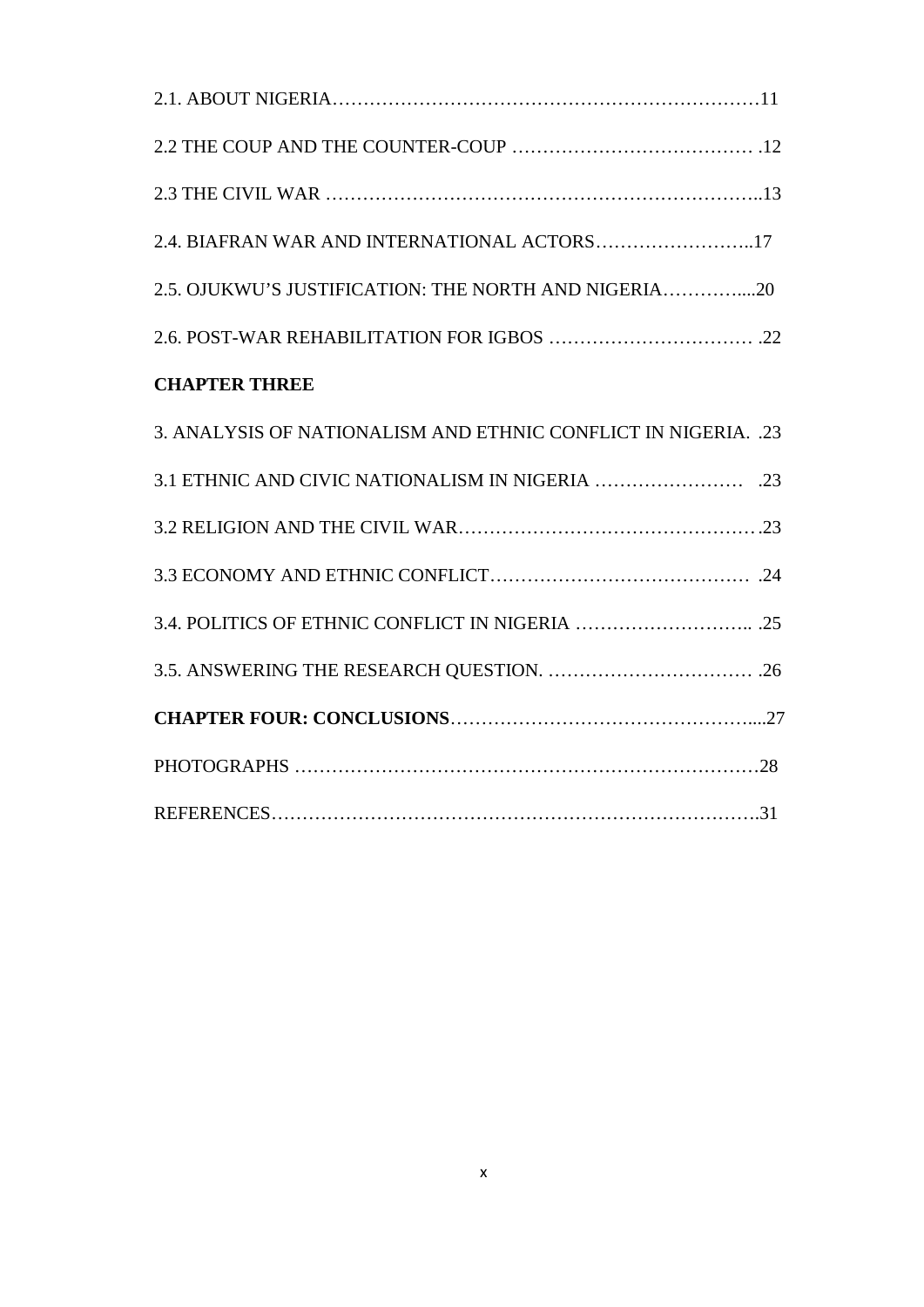#### **CHAPTER ONE**

#### **INTRODUCTION**

#### **Literature Review**

Scholars who theorized nationalism can roughly and briefly be categorized into two main groups: The Modernists and the anti-Modernists. The Modernist School (Gellner, Breuilly, Brass, Mann, Hobsbawm, etc.) argue that the nations are post-Modern entities created during the era of post-Industrialization and nation-states. These scholars do not search for ethnic or historical origins beyond the formation of the contemporary nations. On the other hand, the anti-Modernists (Smith, Berghe, Eriksen, etc.) argue that the nations are originated by the pre-modern entities. They therefore search the sociological backgrounds of societies before the modern era (before the nation-states). This thesis shall analyze the Igbo nationalism based on the Modernist line and shall argue that the political and economic conditions of the modern era played a role in the Biafran secessionism.

#### **Methodology**

In my research, the main limitation is the restrictions on Nigerian archives that deprived me of using primary sources. However, since the thesis is analyzing the historical period (1966-1970) based on a theoretical and conceptual framework, this limitation does not affect the validity of the thesis's arguments. As its secondary sources, this thesis uses sources such as leader's speeches, official declarations, videos, interviews, online sources, books and articles. This thesis is a case study focused on the Igbo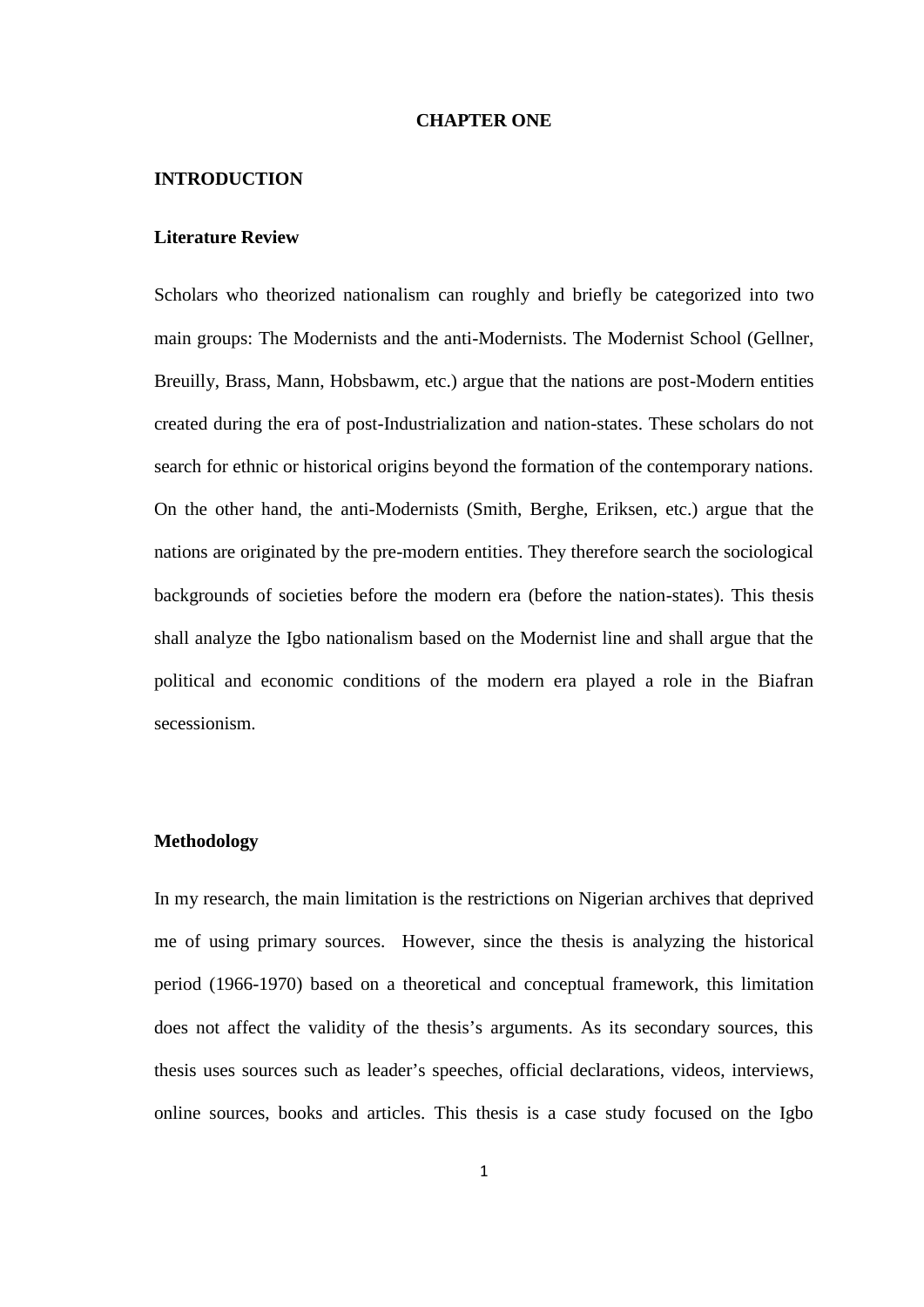nationalism in Nigeria in 1966-1970. It tests a theoretical and conceptual framework about nationalism theories and approaches on ethnic conflicts. Since it accounts for the dynamics beyond the Igbo nationalism, it constitutes an explanatory case study. Based on the relevant framework, as it will be seen in Chapter 1, this thesis' research question is: "What were the conditions motivating the Igbo nationalism in 1966-1970?"

### **CHAPTER PLAN**

The first chapter of my research explains the way Nationalism is described and conceptualized by different scholars within the field. It also constructs a conceptual framework about nationalism and ethnic conflicts. The second chapter is about the coup de' tats and Biafra war in Nigeria. It provides historical information, the causes, the key actors involved and the civil war itself. In the third chapter, an analysis of nationalism and ethnic conflicts based on the military interventions and the Nigerian civil war is provided. The third chapter provides different views and approaches on nationalism and accounts for the economic, political and social reasons driving the ethnic nationalism and the secessionism of Igbos. Lastly, the final chapter articulates the conclusions of the research, and also summarizes its findings.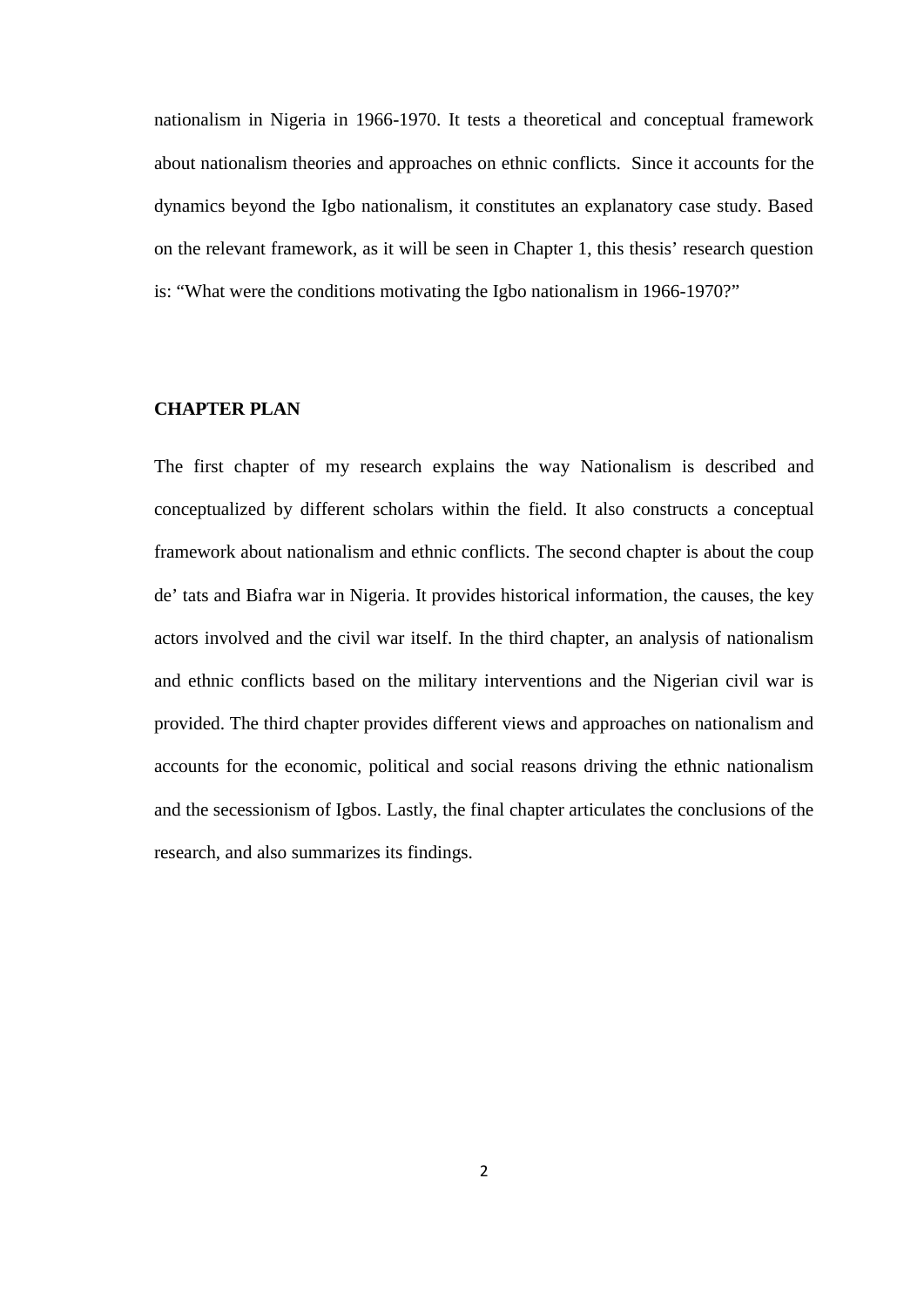#### **1. NATIONALISM AND ETHNIC CONFLICTS**

This chapter shall explain the main theoretical approaches about nationalism and ethnic conflicts. It shall also explain some relevant concepts. Based on the relevant framework, it will generate a research question that will be answered based on the case study focused on the Igbo nationalism in 1966-1970.

#### **1.1. NATIONALISM: Theory and definition**

According to Smith (2010), nationalism is a form of socio-cultural and political awareness, with its essential emphasis on cultural gestation (Smith 2010:7). On the other hand, Marx, Durkheim and Weber identify nationalism with the historical progress materialized by the humanity, which terminated the dynastic empires and created the democratic states (Gellner 2006: 16). Thus, one point of view characterizes the nation as a cultural entity, while the other conceptualizes it as a political society. Hans Kohn (1944) characterizes nationalism as a social doctrine generated by the intellectual development of the humanity, and particularly by the development of the Western Culture. In Elie Kedourie's terms, 'nationalism is a doctrine invented in Europe at the beginning of the nineteenth century… for the legitimate exercise of power in the state, and for the right organization a society of states' (Kedourie 1960). On the other hand, Breuilly (1993) describes nationalism as a political ideology which prioritizes the nation's interests over all the other groups in the world.

Theorists such as John Armstrong (1982) and Anthony D. Smith (1981) argue that there is a historical continuity between ethnic groups and modern nations. They assert that the nations are the contemporary extensions of ethnic groups. According to the two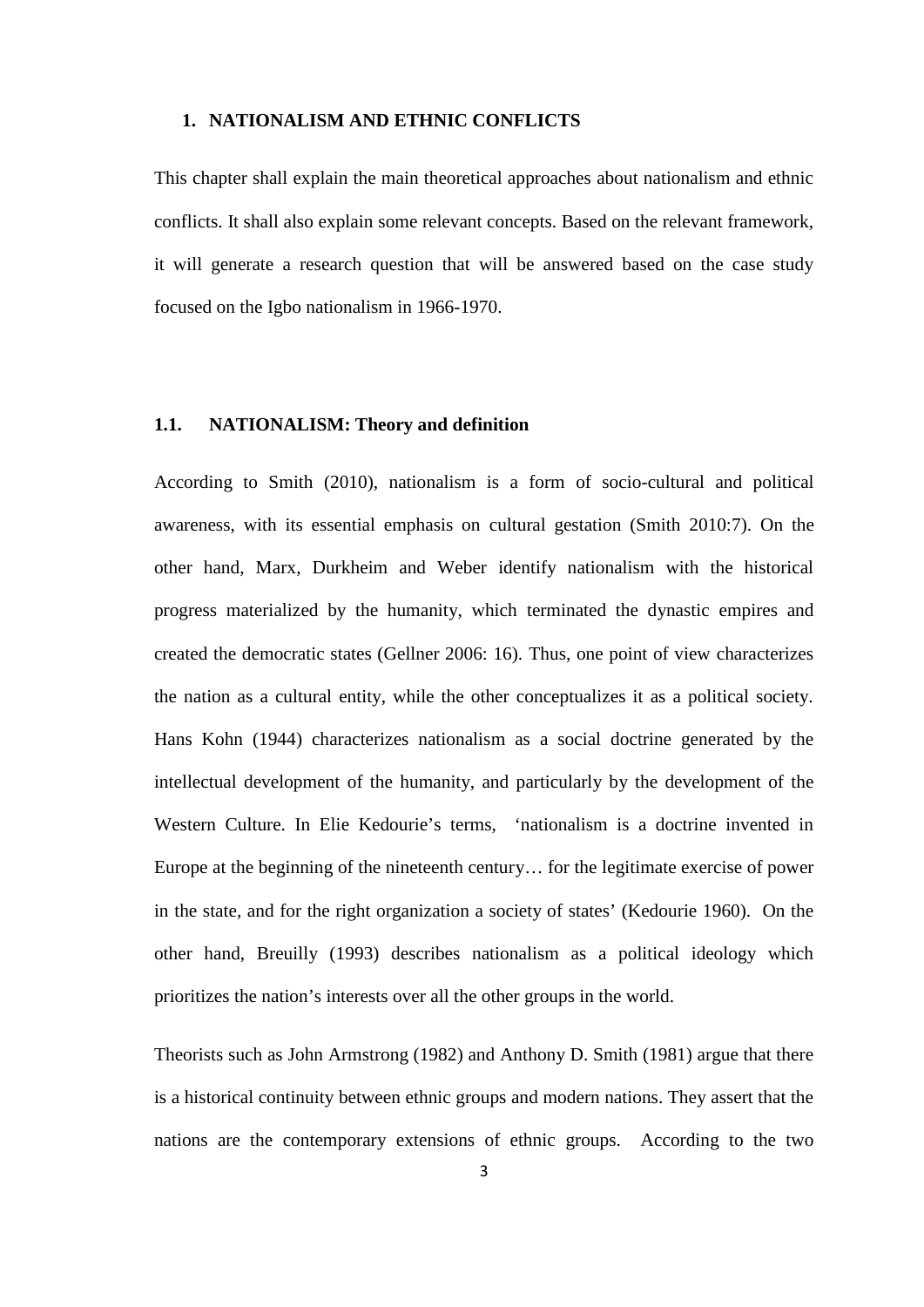scholars, before the era of nation states (post-1776), nations had existed in forms of ethnic groups and nationalism had existed in a form of ethnic affiliation. On the other hand, the Modernist School, represented by Gellner (1983), Hobsbawm (1983) and Anderson (1991), argues that the nations are products of the "modern era", based on the socio-cultural and political transformations generated by foundation of nation-states and the growth of industrialization and urbanization. According to the three scholars, the scholars learn about "being a nation" in the modern era. Thus, the nations are not historical extensions of ethnic groups. Instead, they are creations of the industrial society. No nation existed before the nation-states.

According to Mann (1990), the most principal cause of the emergence of nationalism was the rise of commercial capitalism. Combined by the fiscal military pressures exerted by geopolitical rivalry, nations produced politics of popular representation and they formed varieties of modern nationalism. Mann's notion might be categorized as a "Modernist" approach, since he characterizes nations as post-modern, instead of pre modern, entities. The theoretical approach of Mann is useful in illustrating for the Biafran war. The sources of social power, political power, military power and the secessionist movement led by General Ironsi (from the East) in 1966 appears to the northerners as 'Igbo ideology power dominance'. Ideologically, the quest for secession arise when the incumbent president, Gowon failed to honor the Aburi agreement in Ghana and the Igbos (easterners) who felt ignored that their master (leader) Lt. Col Ojukwu was taken for a ride began to demand for autonomy, that was the beginning of the civil war. The military dominated when General Ironsi's enlightenment campaign was to explain to the northerners that his decree was a temporal measure designed for the administrative convenience of the military regime.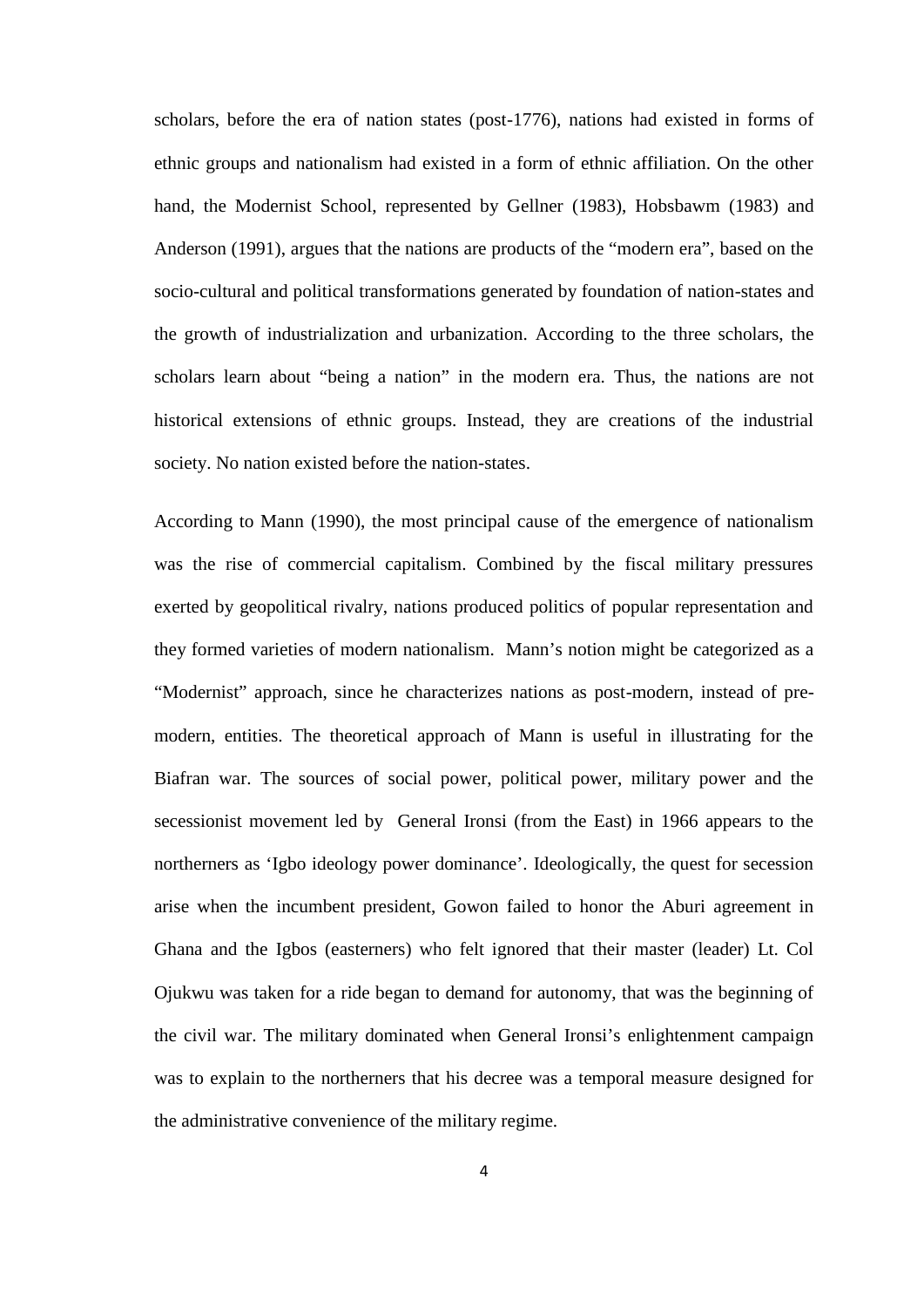#### **1.2 CIVIC NATIONALISM**

Civic nationalism is described as society's collective identity and political sovereignty based on its adherence to a common set of political values and on its common allegiance to a territorially defined state. Civic nationalism encompasses all people living in a country. Nationalism, as a political doctrine, is the belief that people in the world are divided into nations, and that each of these nations have the right of self determination, either as self-governing units within the existing nation-states of their own. As a cultural ideal, nationalism is the claim that while men and women have many identities, it is the nation that provides them with their primary form of belonging. According to Michael Ignatieff (1995), civic nationalism "maintains" that a nation should be composed of all people regardless of race, color, creed, gender, language or ethnicity who subscribed to the nation's political creed". This nationalism is civic because it sees the nation as a "community of equal, rights-bearing citizens united in patriotic attachment to a shared set of political practices and values". He sees this type of nationalism as necessarily democratic, "since it vests sovereignty in all of the people" (Ignatieff, 1995:6).

The first contemporary nation, the American nation, is a typical example of a civic nation. The Americans, regardless of ethnicity, language and origin, managed to create a collective attachment to the USA and to its territory. Another typical example of civic nationalism was the British Nationalism. Britain by the mid-eighteenth century was already a nation-state composed of four nations: the Irish, the Scots, the Welsh, and the English. They were united by a civic rather than ethnic sense of belonging, based on their shared attachment to certain institutions as the crown, parliament, and the rule of law. National identity should represent the essential demands of the populace and be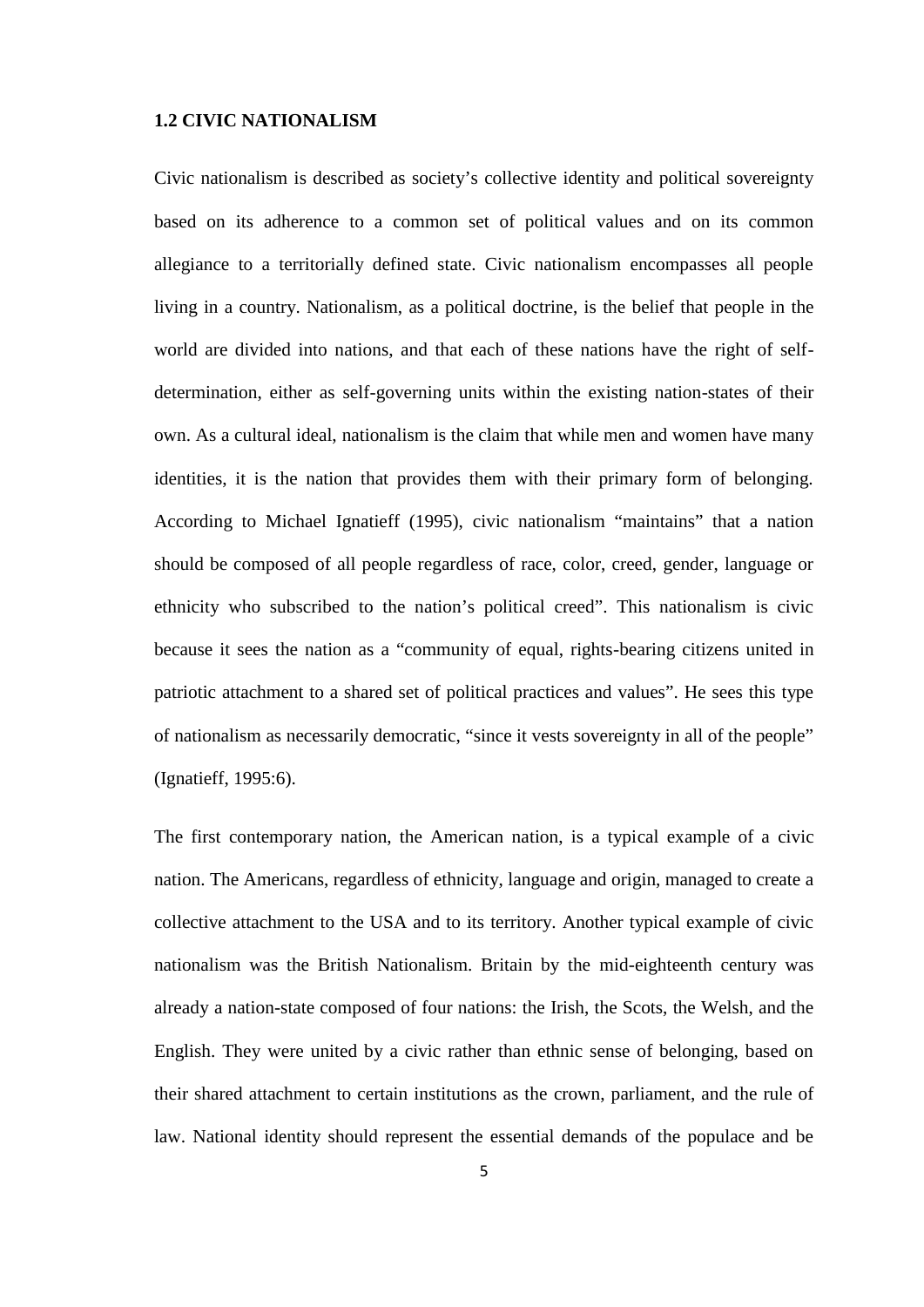endorsed by the whole society, otherwise it will not only fail to motivate people and unit them around single goal, but it will also turn into a major source of discontent and conflicts. If civic nationalism is adopted in the central Asian states, it could not only unite people domestically but also contribute to friendly relations among the neighboring states. On the other hand, Ethnic nationalism creates boundaries and in group and out-of group members not only domestically but also internationally. As a result, it leads to divisions both within and among states (Fedorenko 2012: 21).

#### **1.3 ETHNIC NATIONALISM**

The term ethnic group or ethnic community refers to a large or small group of people, in either backward or advanced societies who are united by a common inherited culture (including language, music, food, dress, and customs and practice), racial similarities, common religion, and belief in common history and ancestry, also who exhibit a strong psychological sentiment of belonging to the group (Taras & Ganguly 2002).

'Ethnic', its first usage is attributed to the American sociologist David Reisman in 1953. It is derived from the Greek (*ethnos*), and also is derived from the word *(ethnikos*), which originally meant heathen or pagan (R. Williams, 1976: 119). In the United States, the term 'ethnics' was used as a political term referring to Jews, Italians, Irish and other people apart from the British originated people. Nonetheless, all the anthropological approaches agree that ethnicity has something to do with the classification of people and group relationships. Ethnic nationalism stresses the cultural similarity of its adherents and, by implication; it draws boundaries separating the ethnic group from the other groups. Nationalism regulates the relations between the groups and the state. A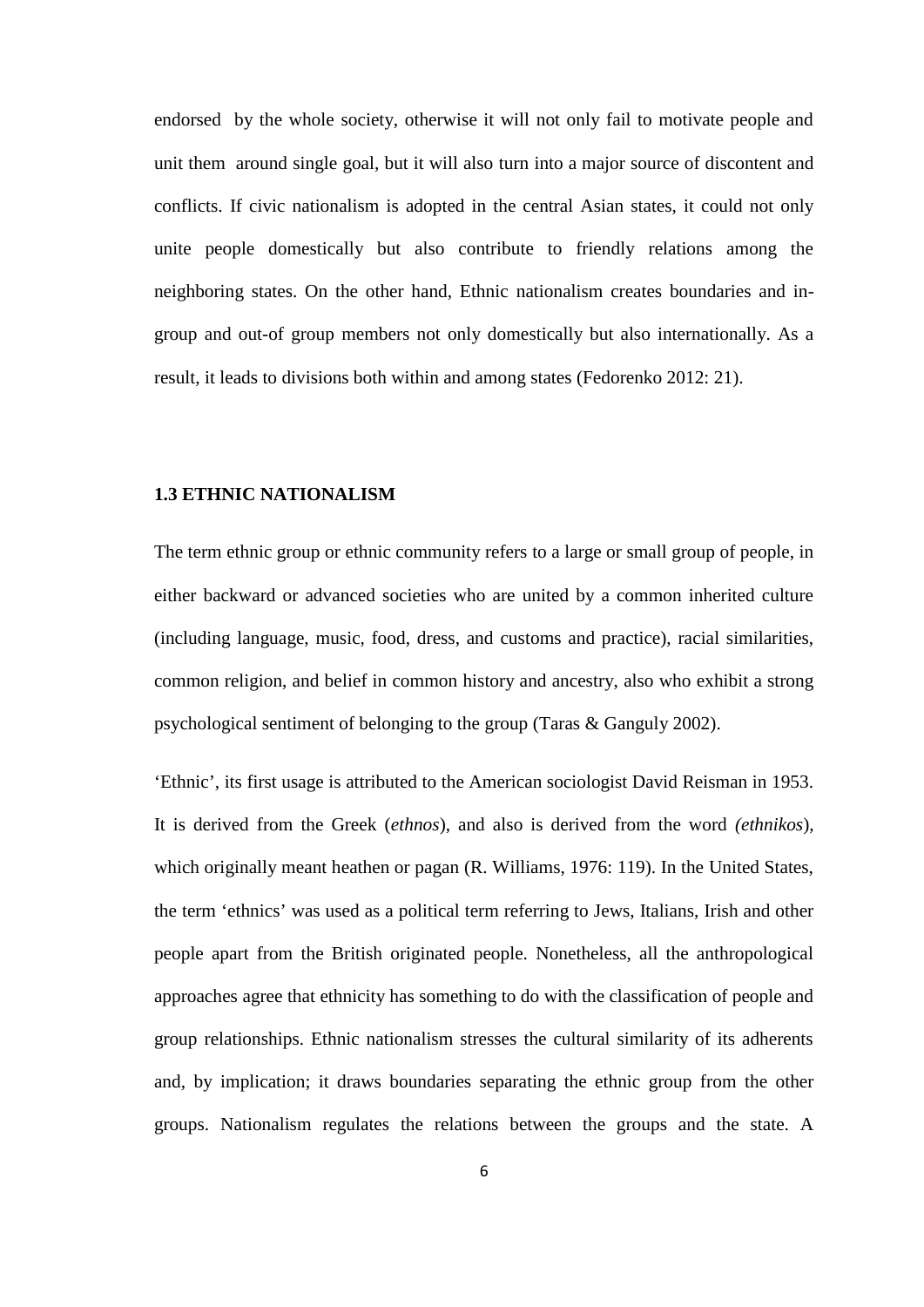nationalist is the one who designs the future of such relations. When a nationalist movement privileges ethnicity and ethnic ties within society overshadow the civic ties, nationalism gains an ethno-centric form. Thus, it becomes "ethnic nationalism" (Eriksen 2002: 4-7).

#### **1.4 SECESSIONISM**

According to Jason Soren (2012), secessionism is the search of a region, an ethnic group or a group defining itself as a nation to become independent from the state they politically belong to, by founding their own sovereign state. The most outstanding indicators of 'uniqueness' are language and custom, but religion (as for Jews) may also set a group apart from all others. In many cases, we observe that the ethnic affiliation of groups might lead them to ethnic nationalism and secessionism (Smith, 1971: 220-221). During the decolonization and early post-independence eras, the right for "self determination" inspired nationalist movements of ethnic groups. However, the international scene generally refused to support secessionist movements and the right for "self-determination" be used for secession. (Sorens 2012: 5-12). Ethnic nationalism and secessionist demands are still powerful in many regions all around the world.

#### **1.5 ETHNIC CONFLICTS**

An "ethnic conflict" is a socio-political conflict, which can lead to intra-state violence. If a socio-political conflict is about the political rights or of ethnic groups, or their representation in politics, it is named as an "ethnic conflict". Ethnic conflicts and ethnic wars happened mostly in ex-Colonial and ex-Communist states. During Cold War, in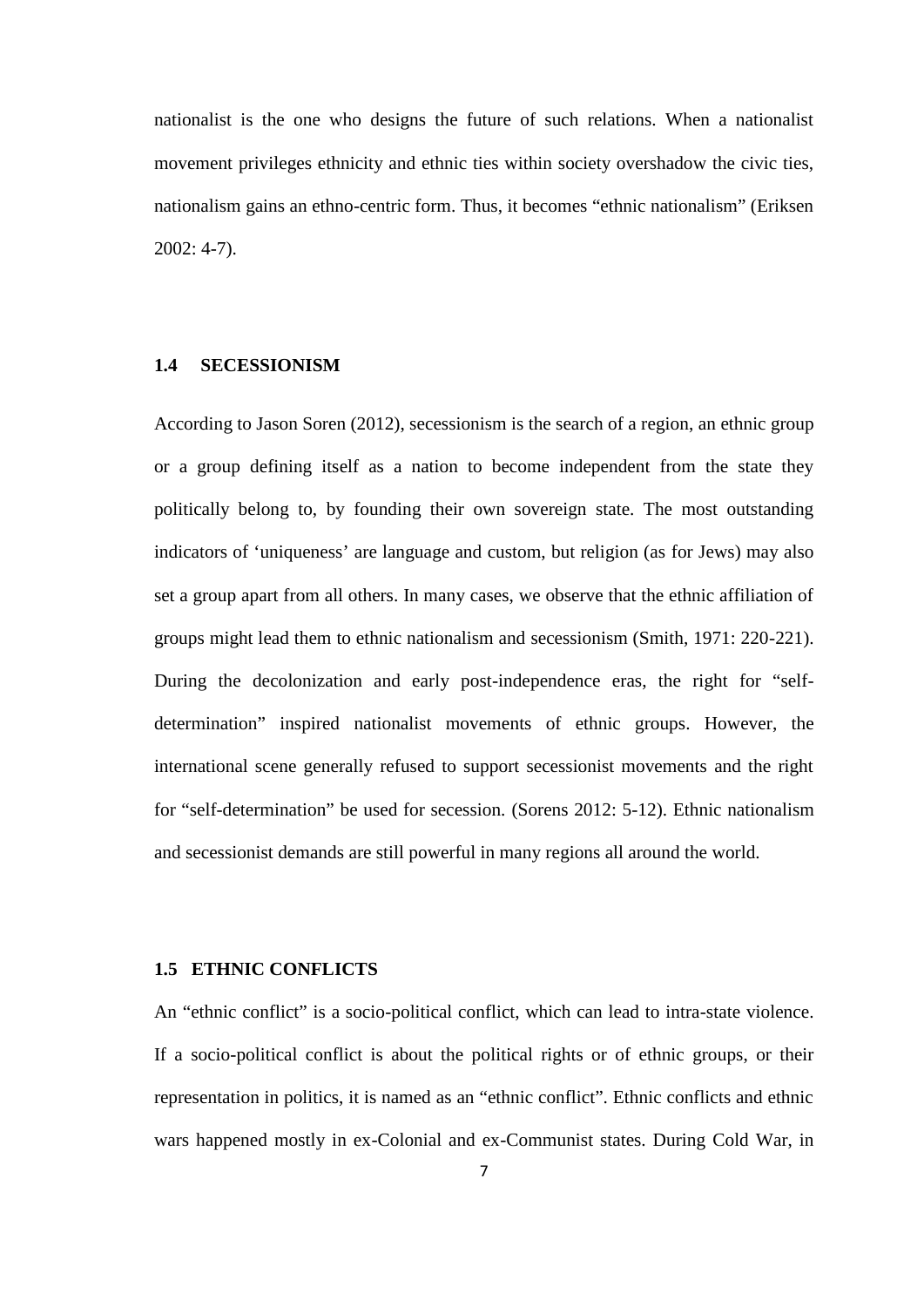the socialist states, there was no sense of Western Democracy (multi-party systems) and Liberal Capitalism. Thus, under the Communist rule, there was no opportunity for the ethnic groups to form a Capital-holding social class and rule the economy. Likewise, it was nearly impossible for the political scene to be dominated by any ideology but Communism. Therefore, ethnic groups could not embrace the ethnic nationalism. The case was mostly similar in the ex-Colonial peoples. Under the colonial rule, some ethnic groups were given the chances to constitute the upper classes within the society and become richer than the others. This led to economic inequalities, which created dissatisfaction in post-Independence era. In ex-Communist and ex-Colonial societies we witnessed ethnic conflicts since the ethnic groups were in competition to rule the state and the economy. Additionally, under the Colonial administrations, there was no sense of Western Democracy, and ethnic or nationalist demands could not be expressed, ethnic nationalism could not be imposed to ethnic groups. Moreover, in many post- Colonial societies liberated after 1945, "consociational democracies" were established. Ethnic groups (Brown 1998).

#### **1.6 ECONOMY AND ETHNIC CONFLICTS**

Ethnic conflicts are sometimes analyzed based on Marxist or Marxian analyses about class conflicts. Even though the form of ethnic conflicts show that in ethnically divided societies the ethnic identity overshadows the class-consciousness, economic inequalities between different ethnic groups might play an important role in ethnic conflicts. The poorer ethnic groups might be exploited as cheap labor by the richer ones. Since their educational level is lower, the poorer ethnic groups are likely to face with difficulties in finding government jobs. And, the poorer ethnic groups might fail to compete with the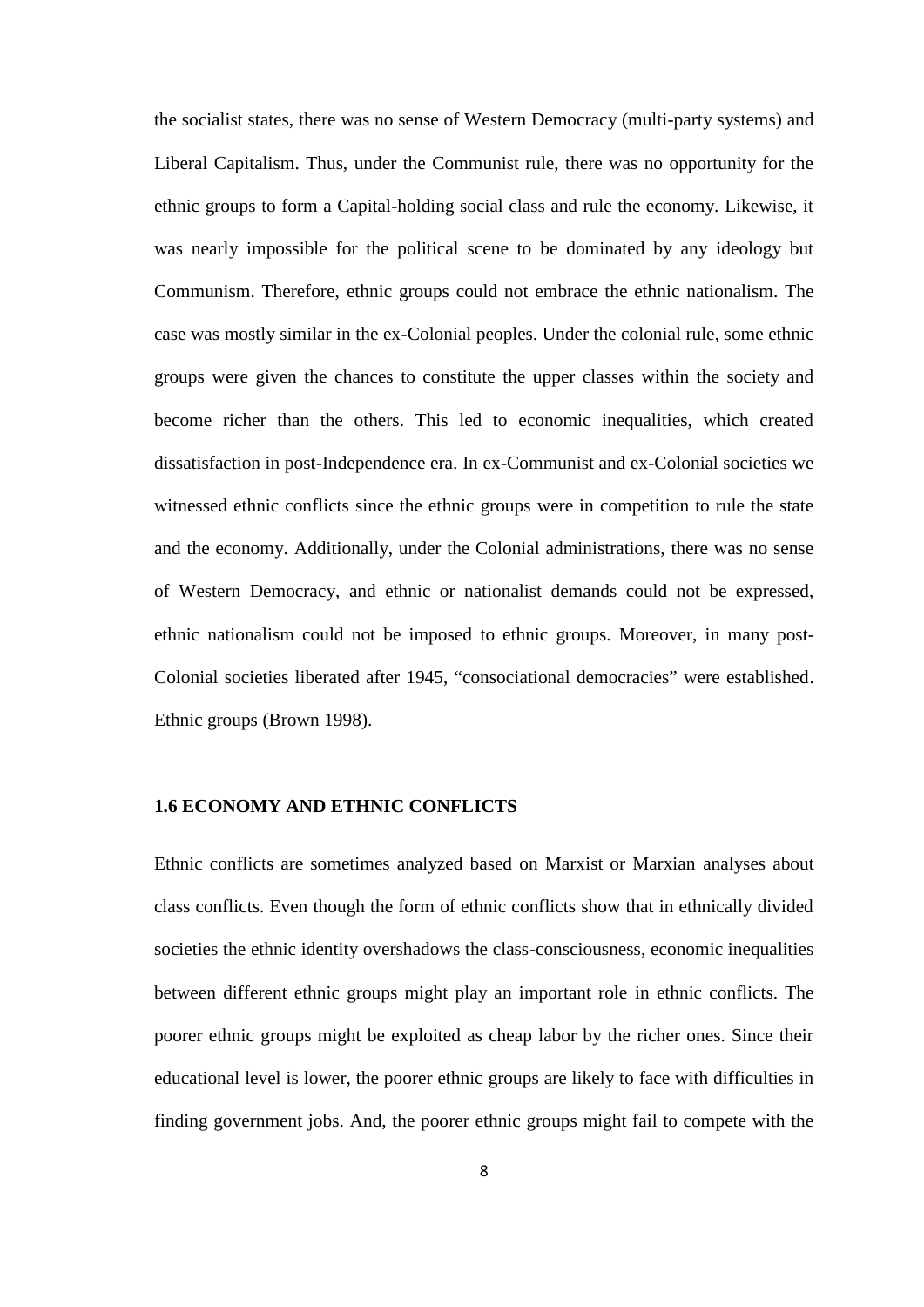richer ones at national market. On the other hand, the members of richer ethnic groups might be asked to pay additional taxes so that the requirements of the poorer ethnic groups are fulfilled. Such conditions might inflame the ethnic conflicts (Horowitz 1985).

#### **1.7 INTER-ETHNIC RELATIONS AND POLITICS**

In societies where ethnic conflict and violence occur, we generally witness that the dominant ethnic groups tempt to centralize the governance and this endangers the political will of the minor groups by creating the risk of being assimilative. Likewise, the minor ethnic groups might tempt to decentralize the government (by demanding greater rights for their regional or ethnic affairs) in order to defend their identity and political will. Further decentralization might be converted into a search of secession. Further centralization might be converted into a search of political assimilation directed against the minor groups. Assimilative policies of major groups and secessionist movements of minor groups mutually inflame each other. Assimilative and secessionist policies become dominant particularly in societies where the political system does not enable ethnic groups to vote for each other's candidates (Horowitz 1991; Brancati 2006)).

#### **1.8 RELIGION AND ETHNIC CONFLICTS**

As explained before in this thesis (see 1.4), religion might also another infrastructural element of ethnicity. Furthermore, it might also be a crucial factor shaping ethnic conflicts or ethnic violence. For instance the "cow sacrificing" Brahmans and "cow sacrificing" Muslims of India suffered due to inter-communal conflict and violence due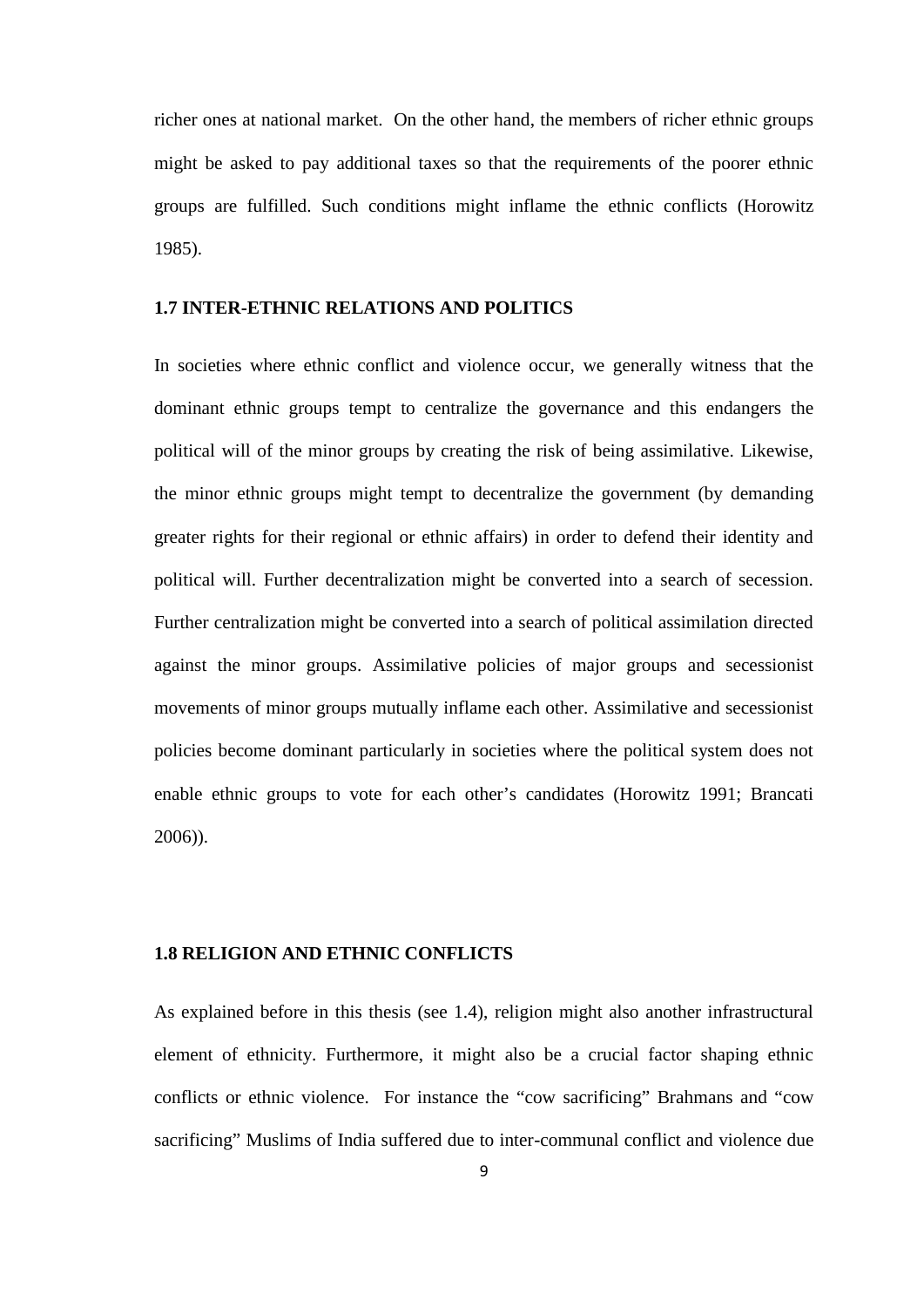to their differences in religious beliefs. Religious and political leaders of the two communities pushed the religious differences forward in order to manipulate the masses to stand for the political projects (Brass 1991). Religion is another important character of the civil war in Nigeria, because Biafra was composed of a Christian majority and it, in a sense, stood against the Muslin majority predominant in Nigerian culture.

#### **1.9 THE RESEARCH QUESTION**

This chapter concludes that the nationalism can be in "civic" or "ethnic" character. It can be driven by economic or political conditions. Furthermore, religion can be used as a motivation for a nationalist movement. In multi-ethnic states, major groups might try to suppress the minor ones and the minor ones might try to secede. Accordingly, these conclusions create the following research question: "What were the conditions motivating the Igbo nationalism in 1966-1970?" The following chapters shall analyze the Igbo nationalism in Nigeria (1966-1970) and shall answer the relevant question. The rest of the thesis shall analyze the coup, the counter-coup, and the civil war based on the ethnic politics (centralization and decentralization attempts), economic interests and the factor of religion.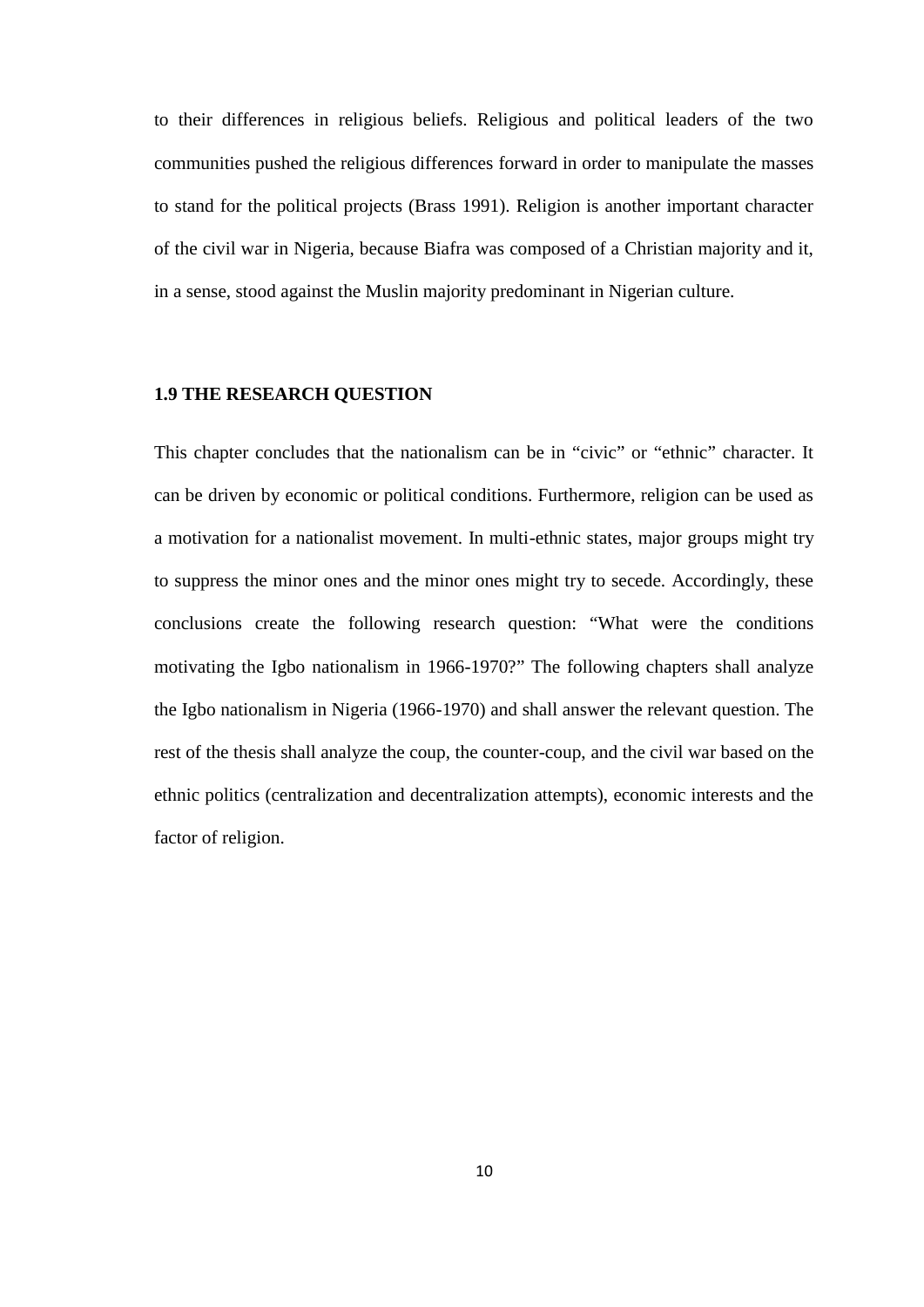#### **CHAPTER TWO**

#### **2. HISTORY OF BIAFRAN WAR**

This chapter shall provide information about the Nigerian political history (1966-1970) and about Nigeria itself. Since the next chapter shall account for the Igbo nationalism and answer the research question based on the conclusions articulated in Chapter 1 (see 1.9), this thesis shall explain the political incidents in Nigeria in 1966 and the role of Igbo nationalism I these incidents.

#### **2.1 ABOUT NIGERIA**

Nigeria is located at the corner of the gulf of guinea in the west of African continent. Its territory covers 373,000 miles, from the gulf of guinea on the south, to the Sahara desert on the north. From south to north, four main physical and geographical regions are distinguished in the country. The most outstanding physical element of Nigeria is the Niger River. Nigeria has a multi-cultural character with different ethnic groups and regions. Within the boundaries of Nigeria, 248 languages are spoken. During the wartime, the total population of the country was approximately around 50-55 million people. The population was, and still is, young and dynamic. The large ethnic groups of Nigeria are the Hausas, Fulanis and the Kanuris in the north; the Tivs and Nupes in the middle belt, and the Yorubas, Igbos, Ibibio and Edos in the south. From the western region, the dominant group is Yorubas, and they constitute the majority of population in Lagos, Ibadan, Osun and Ondo. The eastern region of Nigeria is dominated by Igbos and Ibibio-Efiks. These groups constitute the majority of the population in cities like Enugu, Anambra, Imo and Abia. They are also the majority of settlers of the Eastern delta. For the south, we have the Ijaw and Ishekiri groups as the majority. In the North, the Hausa, Fulani, Kanuri, Nupe and Tiv groups are the majority. They are mostly located in cities of Kano, Katsina, Jos, Benue and Taraba (Coleman 1960: 15).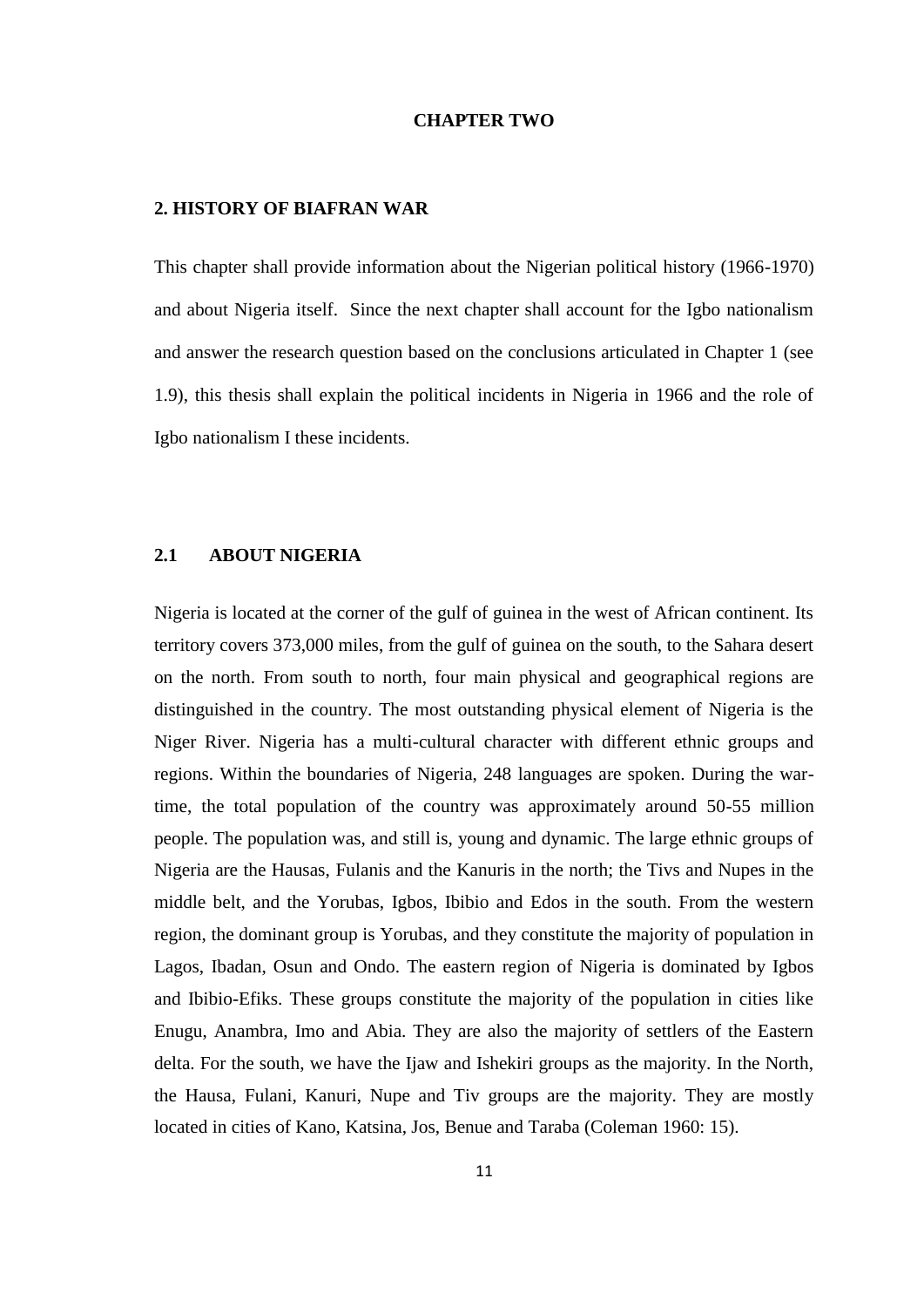Before the Colonization of Africa in the 19th and 20th centuries, states like Benin Kingdom, Oyo Kingdom, Ashanti Kingdom, Nupe and the Hausa city states were dominant over the territories where we name as Nigeria. It is noteworthy that none of these states had a direct correlation with the contemporary Nigerian state. In 1914 the Nigeria and its borders were created by Colonialists. While in the Western states the political borders mostly coincide with geographical barriers, or are at least determined based on agreements between societies living within the territories, in the Colonial territories neither the geographical boundaries nor the will of peoples were taken into consideration in creation of political borders. At this very point, with regards to the creation of its borders, Nigeria is not an exception at all. The colonial rulers had decided for the borders of African countries including Nigeria in order to make Colonial administration easier (Falola & Heaton 2008: 16 -18).

#### **2.2 THE COUP AND THE COUNTER-COUP**

Before the civil war, Nigeria suffered due to the federative structure which rendered the North quite advantageous when compared to the East and the West (Mwakikagile, 2001:3). Additionally, the society was sharply fragmented based on ethnic identities and corruption grew as a threat for political and economic stability (Oyediran, 1976:25). These conditions led Eastern region Biafra to launch a secessionist movement and declare independence. Nigerian leaders failed to provide inter-ethnic and inter-regional accommodation. The civil started on 6 July 1967 (Okachi, 1990:211).

Nigeria became an independent state in 1960. It was first divided in to three main federative centers as the North, the West and the East. In 1963, further decentralization occurred and the region Mid-West was established. Corruption, lack of inter-ethnic accommodation and the unsatisfactory performance of the federal governance were the main problems the fresh state suffered. On 15 January 1966, General Aguyi Ironsi (an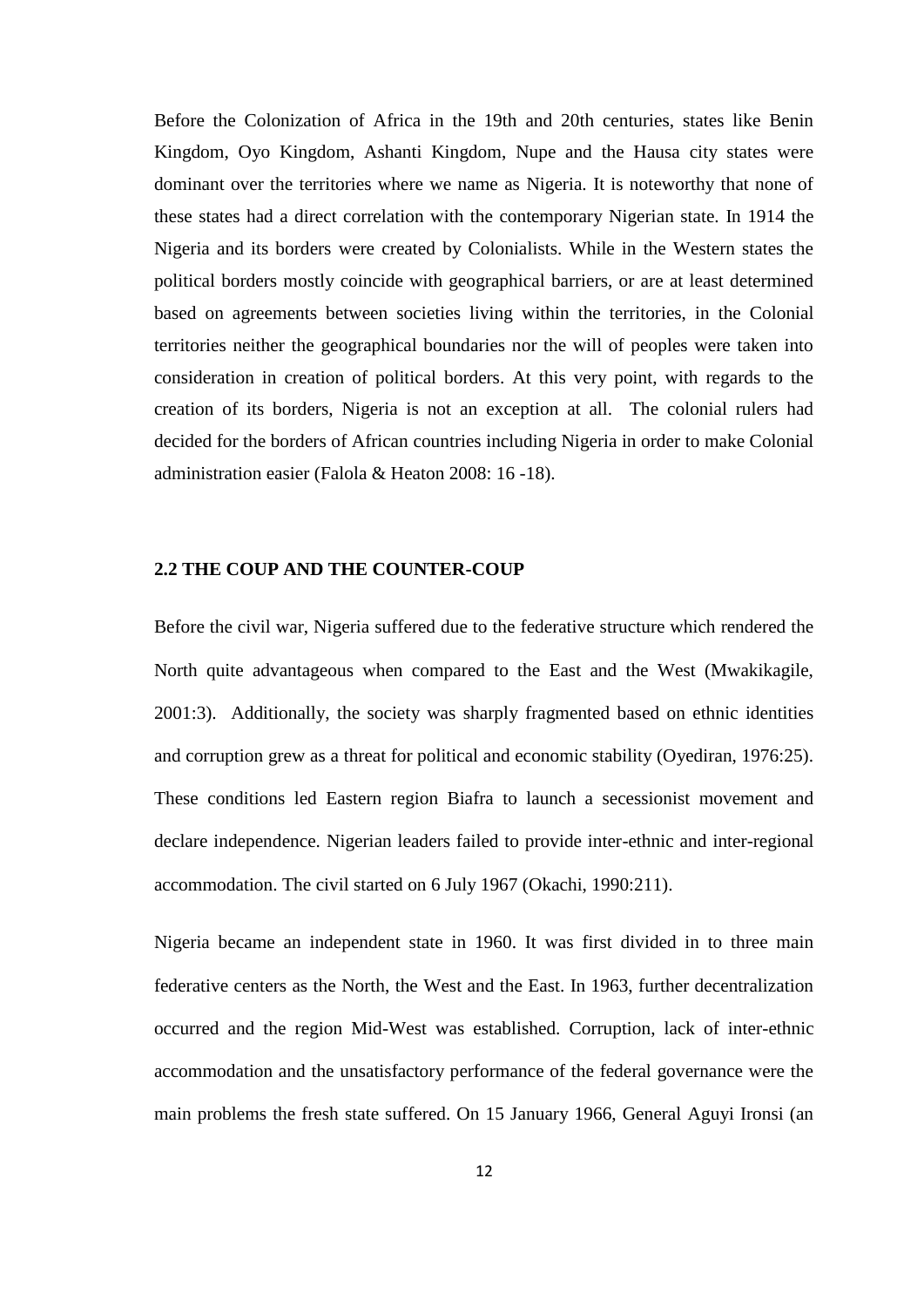Igbo) seized power. His main motivation to seize the cup was Igbos' dissatisfactions with the federal governance rendering the North dominant in Nigerian politics. Nevertheless, Ironsi followed a rather "clieantalist" policy in regulating the promotions of officers within the army. He manifestly favored Igbo officers in promotions and the seniority lists were significantly ignored. This led anti-Ironsi officers to organize a counter-coup. On 29 July 1966, Lt. Col. Yakubu Gowon, whose leadership was preferable to the Hausa majority, seized power and became the new leader of Nigeria. Extremists of Northern Nigeria conducted violence against Igbos in the North, in order to expel them and provide "ethnic cleansing" in the North (Muakikagile 2001:3).

The tension between the Igbos and the North created the basis of Biafran secessionism. Oil resources located within the East and the sea access at that region promised Biafrans economic development and independence from the rest of Nigeria. General Ironsi made some reforms and strengthened the central governance. Under his rule, the North lost its influence over Nigerian politics. His successor, General Gowon, followed a different strategy and made a set of reforms that opened the way for further decentralization. He divided Nigeria into 12 regions on 27 May 1967. By changing the regional borders, he disabled Igbo's access with sea and minimized their role in exploitation of oil. However, in Biafrans' eyes, this was another way of suppression and the consequence of these politics was the brake out of the civil war on 6 July 1967 (Okachi 1990).

#### **2.3 THE CIVIL WAR**

Ironsi's policy was to enhance Nigeria's solidarity by centralizing the governance. He organized visits to different regions of the country, and he made speeches asserting that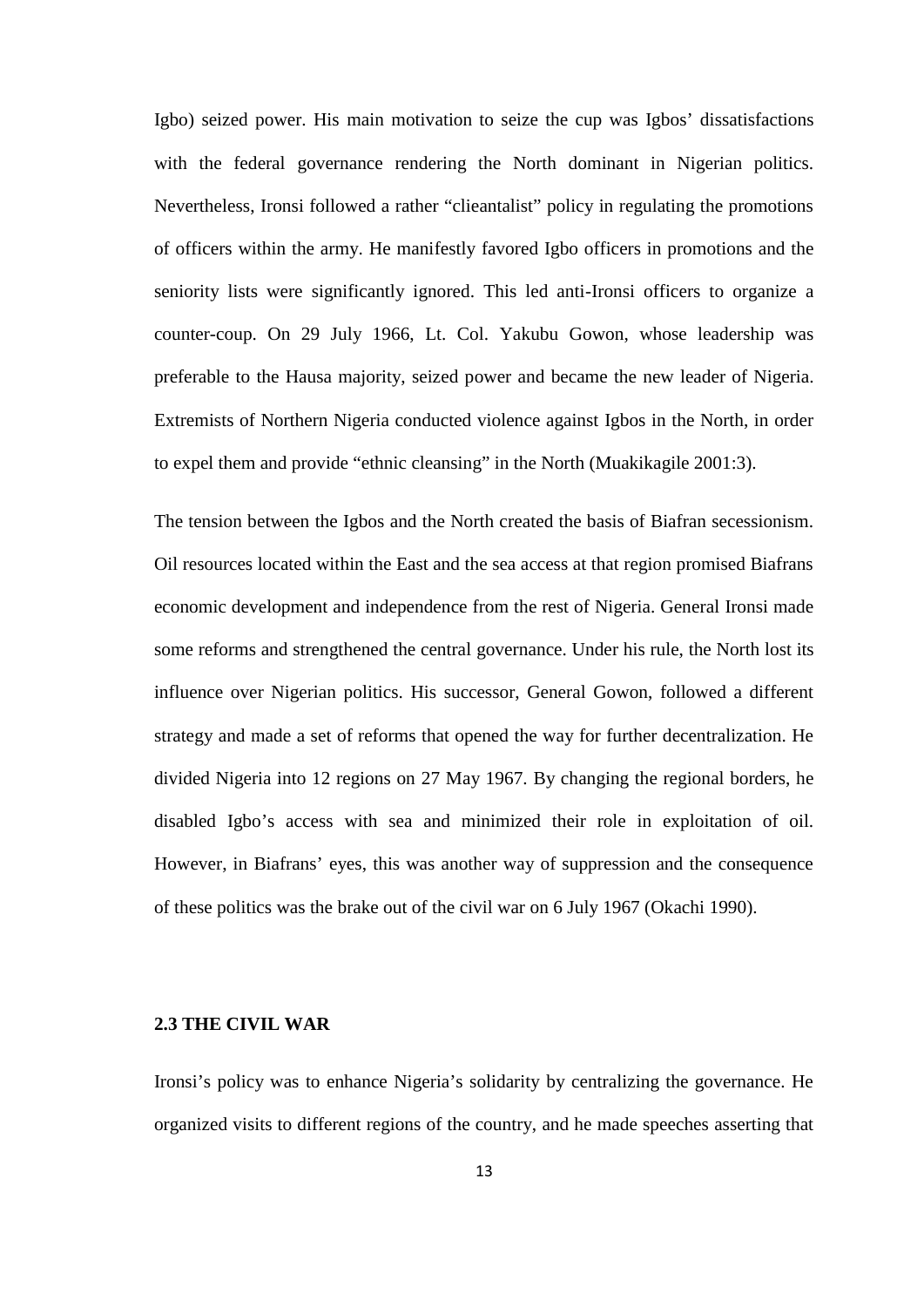the measures he took (such as the limitations he exerted on freedom of expression) were just temporary. He stated that he would help with the restoration of Democracy in the country after the state mechanism was reformed in a feasible way. During one of his visits, he was kidnapped and murdered (on 2 July 1966). As a consequence, the North remained influential over the other regions. This led Lt. Col. Odumegu Ojukwu, the leader of Biafra, to declare independence one year later (Okachi 1990).

The cultural conflict between Igbos and the central government of Nigeria was a multi dimensional issue. First, the North witnessed the clash between Christianity and Islam. Second, the pressures from the central government deprived Biafrans of their equality, autonomy, freedom and citizenship rights. And third, the mutual insecurity between Biafra and central government led to a conflict between assimilative policies of the latter and secessionism of the first (Irobi 2005).

On 27 May 1967, Gowon reformed the regional borders and the operation of the federation in Nigeria. He created 12 regions. On 30 May 1967, Ojukwu proclaimed the independence of Republic of Biafra. On 6 July 1967, the civil war started. On 4 October 1967, Nigerian forces captured Enugu. On 22 February 1968, Nigerian forces captured Onitsha. On 16 September 1968, they captured Owerri. On 22 April 1969, Biafran forces recaptured Owerri, however the Nigerian government was still advantageous and dominant in military power. On 10 January 1970, Ojukwu left Biafra and on 12 January, Biafra surrendered (Burgress 2004: 453).

Ojukwu realized that Biafra was unlikely to win the war. So did his successor Major General Philip Effiong. The war has caused huge human and material loses for Biafrans.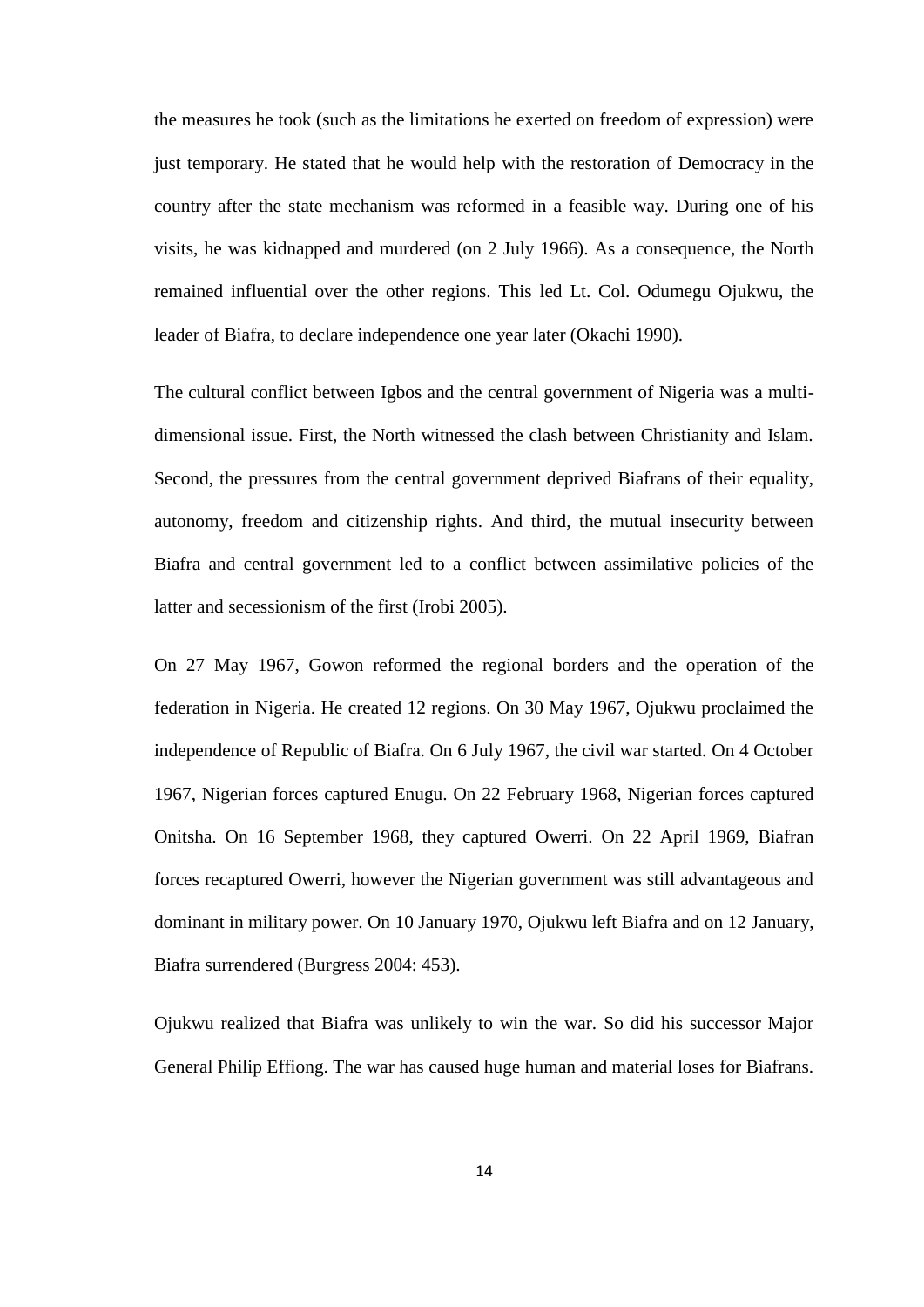Accordingly, Effiong and the rest of Biafran elites decided to surrender. On 12 January

1970, Effiong declared the surrender of Biafra with the following speech:

Fellow Countrymen, as you know I was asked to be the officer administering the government of this republic on the 10th of January, 1970. Since then I know some of you have been waiting to hear a statement from me. Throughout history, injured people have had to result to arms in their self-defense where peaceful negotiations have failed. We are no exception. We took up arms because of the sense of insecurity generated in our people by the events of 1966. We have fought in defense of that cause. I am now convinced that a stop must be put to the bloodshed which is going on as a result of the war. I am also convinced that the suffering of our people must be brought to an end. Our people are now disillusioned and those elements of the old regime who have made negotiations and reconciliation impossible have voluntarily removed themselves from our midst. I have, therefore, instructed an orderly disengagement of troops. I urge on Gen. Gowon, in the name of humanity, to order his troops to pause while an armistice is negotiated in order to avoid the mass suffering caused by the movement of population. We have always believed that our differences with Nigeria should be settled by peaceful negotiation. A delegation of our people is therefore ready to meet representatives of Nigerian Government anywhere to negotiate a peace settlement on the basis of OAU resolution (Atofarati, 1992).

After the surrender of Biafra, General Gowon made the following speech on  $12<sup>th</sup>$ 

January, 1970 and declared the end of the war:

Citizens of Nigeria, It is with a heart full of gratitude to God that I announce to you that today marks the formal end of the civil war. This afternoon at the Doddan Barracks, Lt. Col. Phillip Effiong, Lt. Col. David Ogunewe, Lt. Col. Patrick Anwunah, Lt. Col. Patrick Amadi and commissioner Police, Chief Patrick Okeke formally proclaimed the end of the attempt at secession and accepted the authority of the Federal Military Government of Nigeria. They also formally accepted the present political and administrative structure of the country. This ends thirty months of a grim struggle. Thirty months of sacrifice and national agony. The world knows how hard we strove to avoid the civil war. Our objectives in fighting the war to crush Ojukwu's rebellion were always clear. We desired to preserve the territorial integrity and unity of Nigeria. For, as one country, we would be able to maintain lasting peace amongst our various communities; achieve rapid economic development to improve the lot of our people; guarantee a dignified future and respect in the world for our posterity and contribute to African unity and modernization. On the other hand, the small successor states in a disintegrated Nigeria would be victims of perpetual war and misery and neo - colonialism. Our duty was clear. And we are today, vindicated. The so - called "Rising Sun of Biafra" is set for ever. It will be a great disservice for anyone to continue to use the word "Biafra" to refer to any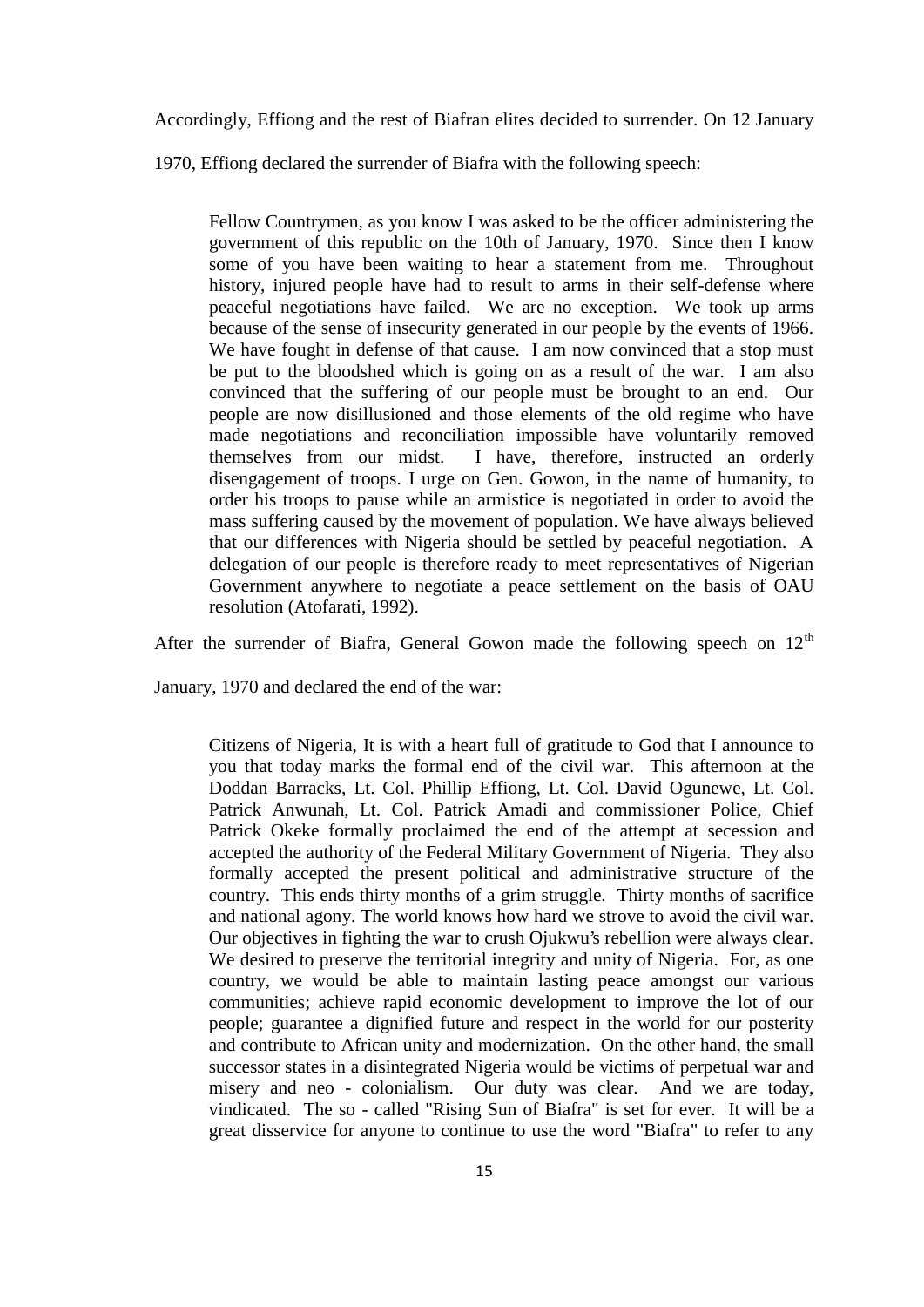part of the East Central State of Nigeria. The tragic chapter of violence is just ended. We are at the dawn of national reconciliation. Once again we have the opportunity to build a new nation. On our side, we fought the war with great caution, not in anger or hatred, but always in the hope that common sense would prevail. Many times we sought a negotiated settlement, not out of wickedness, but in order to minimize the problems of reintegration, reconciliation and reconstruction. We knew that however the war ended, in the battlefield or in the conference room, our brothers fighting under other colors must rejoin us and that we must together rebuild the nation anew. All Nigerians share the victory today. The victory for national unity, victory for hope of Africans, and black people everywhere. We mourn the dead heroes. We thank God for sparing us to see this glorious dawn of national reconciliation. We must seek His guidance to do our duty to contribute our quota to the building of a great nation, rounded on the concerted efforts of its entire people and on justice and equality. A nation never to return to the fractious, sterile and selfish debates that led to the tragic conflict just ending. The Federal Government has mounted a massive relief operation to alleviate the suffering of the people in the newly liberated areas. We are mobilizing adequate resources to provide food, shelter, and medicines for the affected population. My government has directed that former civil servants and public corporation officials should be promptly reinstated as they come out of hiding. Details of this exercise have been published. Plans for the rehabilitation of self - employed people will also be announced promptly. We have overcome a lot over the past four years. I have therefore every confidence that ours will become a great nation.

The signing was made in Lagos on  $14<sup>th</sup>$  of January, 1970 as the abandonment of secession and the civil war in Nigeria ended (Atofarati, 1992).

The conflict and the war between the central government and Biafra was a humanitarian tragedy. The civil war led to thousands' of casualties due to violence and starvation. The civilian deaths of were also huge in number. The destruction of roads, school, hospitals, towns and villages in Biafra made many people refugees. However, there were evidences that demonstrated plans aimed at the extermination of the Igbo ethnic group in the Northern region of Nigeria even before the conflict began in other parts of Nigeria. On the other hand, the international actors failed to mediate the two sides of the civil war and the humanitarian tragedy became even sharper (Korieh 2012).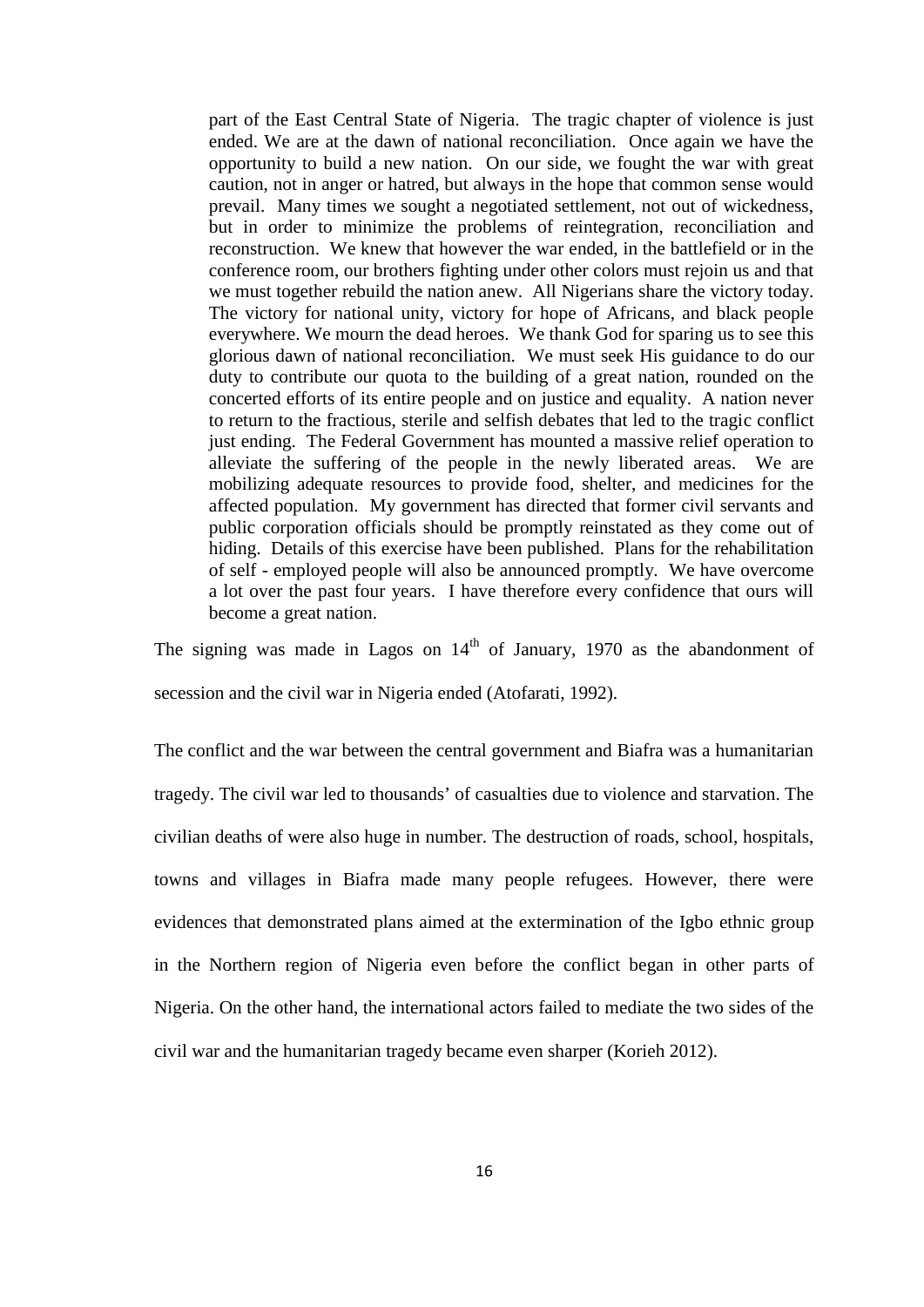In an interview conducted by Malcolm Macbain for British Diplomats Oral History Projecty, British diplomat Denis Doble, who served for the British High Commission in Nigeria said the following about his experiences:

I went in late 1968 and I did feel that the FCO had quite given up their experiment of sending me to a chandelier post, so they sent me off to Lagos to do the Aid portfolio, which didn't look very exciting at the time (there was a certain amount of aid being given), really working for the ODM, I think it was then (Overseas Development Ministry). But of course it did develop into a full scale relief programme because of the Biafran War, which was in full swing at the time. When I arrived it was actually being dealt with by Chancery, because David Hunt, who was then High Commissioner, regarded it as politically very sensitive and didn't really trust the chaps upstairs in the Aid department to do it; so it was done by the Second Secretary in Chancery. When a new Aid counsellor arrived, he decided that this was really rather silly, because it was ODM money and the Aid department ought to take it over. So we did take it over and I found myself in the middle of this relief programme. The war was still on at the time. Harold Wilson gave £5 million to be spent particularly on relief, and as the war came to an end (it ended in 1970), a great number of doctors and nurses were flown in by Oxfam and Save the Children Fund essentially, who were funded almost entirely by the British Government, by the ODM, and they worked with the Nigerian Red Cross, which was their Nigerian counterpart, trying to do something about the Biafran children, who were left on the Nigerian side of the line; and there was a huge programme of inoculations, vaccinations and medical attention and so on going on in the east in Nigeria, which I found fascinating. (Doble, 2004:21).

#### **2.4. BIAFRAN WAR AND INTERNATIONAL ACTORS**

International actors also played a role during the Nigerian Biafran civil war. There have been African and foreign actors that supported the secessionist Biafra and central government against each other. African countries such as Tanzania, Zambia, Gabon and Ivory Coast. Nigeria recalled its diplomats and technical staff in Tanzania (Okochi, 1990:210).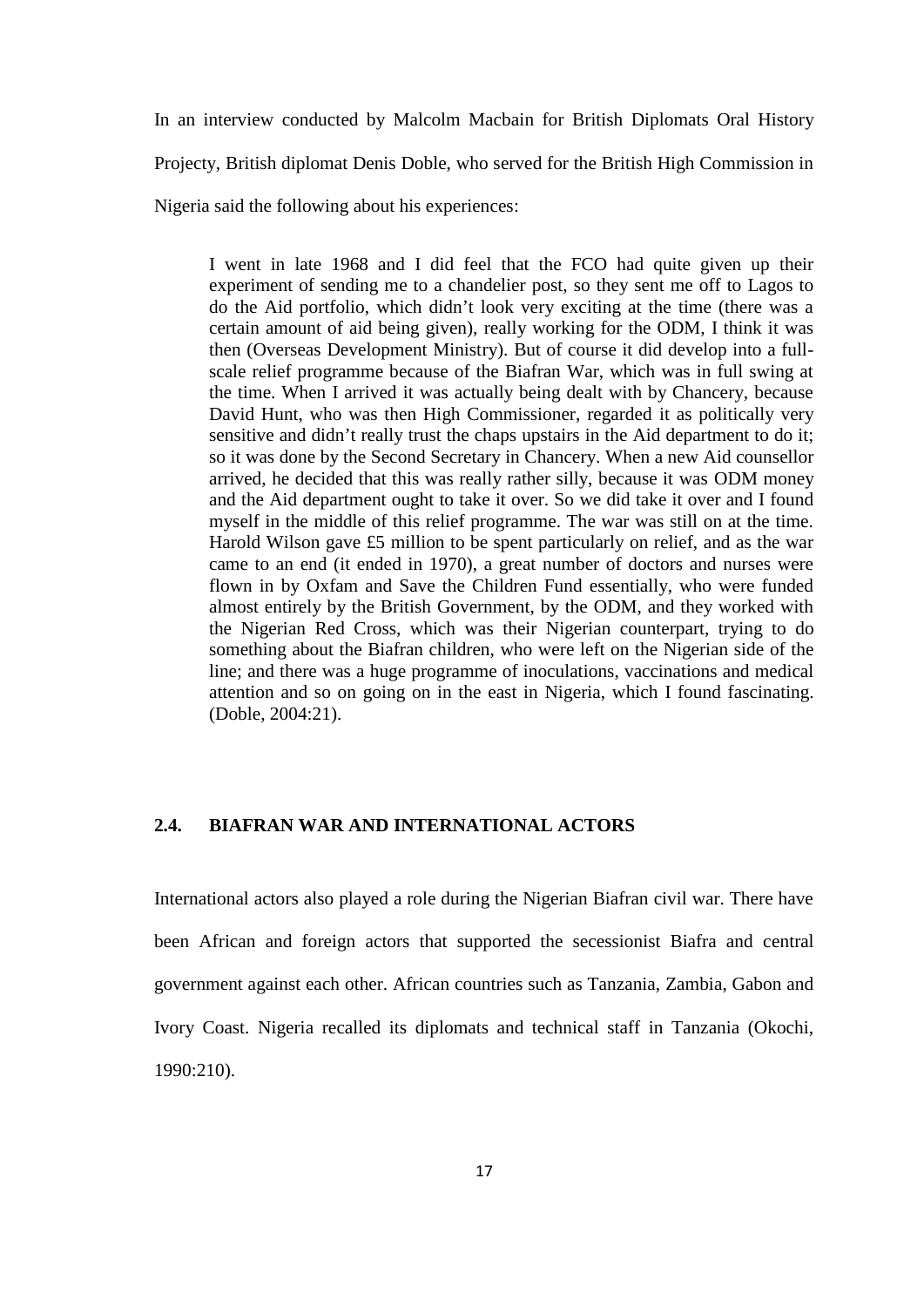The Aburi Accord meeting that held in Ghana on January  $5<sup>th</sup>$  1967 was held to end the civil war between the secessionists Biafra and the federal government of Nigeria. The meeting pointed out some key-points that both parties should adhere to, that will bring the war to an end. However the meeting failed to provide peace. The resolution, which was not respected by the parties, was as follows:

> (i)A military committee comprising representatives of the regions should meet to take statistics of arms and ammunition in the country. Unallocated stores of arms and ammunition held in the country should be

shared equitably between the various commands in the federation. (ii) The Army should be reorganized in order to restore discipline and confidence, Specifically,

a. the army should be governed by the Supreme Military Council which

would be chaired by a Commander-in-Chief of the Armed Forces and

the Head of the Federal Military Government;

b. Area Commands under Area Commanders and corresponding to existing

Regions should be created;

c. During the period of the military goverment, Military Governors should have control over Area Commands, for internal security;

d. A military headquarters, comprising equal representation from the regions and headed by a Chief of Staff, should be established;

e. A Lagos Garrison, including Ikeja Barracks, should be created.

(iii) In accordance with the decision of August 9, 1966, Army personnel of

Northern Nigerian origin should return to the North from the West. In order to meet the security needs of the West, a crash programme of recruitment and training is necessary but the details should be examined after the Military Committee has finished their work.

(iv) The Supreme Military Council should deal with all matters of policy

including promotion to top executive posts in the Armed Forces and the Police.

(v) The legislative and executive authority of the federal Military Government should be referred for determination, provided that, where a meeting was not possible, such a matter must be referred to the Military Governors for their comments and concurrence.

(vi) Appointments to the Diplomatic and consular posts as well as to superscale posts in the Federal Public Service and equivalent posts in the Federal Corporations must be approved by the Supreme Military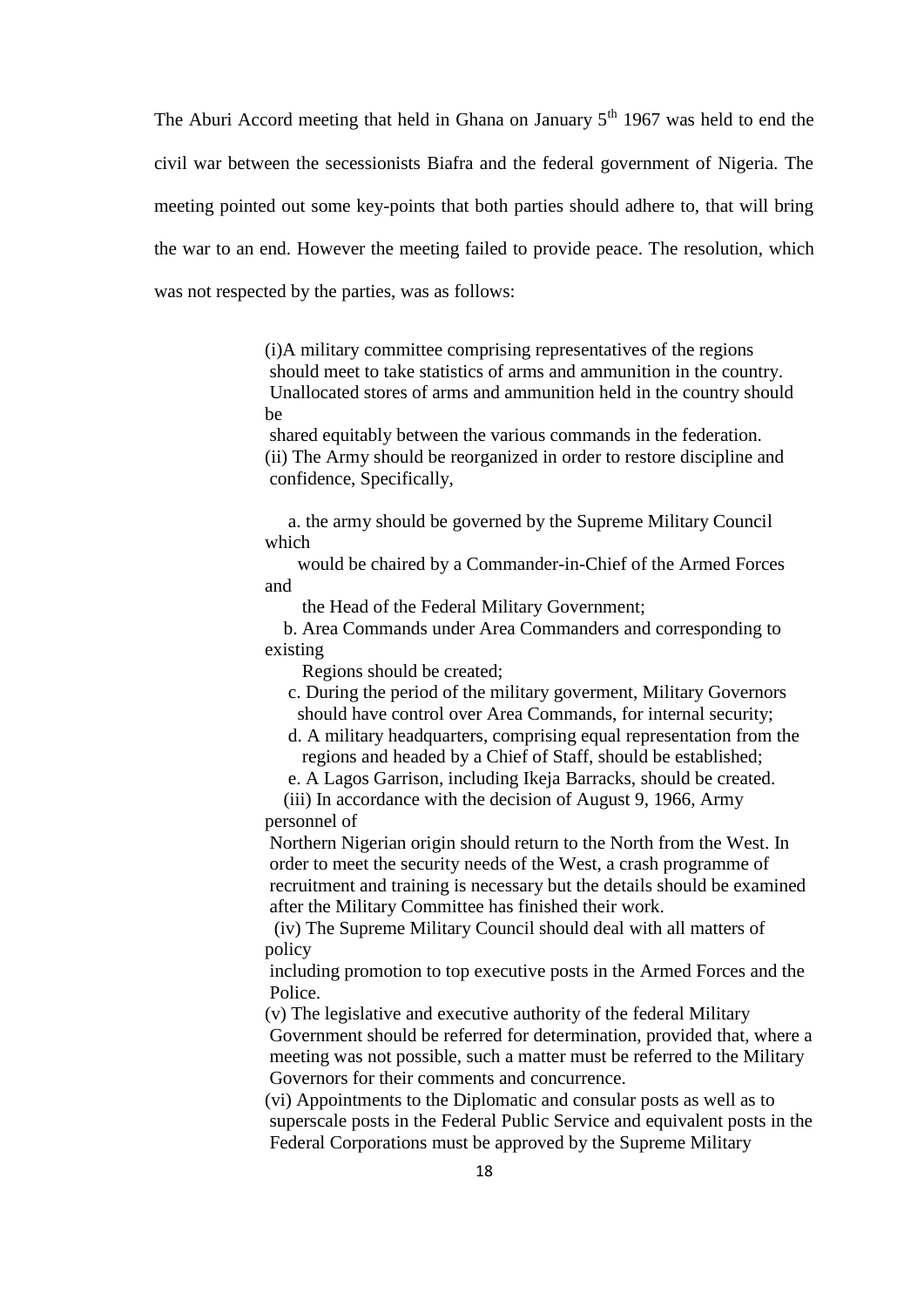Council.

(vii) With a view to promoting mutual confidence, all decrees or provisions of decrees passed since January 15, 1966, which detracted from

the previous powers and positions of the Regional Governments should be

repealed. Law officers of the Federation should meet in Benin on January

14, 1967, and list all the decrees or provisions of Decrees concerned, so that they may be repealed not later than January 21, 1967, if possible. (viii) A meeting of Permanent Secretaries of the Ministries of Finance of all the governments in the federation should be convened within two weeks to consider ways and means of resolving the serious problems

posed

by displaced persons all over the country.

(ix) Displaced civil servants and corporation staff (including daily-paid employees) should continue to be paid their full salaries until March 31, 1967, provided they have not secured alternative employment. The Military

Governors of the East, West and Mid-West should send representatives (Police Commissioners) to meet and discuss the problems of recovery of property left behind by displaced persons.

(x) The Ad Hoc Constitutional Committee should resume sitting as soon as

practicable, and the question of accepting the unanimous recommendations

of September 1966 should be considered at a later meeting of the Supreme

military Council.

(xi) For at least the next six months there should be purely a Military Government having nothing to do with politicians.

(xii) The deceased military leaders should be accorded full military honors due them.

(xiii) All government information media should be restrained from making

inflammatory statements and causing embarrassment to various Governments

in the Federation.

(xiv) Lt.-Col Ojukwu should keep his order - that non-Easterners should leave the Eastern Region - under constant review with a view to its being lifted as soon as practicable.

(xv)The next meeting of the Supreme Military Council should be within Nigeria at a venue to be mutually agreed. (Kolawole 2014: 68-69).

The leaders of governments of African states were invited by the Organization of

African Unity (OAU) to a conference held in Kinshasa in Congo on 11-14 September

1967. The conference ended with a resolution condemning secessionism in any member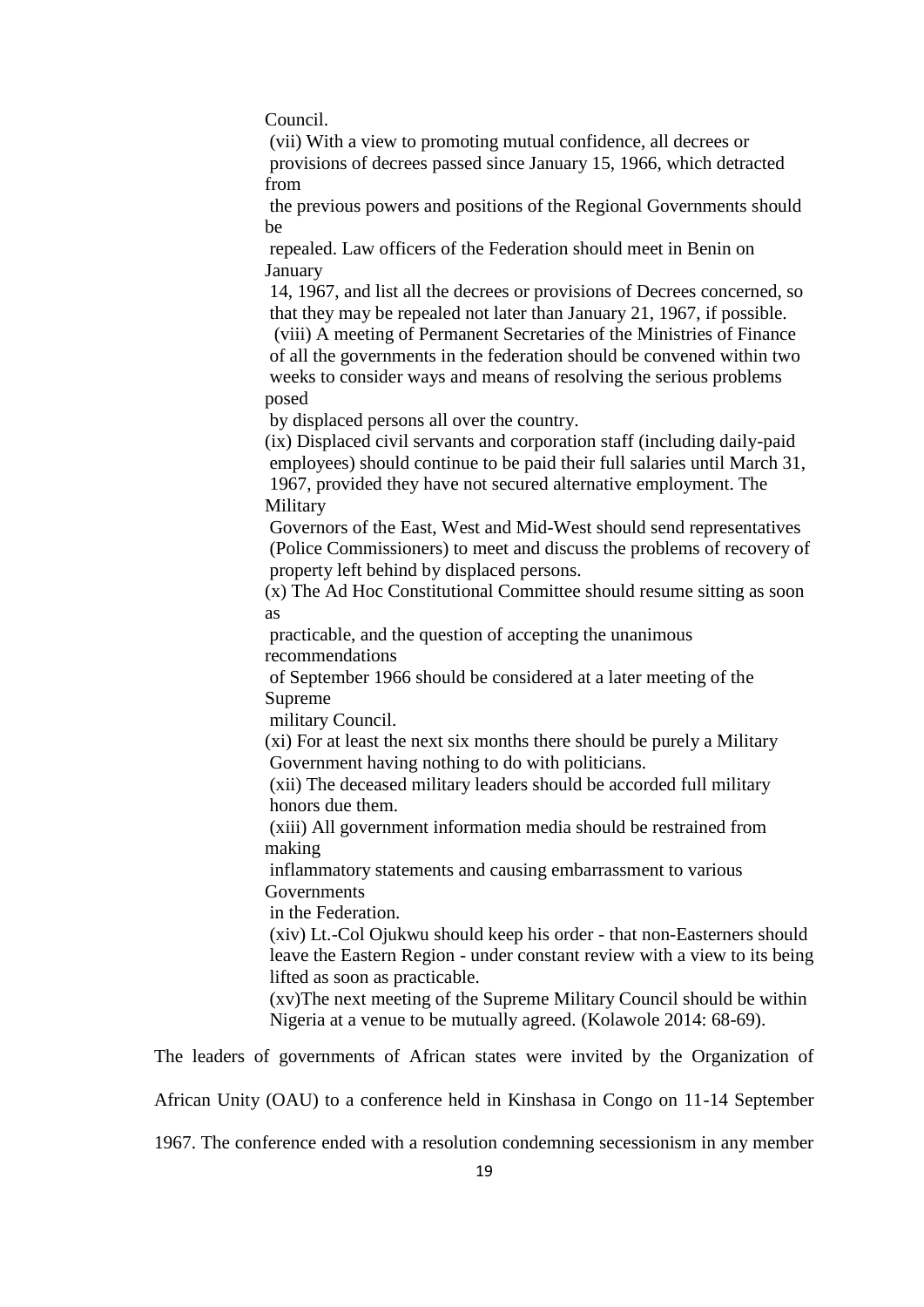states and asked the member states to 'adhere to the principle of respect for the sovereignty and territorial integrity of member states'. Thus, the OAU remained on Gowon's side (Heinonline Citation: 2 N.Y.U. J. Int'l L. & Pol. 398 1969). The major supporter of Biafra was France who supplied weapons to the secessionist army. In a visual documentary they were interviewed, some foreign soldiers who delivered weapons to Biafrans said that "Nigeria was about to win the war but the things changed with the delivery of weapons to Biafrans" (youtube video) https://maxsiollun.wordpress.com/tag/biafra/.

Biafran war happened under Cold War conditions. So, it was nearly inevitable for the Western Bloc, Eastern Bloc and the Non-Aligned Movement to not to get involved. The Western bloc had favored Biafran secessionism and France, one of the leading members of the West an ex-Colonial ruler, manifestly aided Ojukwu. USSR favored the central government's stance. Non-Aligned Movement manifestly supported the integrity of Nigeria, thus the stance of the central government, in UN assemblies (Stremlau 2015).

### **2.5 OJUKWU'S JUSTIFICATION: THE NORTH AND NIGERIA**

Biafran leader Ojukwu asserted in his speeches that the North was not reliable in preserving the entity of a "Nigerian" nation. He many times underlined with references to the past that the North itself wanted to secede from the rest of Nigeria. Ojukwu also argued that the North could favor the Nigerian entity only on the condition that the entire state remained under North's dominance. In a speech he delivered in Ethiopia in 1968, he said the following: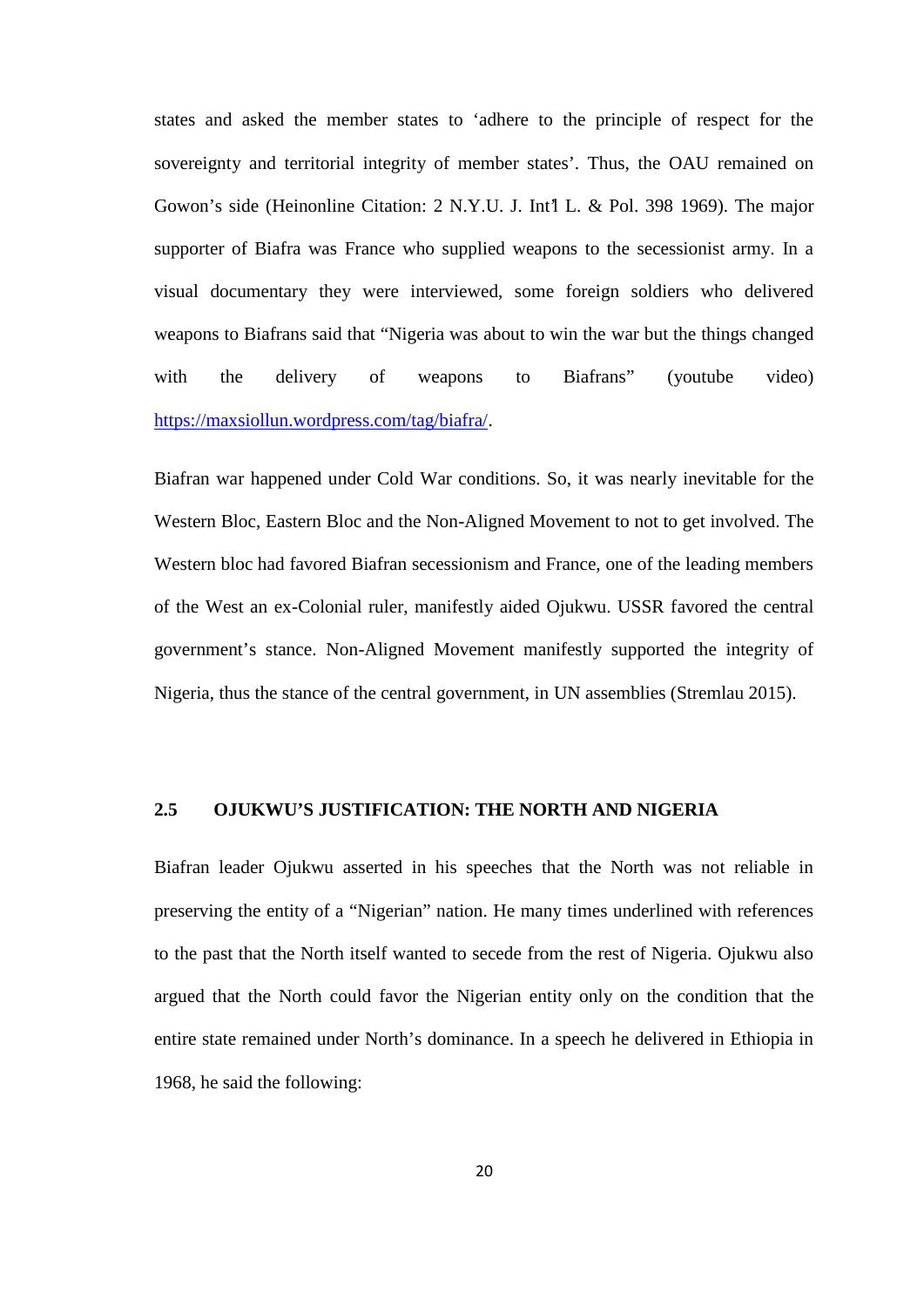In northern Nigeria we were physically and socially segregated from the indigenous people… in the field of political and constitutional development… northern Nigerians consistently and openly maintained that the amalgamation of northern and southern Nigeria (comprising the east and the west) in 1914 was a mistake". Not surprisingly, in January 1950, at the general conference summoned at Ibadan to discuss proposals for the review of the Nigerian constitution, the northern Nigerian delegates announced that, "unless the northern region was allowed 50 percent of the seats in the central legislature, it would ask for separation from the rest of Nigeria on the (basis of) arrangements existing before 1914". In other words, northern Nigeria would secede… Three years later in May 1953... northern Nigerians again agitated for secession… northern Nigerian leaders organized and carried out violent demonstrations during which they slaughtered and wounded hundreds of our people then resident in Kano, northern Nigeria – acts of genocide which they had perpetrated at Jos in northern Nigeria earlier in 1945… the following year (in 1953), as a result of its failure to absorb Lagos, western Nigeria also threatened to secede and was only prevented from proceeding to make good the threat by a stern and timely warning from the British secretary of state for the colonies, Mr. Oliver Littleton" (Mwakikagile, 2001:4-5).

Ojukwu tried to gather the support of the West support against the North. In his speeches, the North wanted to dominate the entire country and not only the East. A few weeks after the beginning of the civil war, he made the following speech:

I started off this struggle in July 1966 with 120 riffles to defend the entirety of the east. I took my stand knowing fully well that in doing so, whilst carving my name in history, I was also signing my death warrant. But I took it because I believe that this stand was vital to the survival of south. I appealed for settlement quietly because I understood that this was a naked struggle for power. Quietly I build if you do not know it, I am proud, and my officers are proud that here in the east we possess the biggest army in black Africa. I am no longer speaking as an under-dog; I am speaking from the position of power.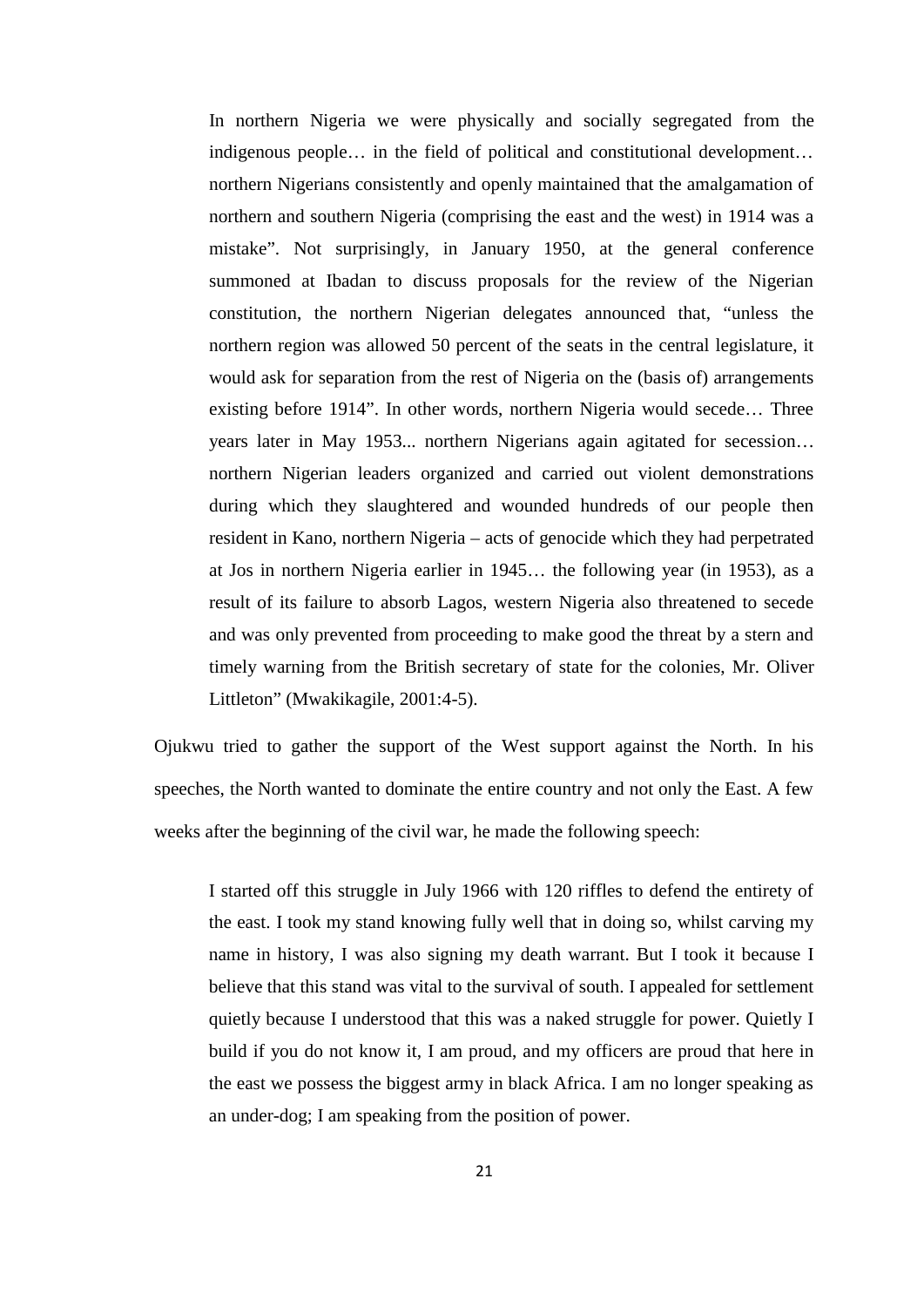Ojukwu saw the Yorubas (the major group in the West) as an ally against the North. The Yorubas and Igbos had experienced a form of cooperation in 1964 elections. Yorubas and Igbos had established the United Progressive Group Alliance (UPGA) against the North. This was the fundamental reason beyond Ojukwu's trust towards the West. However, he failed to receive support from Yorubas during the secessionist war (Mwakikagile 2001:26-27).

#### **2.6 POST-WAR REHABILITATION FOR IGBOS**

After 1964-65 elections, Nigeria suffered due to a political instability that led to the coup of January 1966. Till 1979, the country remained under military rule without democracy and free elections. In 1979, Nigeria experienced free elections with a new regulation regarding the "cross-ethnic voting". The electoral system was reformed and the constituencies gained a more "multi-ethnic" character. Thus, the ethnic groups were given the chance to vote for each other's candidates. This helped Nigerians to moderate the intra-state relations, at least temporarily (Horowitz 1991: Mwakikagile 2001: 84). The government took actions to rehabilitate Igbo women who became victims of rape (Idika 2013). During the war, civilian Igbos in Western and Northern regions were massacred, and this was a tragedy for the Igbo society in Nigeria. With the ceasefire in January 1970, the government widely used the slogan of 'no victor, no vanquished'. Likewise, the government used the "3 Rs", (Reconciliation, Rehabilitation and Reconstruction) as the keywords of Nigeria's peace process (Ihediwa 2013).

The Gowon government had terminated Biafran secessionism by using military force. The civil war took 3 years. There are many examples in politics that central governments suppress secessionist movements by using military force (as in Cyprus in 1960s and in Turkey in 1990s). In such cases, even the civilians of ethnic groups suffer due to ethnic violence. So, even though the secessionist movement is assimilated by violence (government's military forces), the loyalty of ethnic groups can only be provided via the peace processes. However, not only the relations between the East and the central government, but also the Nigerian democracy itself suffered due to military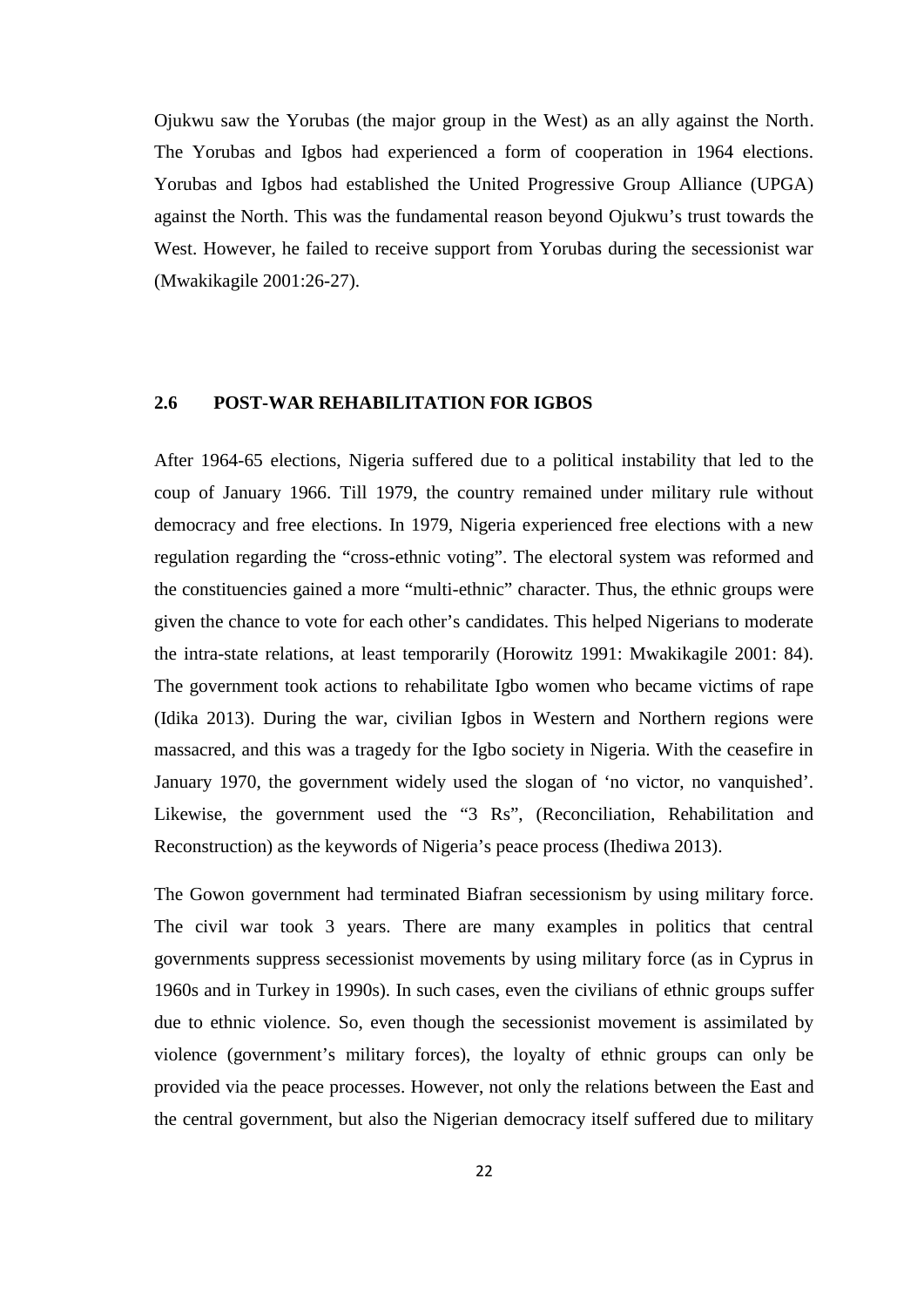interventions and governments' inadequacy in fulfilling regional and ethnic demands for political participation even till 1990s (Ibory 2005).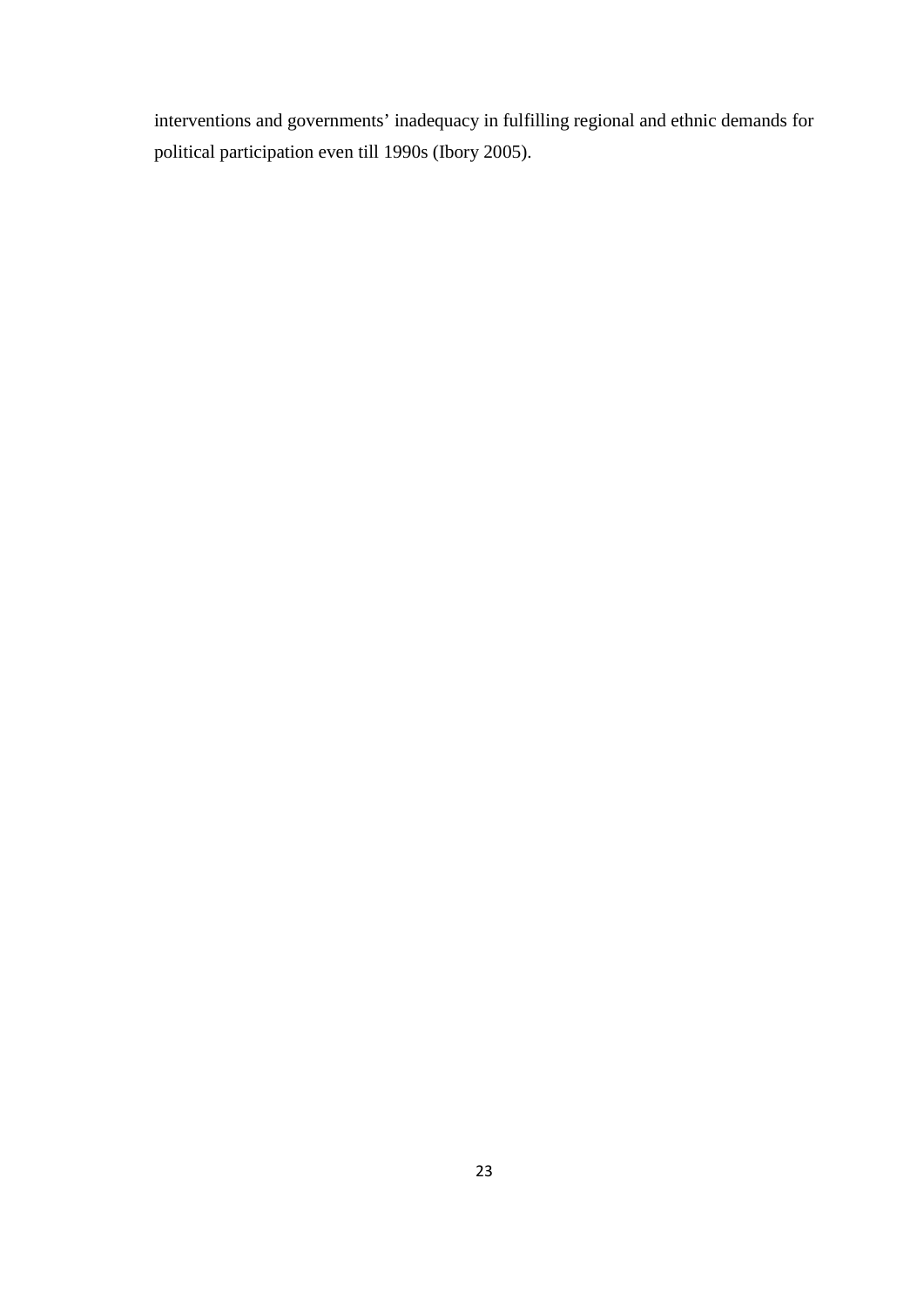#### **CHAPTER THREE**

#### **3. ANALYSIS OF NATIONALISM AND ETHNIC CONFLICT IN NIGERIA**

This chapter of the thesis shall link the conclusions of Chapter 1 to the history of Nigeria. It shall account for the Igbo nationalism based on the theoretical and conceptual framework generated in Chapter 1. It shall also answer the research question.

#### **3.1 ETHNIC AND CIVIC NATIONALISM IN NIGERIA**

As in many other ex-Colonial societies, in Nigeria there was a lack of socio-political agreement between the regions and ethnic groups enabling them to become a civic nation and be volunteer in sharing the political and economic power of the country based on a national consensus. As Chatterjee (1986, 1996) argues, with the arrival of colonial rulers to their territories, the colonial peoples were dominated with the attachment to ethnic or religious communities in order to protect their local cultures. As the power competition between Igbos and the North showed to us, even though they belonged politically to the same state, there was no social agreement between Nigerians regarding how to share Nigeria and its political and economic resources. As stated in the previous chapter, Biafran leader Ojukwu stated in his speeches that the North was trying to dictate its political will to the rest of the country. Thus, Igbos as a group having self affiliation based on their ethnicity has embraced a form of ethnic nationalism; however their self-awareness was encountered with a form of counter-ethnic nationalism by the North. So, in Nigeria, the nationalism driving the civil war was ethnic instead of civic.

#### **3.2 RELIGION AND THE CIVIL WAR**

The religious composition of Nigeria was another factor driving the ethnic war. Before and during the Biafran war, religion played a crucial role in integrating and disintegrating the ethnic groups from each other in Nigeria. The majority of people in the North are Muslims (Hausa). In the West, there is not only Muslim, but also Christian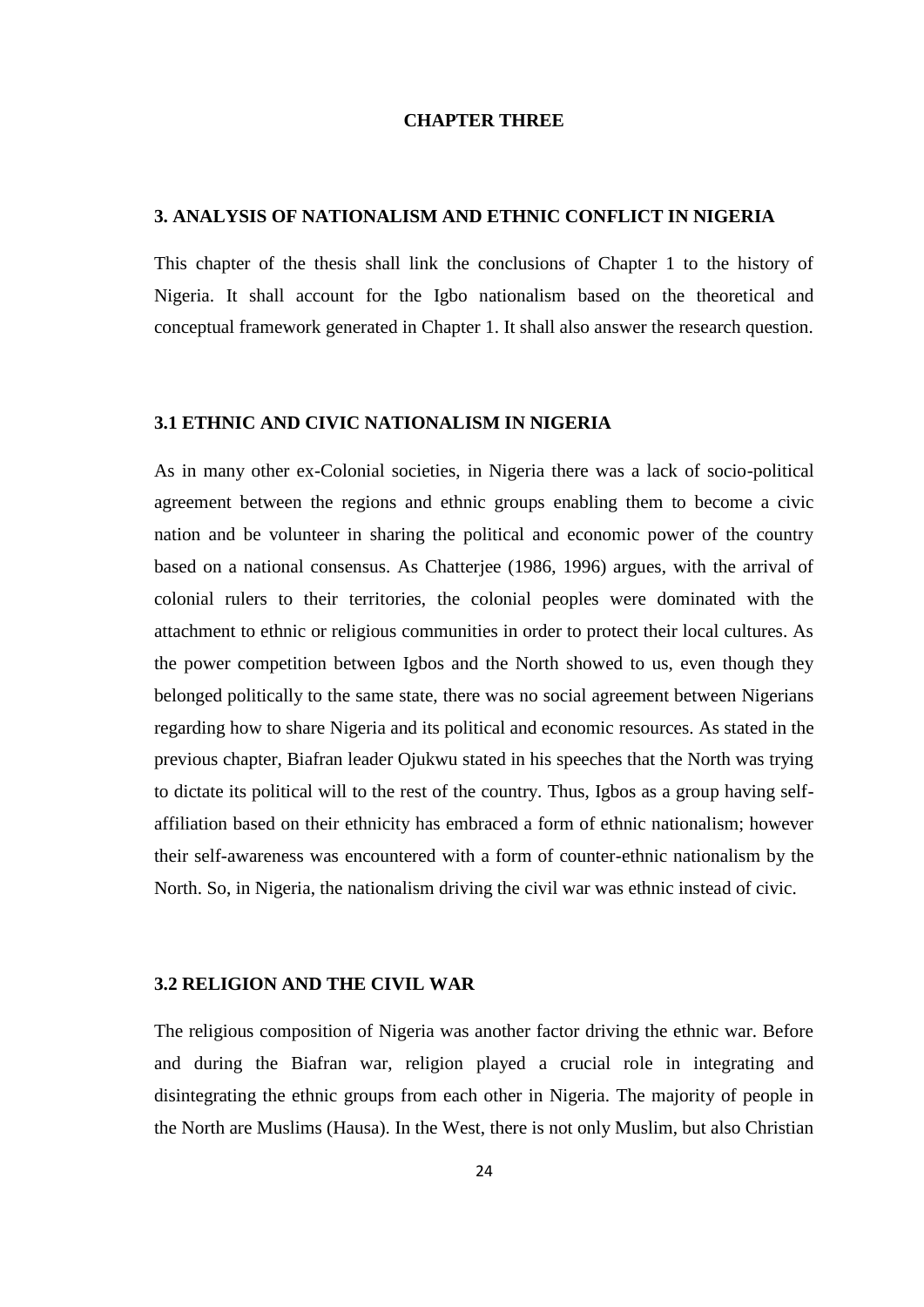Yorubas. In the East however, the Igbos are majorly Christians. This gives a clue about why the ethnic violence was experienced in the North and the East and not in the West. Despite that the two contesting religions placed their priority in the political and economic positions in the country; religious factors were traced to the fight. The Muslim majority of the North had demanded 50% of the seats in federal legislation and the Christian majority of the East followed a secessionist policy (Mwakikagile, 2001). It is a fact that Gowon was not a Muslim. However, the Muslims of the North exerted violence on Christian Igbos during the coup, the counter-coup and the civil war. Due to the violence, Igbos was forced to be separated from their families, kinship groups, towns and villages. In Igbo culture, abandoning the village or town was seen as a betrayal to ancestors and traditions. Thus, for Biafrans and Igbos, the main motivation of the war was the survival of identity. In his speeches, Ojukwu tended to present the Northerners' violence against Igbos as a "genocide" and "jihad". On the other hand, it was also a fact that leaders of Hausas were in search of rendering the Muslim character dominant in Nigerian politics. Nonetheless, there was a clash of religions between the Muslims and Christians, but particularly Hausas and Igbos in the Nigeria, which led to the civil war (Burgress 2004: 88-89).

#### **3.3 ECONOMY AND ETHNIC CONFLICTS**

The Nigerian civil war was also caused by economic disputes and disagreements particularly about the eastern oil. The British who overthrew the caliphate rulers during the 1914 were only interested in exploiting the economy of the country which they claimed they brought together under the name NIGERIA. Unfortunately, the Nigerian leaders that took over from the British failed in efforts to evolve the nationally shared values that were essential for national unity. The oil was the main natural resource driving the Biafran war. Under the British rule, only the British companies had oil licenses in Nigeria. Thus the utilization of oil in Nigeria was an issue decided by the British during the colonial rule. In the era of independence, the Multinational Oil Companies utilizing Nigerian oil were asked to pay 50% profit tax to the central government. In 1960s, the oil was produced in the Midwest and in the East. The leaders of Republic of Biafra aimed to obtain the income from the oil trade as an independent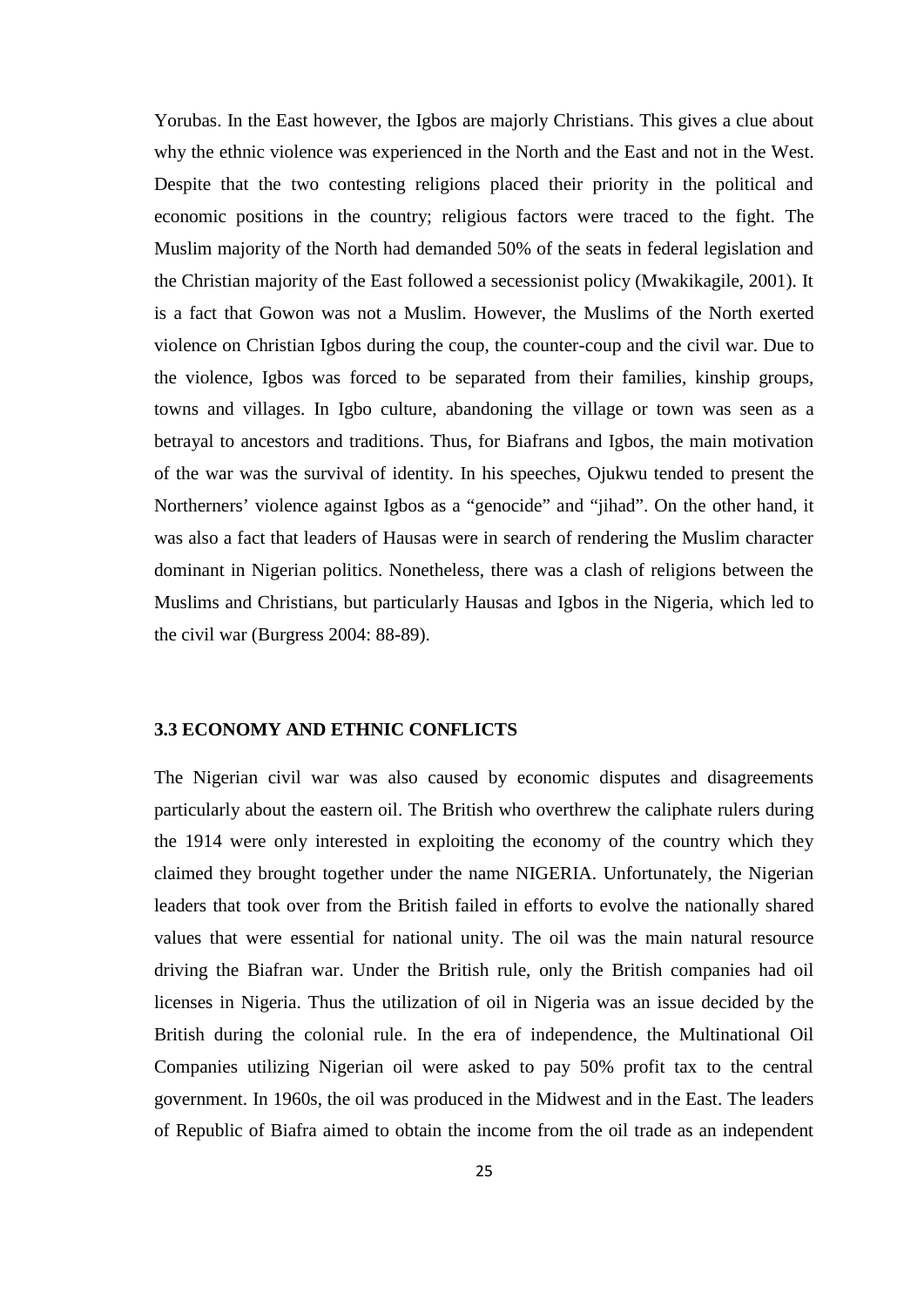state, instead of leaving it to the central government. However not only before, but also during the Biafran war, the central government claimed rights on Eastern oil. Based on the Petroleum Act of 1969, the Federal Government of Nigeria had declared its ownership and control over "1. All Petroleum in, under or upon any lands in the country. 2. All petroleum under the territorial waters of Nigeria. 3. All land forming part of the continental shelf of the country" (Yusufu 2012: 193).

At this point, approaches of Mann, Breuilly and Brass become useful in analyzing the economic aspects of the civil war. The three scholars assert that nationalism is a tool of motivation that mobilizes the people to achieve economic or political goals. Remaining under a federal Nigeria would mean to Biafrans sharing the income from oil with the rest of the country. However, under an independent Biafra, the oil would belong only to Biafrans instead of Nigerians. The ideology of the Igbo ethnic group tempered with the economic growth of the country. Therefore, the economic perspective based on the oil resources was a motivation for the war. As noted in the previous chapter, the central government had divided Nigeria into 12 in order to prevent the sea access of Biafra and discouraging the secessionist movement by rendering Biafrans dependent on the rest of the country.

In nationalism theories, Paul Brass assets that ethnic identity and modern nationalism arises out of specific types of interactions between the leadership of centralizing states and the elites from non-dominant ethnic groups. He insists that ethnicity and nationalism are the products of modernity; and its constructed character. (Brass, 199 1:9). He also opined that cultures are fabricated by elites who use raw materials from different groups to create ethnics nations; hence, the elites aimed at ensuring their economic or political advantages for themselves. While the Biafrans aimed at the oil in the east which promised development for the Igbo people, the pressure from the north and the federal government crippled their wish to be an independent state of Biafra. The Biafrans failed in their quest to secede because they are minority from the eastern region and the northerners are the majority ethnic groups in Nigeria; hence, the Igbo ethnic groups were suppressed and failed to achieve their dream of becoming an independent state of Biafra.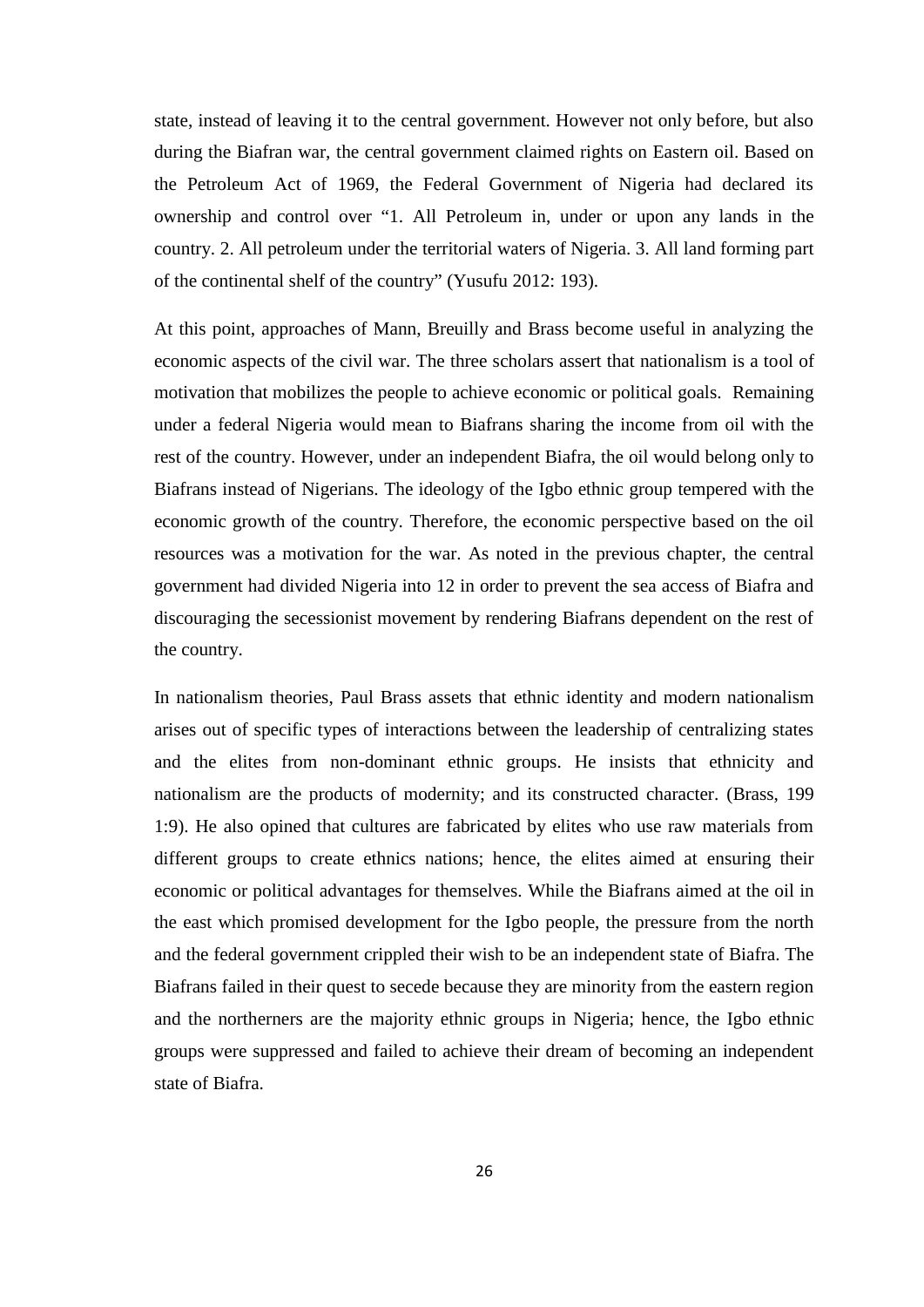#### **3.4 POLITICS OF ETHNIC CONFLICT IN NIGERIA**

In Chapter 1, it was noted that the ethnic conflicts lead dominant groups try to centralize the state while they lead the minor groups to try to decentralize the state. It was also stressed that assimilative policies of dominant groups and secessionist policies of minor groups trigger each other. Interestingly, Ironsi, as an Igbo leader, tried to centralize the governance of Nigeria. However, he favored Igbos in the statecraft by providing their promotion under the military regime. So, he tried to centralize the state, but, at the same time, to maximize the political power of Igbos. In addition to this, his successor, Gowon, tried to decentralize the governance by dividing the federation to 12 regions. Also, the war is viewed as ethnic conflict as the political parties were ethnic based, hence the killings of politicians was ethno-political; as the political party in power was a northern based party. As a result, the government was occupied by the Hausas, and the Yorubas had the Igbos withdrawn from the government to Biafra. Based on the conventional wisdom, Ironsi (an Igbo leader) would hardly try to centralize the state and Gowon (an anti-secessionist leader) would hardly try to decentralize the state. However, for Ironsi, further centralization was a way of providing Igbo dominance over Nigeria, and, for Gowon, decentralizing the governance was a way of fighting the Biafran secessionism. So, even though the policies of the two leaders were, to some extent, contradictory to the assumptions of the conventional wisdom, the main motivation of their decisions was the power competitions. On the other hand, the pressures from Gowon government and the secessionism of Biafra mutually triggered each other. Biafrans preparations to secede led the Gowon government to increase the pressure on Biafra, and Gowon government's pressures inflamed the secessionism of Biafra.

In this thesis, these three authors Mann, Breuilly and Brass in their theories explained and analyses igbo nationalism in Nigeria during the 1960s. These authors have a common feature that is prominent to the state and in the development of nationalism. Breuilly (1982-83) in his "Nationalism and the state" says that nations and national sentiments exists in mediaval Europe, but nationalism exists in the modern era; he sees it as a consequence of development of modern state and that of the international state system. According to Breuilly, the formation of western European states at religious and political level struggles is seen at the early modern periods. In the case of Nigeria, it was power struggle and competition especially between the north and the secessionists'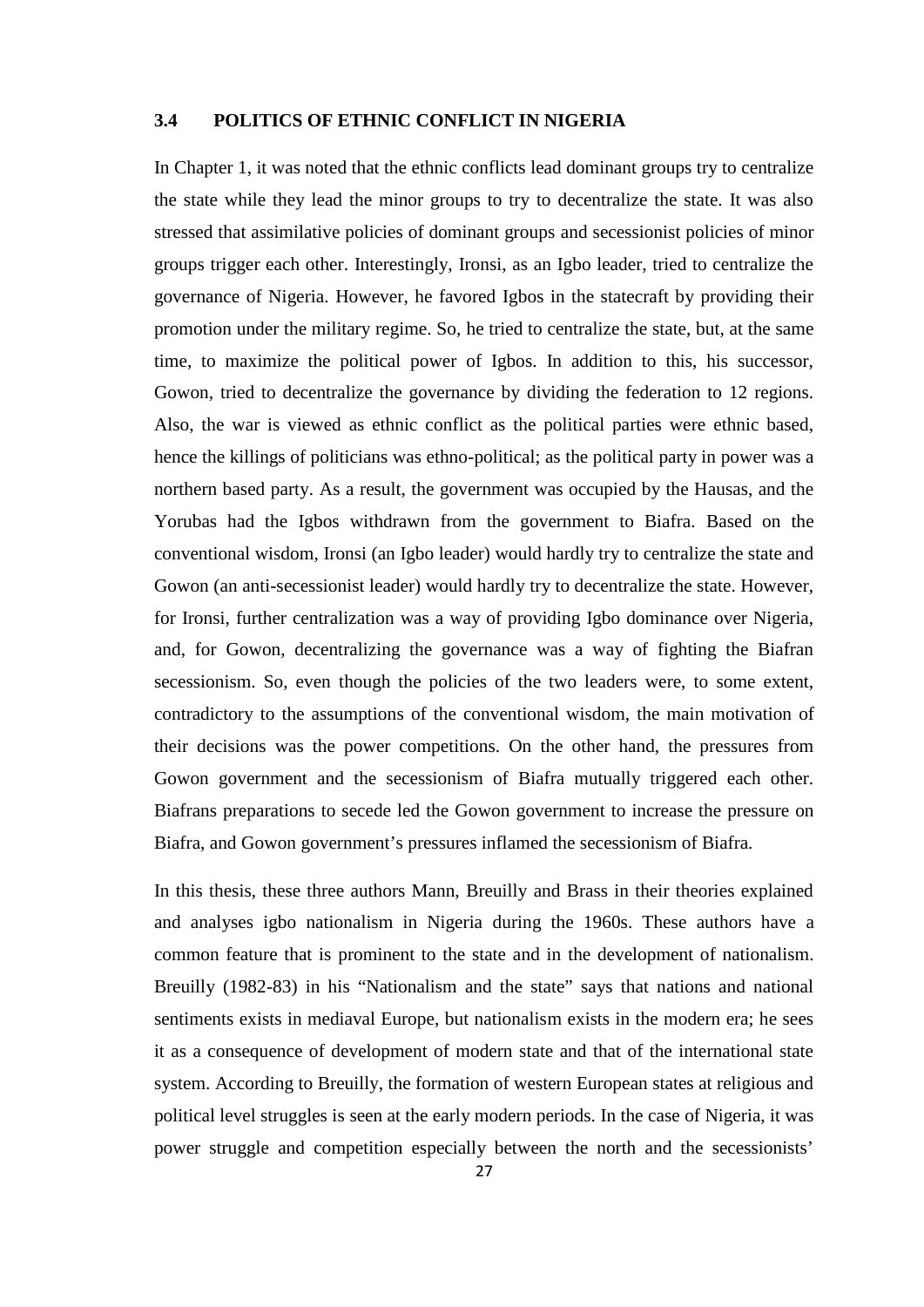biafrans. While the government of Gowon aimed at bringing Nigeria together as one, the clash between the federal military government, north and the biafrans increased and the unity of Nigeria faded away; with that, politics in the country became a game for who have the power and influence.

There were political coup de 'tat that were carried out from the different regions of Nigeria during the civil war. Political readers plotted several coups in order to put other regions away from obtaining the key positions in the governance of the country. In the process, the north carried their own plots, the east and also the west; many leaders of these regions lost their lives. Major General Aguiyi Ironsi who launched the first coup was killed in another coup by Theophilus Danjuma. Ironsi was the only Nigerian military heed of state that had the shortest term in office, spending: 194 days as head of state. Others were military generals and officers from all the regions; all the killings were to dominate and attained a political power and positions that is based on selfish reasons. These reasons let to innocent Nigerians killed and dispose of their villages, families and properties. The civil war ravages and placed Nigerians in a position of pity sufferings especially the children who suffered different diseases due to the selfishness of Nigerian leaders.

Mann also as a theorist of nationalism says in accounting for nationalism development, it is important sees these four sources of social power: economic, political, ideological and military. He sees these four sources of social power as those that make up a nation (Mann, 1993:731). As in Nigeria, the north and the east region which are the contending parties in this research are both trying hard to attain these four social powers to favor their respective regions. The Biafrans, despite their efforts to be separated from the rest of Nigerians were denied the right and their leader after the defeat surrendered to the government of Nigeria, and that was the end of the civil war of 1966 in Nigeria.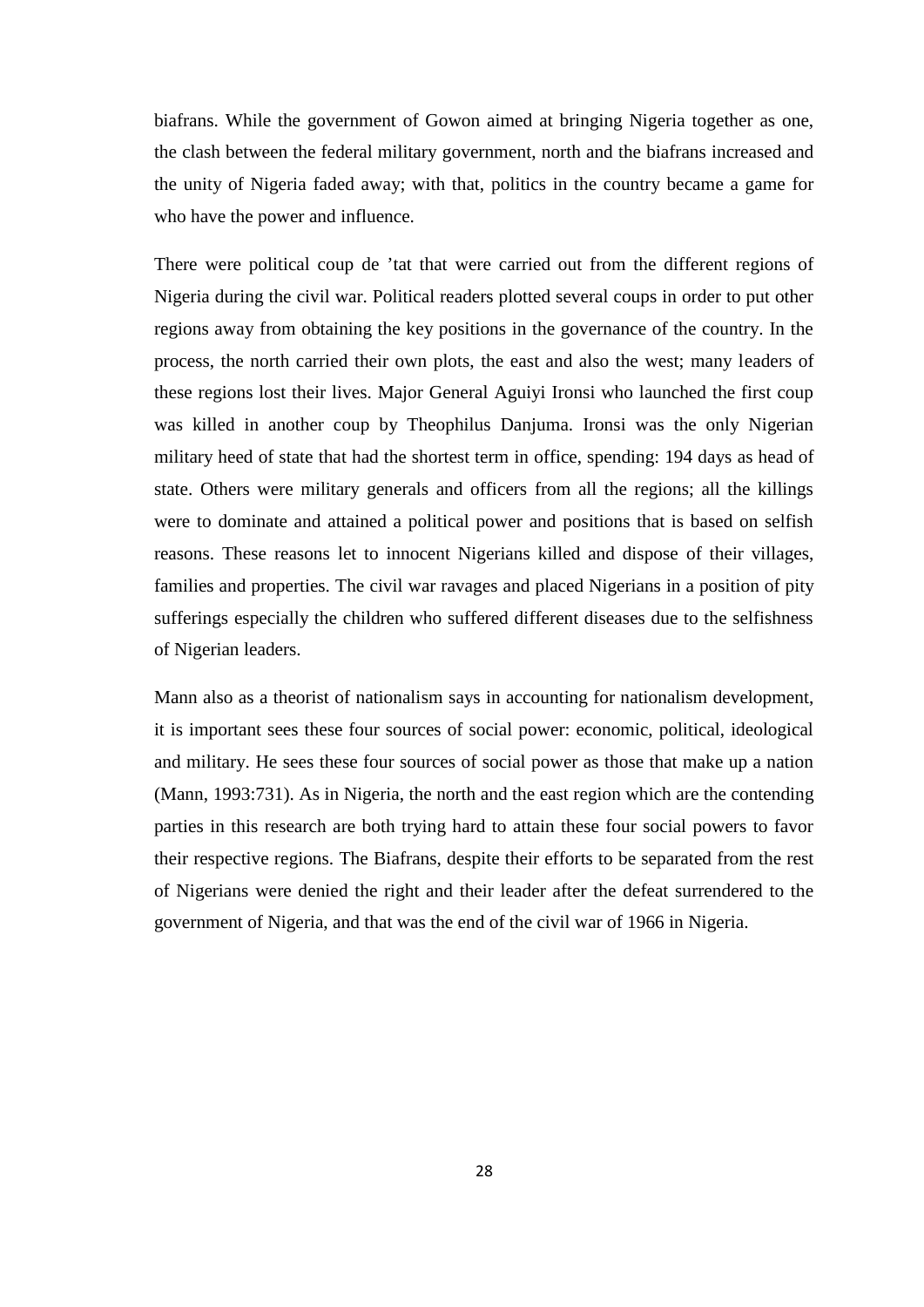#### **CHAPTER FOUR**

#### **CONCLUSIONS**

This thesis generated a conceptual framework for the analysis of Igbo nationalism in 1966-1970. The thesis had the research question of ""What were the conditions motivating the Igbo nationalism in 1966-1970?" Speaking with impartial and academic terms, this thesis concludes that there were two fundamental conditions motivating the Igbo nationalism: The political power competition between different regions and ethnic groups, and the oil which promised economic development. Ironsi tried to maximize the Igbo influence over Nigerian politics by seizing power, appointing Igbos to key positions and centralizing the state. However he failed. Likewise, Ojukwu tried to secede from Nigeria and use the oil for Biafra's interests. He also failed. In both attempts, the competition for power between the North and the East was a key factor driving the politics of Igbo leaders.

Accordingly, it analyzed the political sphere and the economic prospects as regards to central governments pressures and Biafra's secessionism. It concluded that the pressures from the North and the secessionist stance of the East triggered each other and led to the civil war in Nigeria. Interestingly, the thesis noted that the Ironsi's seizure of power and his attempts to centralize the state and appoint Igbos to key positions was something contradictory to the conventional wisdom. According to the conventional wisdom, in ethnic conflicts the minor groups generally tend to decentralize the state. However, Ironsi tried to use military power to render Igbos dominant in Nigerian politics. This maneuver shows us that, the minor groups might also try to centralize the state under their own dominance. However, Ironsi failed and he was killed. After the counter-coup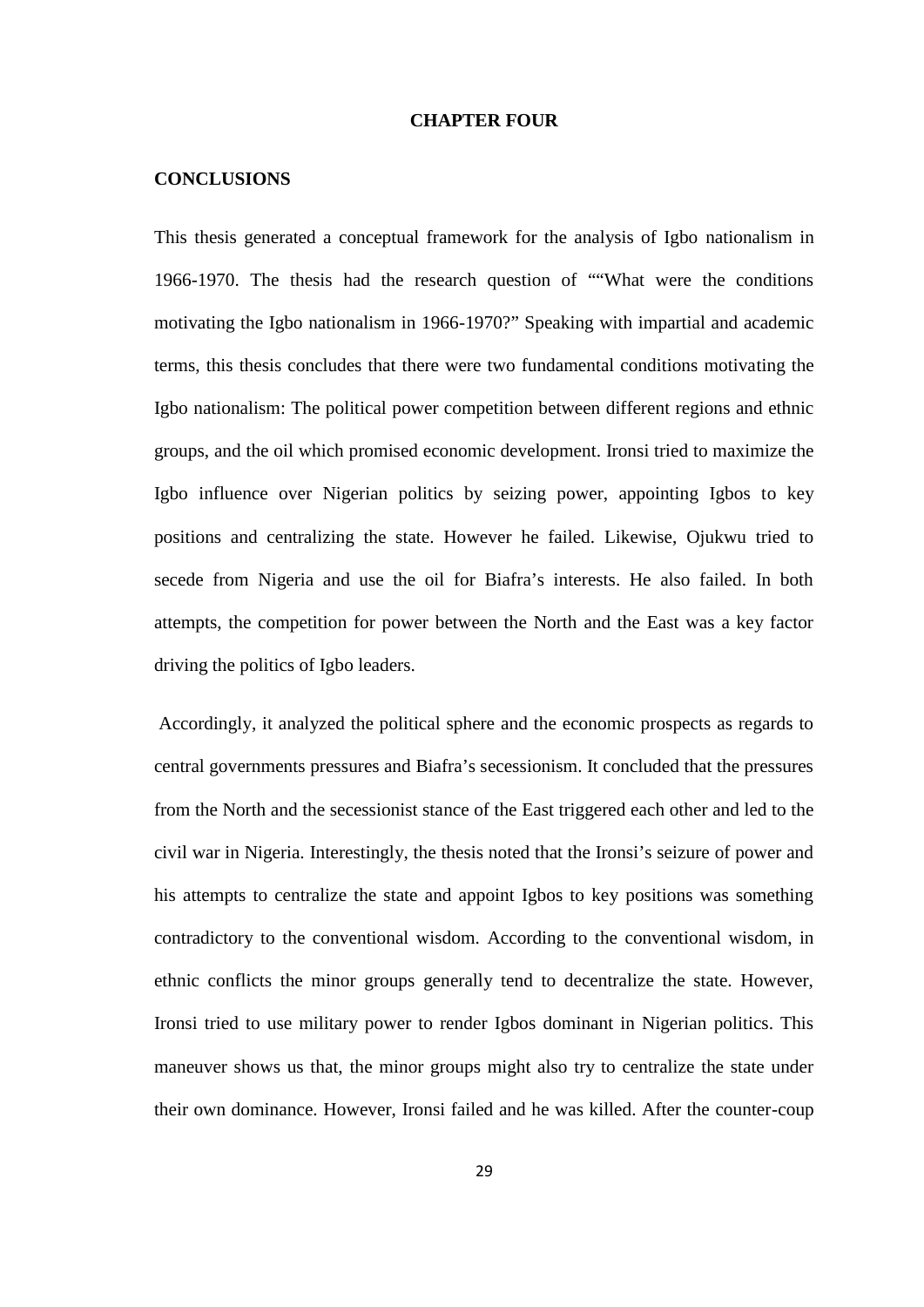seized by Gowon, Biafran leadership tried to utilize the oil and they were reluctant to share it with the rest of the Nigeria. This was the main economic reason beyond Biafran secessionism and the civil war. Therefore, this thesis concludes that the political and economic power competitions between different regions and ethnic groups in Nigeria constituted the main motivation for the Igbo nationalism. This thesis has reached to the conclusion that the Modernist approach in the literature of Nationalism Studies successfully accounts for the Igbo nationalism, since there were political and economic reasons driving the secessionist movement. The thesis also noted that, the religion was used as a tool of nationalism propaganda, motivating Igbos to stand against the North (composed mostly of Muslims).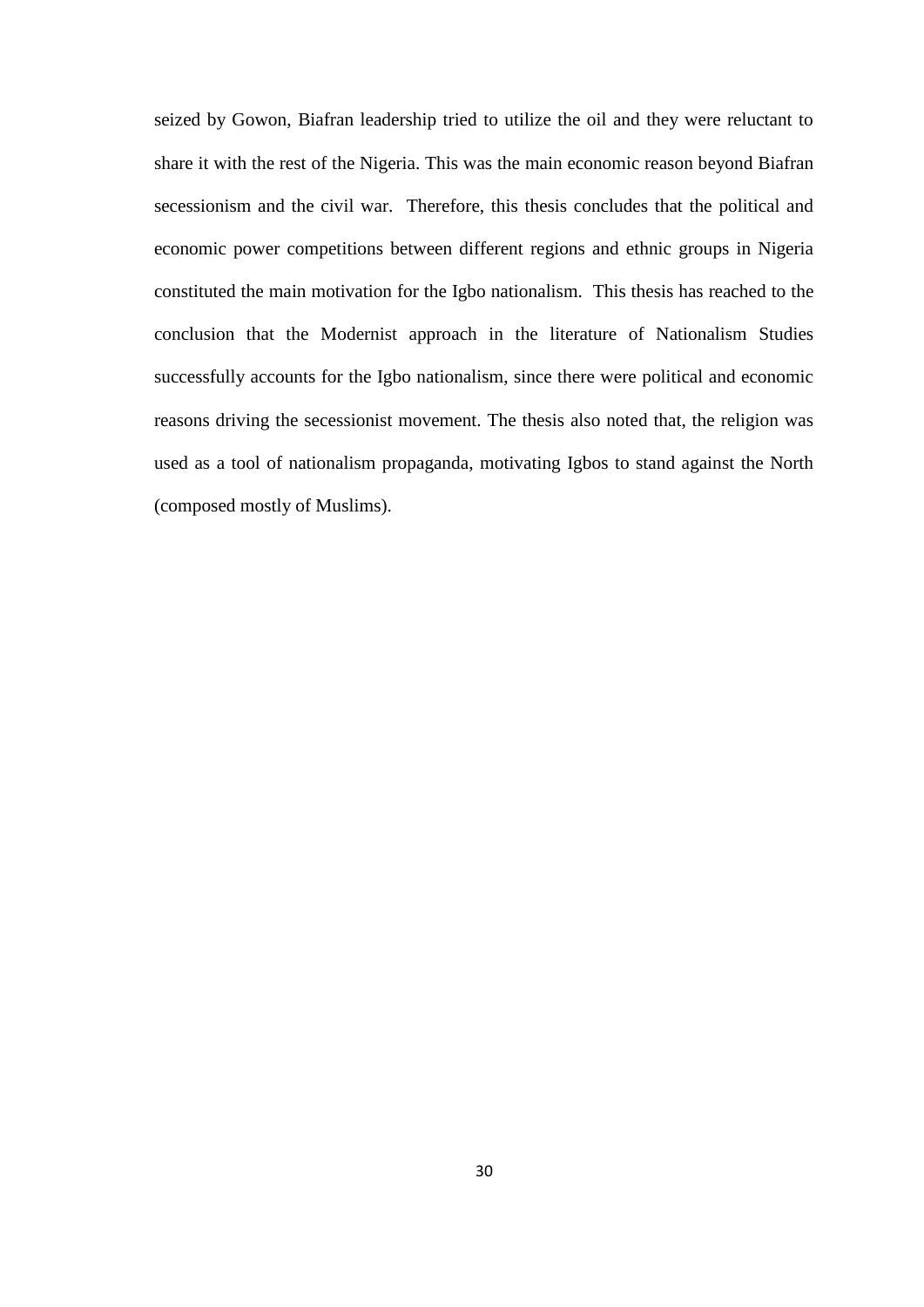# **Photos of Nigerian leaders during the Biafra civil war:**





**Major Gen. Yakubu Gowom**



**Ojukwu**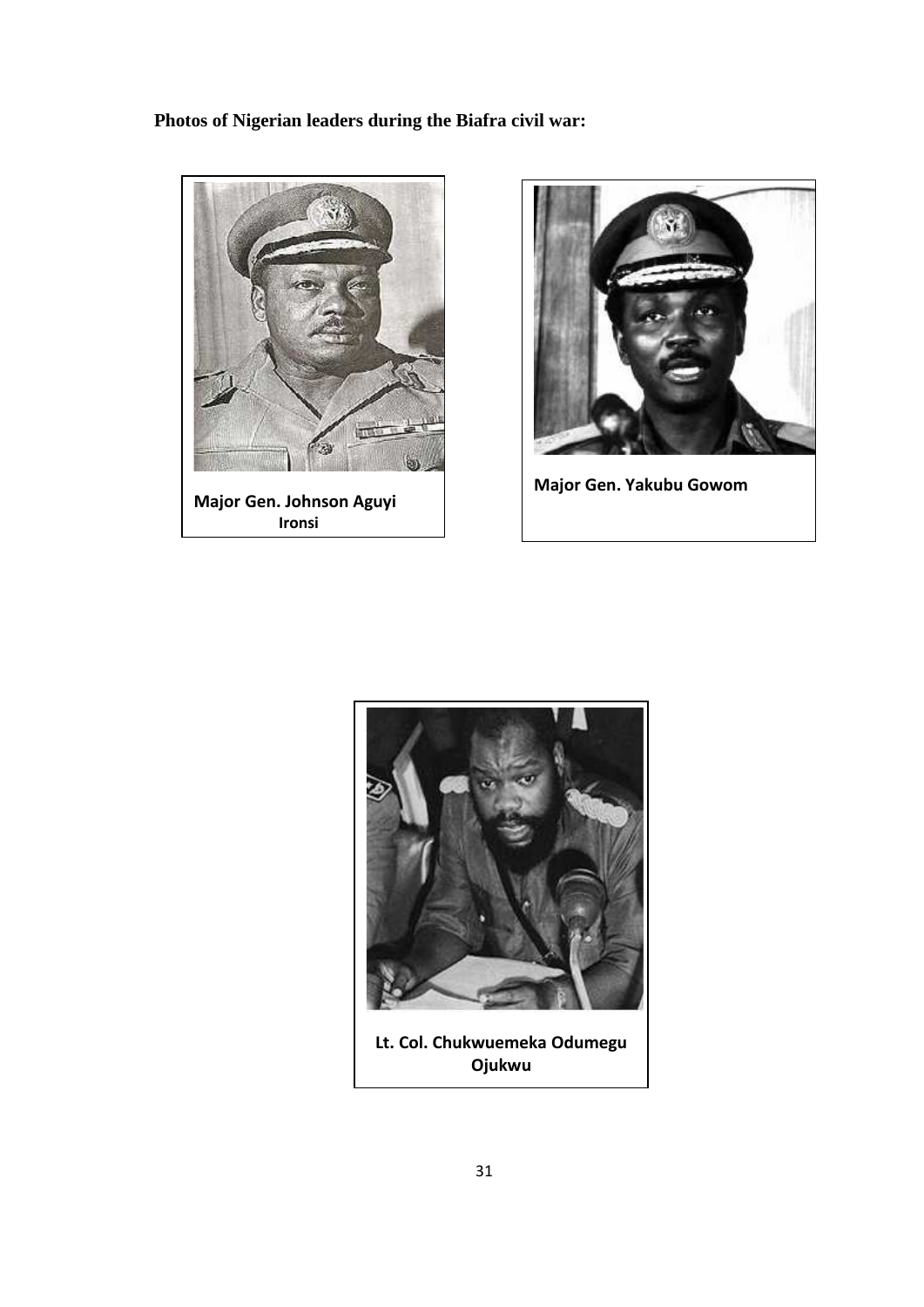### **Photos during the Biafran civil war in Nigeria:**



**The Biafran Soldiers**



**A humanitarian woman giving aids to the Biafran children.**



**A family in Biafra, a secessionist state in Nigeria, 1970** (http://www.nairaland.com/58 2396/biafra-nigerian-civil-war pictures/3)

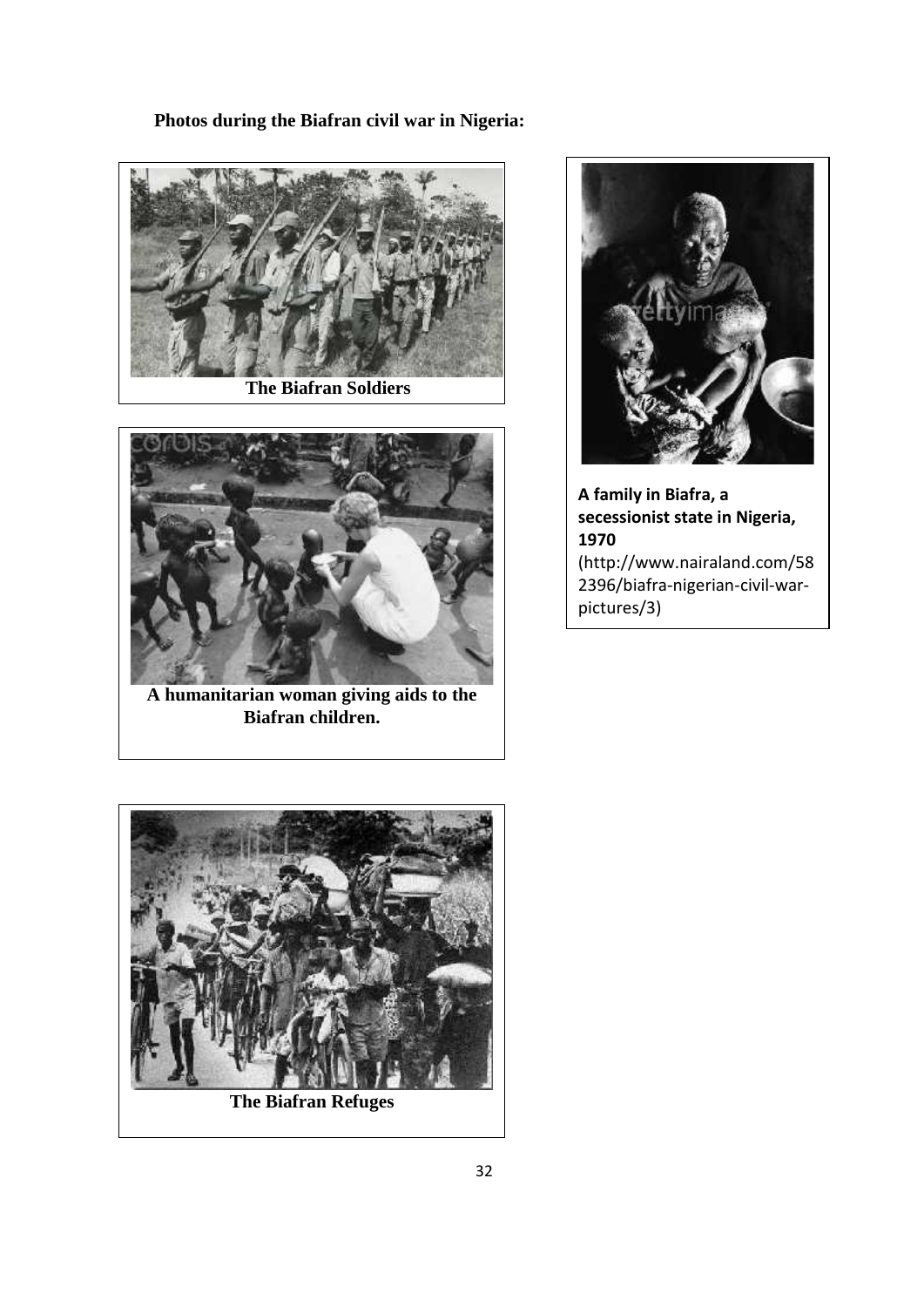**Flags and maps of Nigeria and the Biafra:**





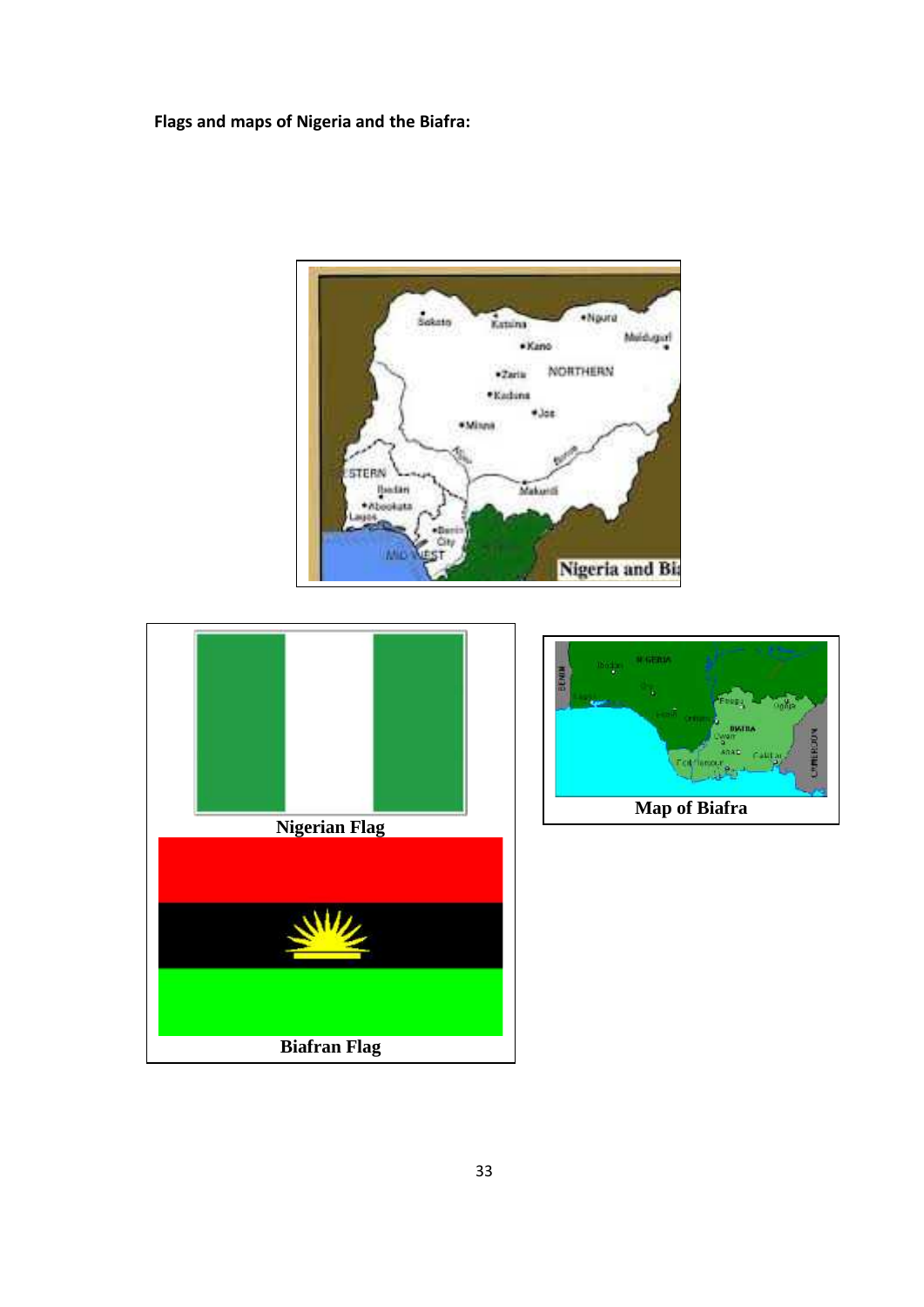#### **REFERENCES**

Atofarati, A.A., 1992*. Nigerian Civil War, Causes, Strategies, And Lessons Learnt*.

Nigeria Masterweb Home.

Berghe, P. 1994. *'A Socio-Biological Perspective'*. In: Hutchinson, J., & Smith, A, D., 1994 (ed). *Nationalism.* Oxford: Oxford University Press. pp. 96-103.

Biafra/Nigeria, 1967*. Assemble of Heads of state and government*. (PDF Document). Heinonline. Content downloaded/printed from HeinOnline (http://heinonline.org).

Biziouras, N., 2014*. The political Economy of Ethnic Conflict in Sri Lanka*: Economic Liberalization, Mobilizational Resources, and Ethnic Collective action. New York: Routledge.

Brass, P,R. 1991. *Ethnicity and Nationalism: Theory and Comparision.* New Delhi: Sage Publications.

Breuilly, J. 1993. *Nationalism and State.* Manchester: Manchester University Press.

Bugress, R.H., 2004. *The civil War Revival and its Pentecostal Progeny: A Religious Movement among the Igbo people of Eastern Nigeria* (1967-2002). Ph.D. University of Birmingham.

Carland, J. M., 1985. *Colonial Office and Nigeria*, 1898 – 1914. Hong Kong: The Macmillian Press Ltd.

Chiqere, N.H.M.V., 2001*. Foreign Missionary Background and Indigenous Evangelization in Igboland.* Volume 15: Ecumenical Studies. LIT Verlag munster.

Coleman, J.S., 1960. *Nigeria: Background to Nationalism*. United States of America: Designed by Ward Ritchie

Dafinger, A., 2013. *The Economics of Ethnic Conflict: The Case of Burkina Faso*. Boydell and Brewer Ltd: CPI Group (UK) Ltd, Croydon, CRO 4YY.

Gellner, E. 1983. Nations and Nationalism. Ithaca: Cornell University Press.

Eriksen, T.H., 2002. *Ethnicity and Nationalism: Authropology Perspectives*. 345 Archway Road, London N65AA and 22883 Quicksilver Drive, Sterling, VA 20166―2012, USA: PLUTO PRESS.

Federenko, V., 2012. *Central Asia: From Ethnic to Civic Nationalism*. USA: Rethinking Institude.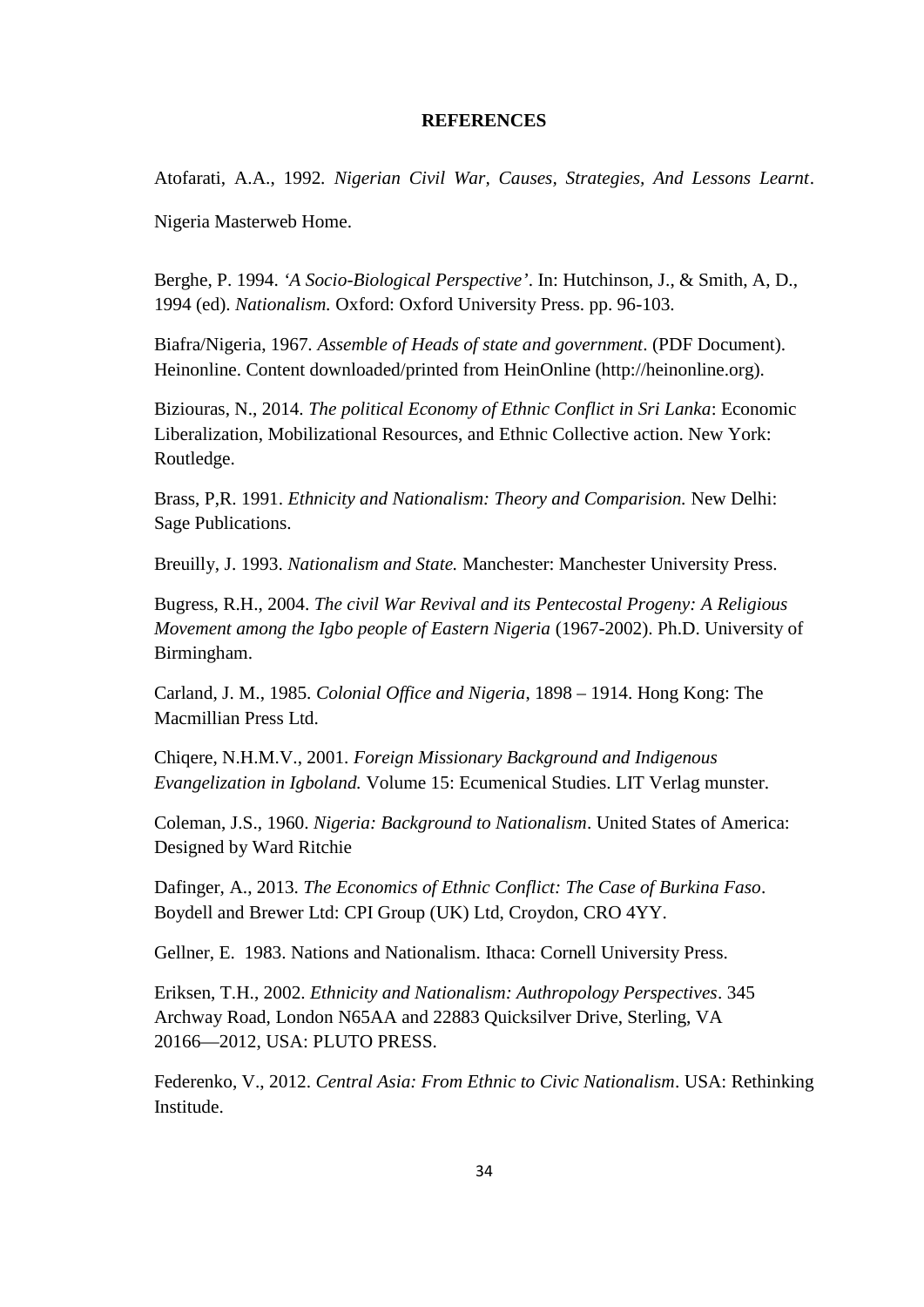Fenton, S.A., 2003. *Ethnici*ty. 65 Bridge Street, Cambridge, UK: Polity Press, Blackwell Publishing Ltd.

Folola, T., Aderinto, S., 2010*. Nigeria, Nationalism, and Writing History*. Africa: University Rochester Press.

Folola, T., Heaton, M.M., 2008. *A History of Nigeria*. The Edinburgh Building, Cambridge CB2 8RU, UK: Cambridge University press, New York.

Fox, J., 2002. *Ethnoreligious Conflict in the Late Twentieth Century: A General Theory*. United States of America: Lexington Books.

Goski, P.S., 2000. *The Mosaic Moment: An Early Modernist Critique of Modernist Theories of Nationalism*. Chicago Journals. (American Journal of Society). Vol. 105, No. 5 (Mar., 2000). ), pp. 1428-1468. Available through: The University of Chicago Press. (Accessed: march, 2000).

Horowitz, D.L., 1985*. Ethnic Groups in Conflict*. United States of America: university of California press.

Horowitz, D.L., 2001. *Ethnic Groups in Conflicts updated Edition with a new preface*. London England: University of California press, Ltd.

Ifekwunigwe, A.E., Grasset, N., Glass, R., and Foster, S., 1980*. Immune responses to measles and smallpox vaccination in malnourished children.* The American Journal of Clinical Nutrition, full text (PDF) (Vol. 33 no. 3 621―624). Abstract only. Available through: The American Society for Clinical nutrition, Inc. 9650 Rockville, Bethesda, MD 20814: Custom Publication FAQ.

Ihediwa, N. C., Iheka, C.N., 2013. *Keynote Adress Biafra, Civil War, and Genocide*. Archives―Biafra Conference Abstracts. 10393. Archives: website .<http://academic.mu.edu/koriehc/documents/BiafraconferenceABSTRACTS.pdf>

Isaac O.A., Uzoigwu, G. N., Uwazie, E.E., eds., 1999a. *Inter- Ethnic and Religious Conflict Resolution in Nigeria.* United States of America: Lexington Books.

Kedourie, E., 1960*. Nationalism*. (online) Available at www.panarchy.org – (Accessed 2000-2015).

Kirk- Greene, A.H.M., The Scandinavian Institution of African studies- Uppsala 1975. *The Genesis of the Nigerian Civil war and the Theory of Fear.* Sweden: Uppsala offset center AB.

Korieh, C., 2012. *The Nigeria―Biafra War*. 20 Northpointe Parkway, Suite 188 Amherst, NY 14228: Cambria Press.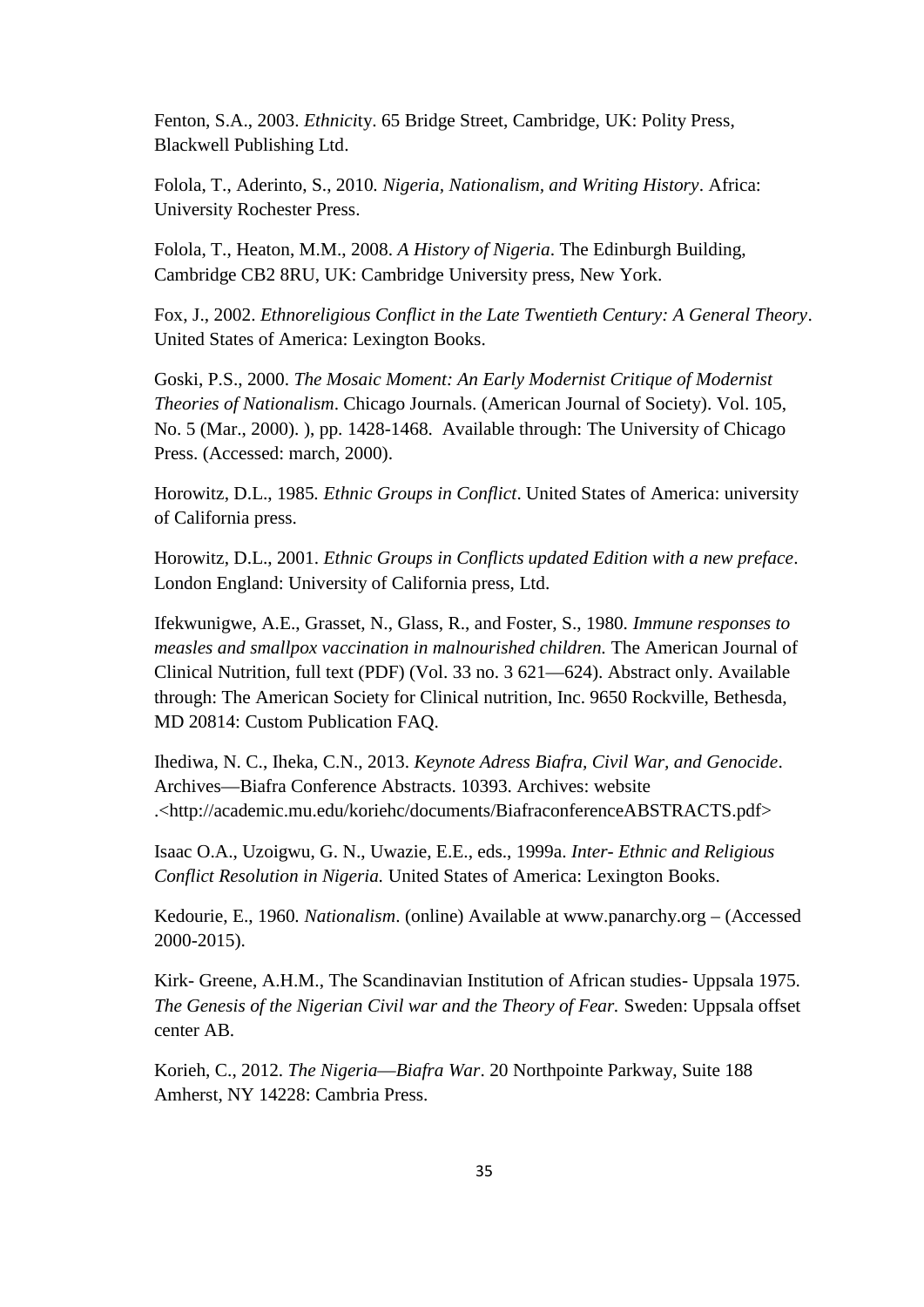Liobera, J.R., 1999*. Recent Theories of Nationalism*. A. bis c/Leiva, 3, baixos. 08014 Barcelona: Toni Viaplana.

Mann, M. 1990. *The rise and Decline of the Nation-state.* Oxford: Blackwell.

Mwakikagile, G., 2001*. Ethnic Politics in Kenya and Nigeria*. Huntington, NY: Nova Science Inc.

Nwabueze, B.O., 1982*. A Constitutional History of Nigeria.* C. Hursy & Co. Publishers.

Ojo, B.A., 1998*. Nigeria's Third Republic: The Problem and Prospects of Political Transition to Civil Rule.* 6080 Jericho Turnpike, Suit 207 Commack, New York 11725: Nova Science Publishers, Inc.

Okochi, I.N.A., 1990*. Nigeria's African Policy: A study of Her Role in the African Unification Movement* (1960-73). Lagos Nigeria: Cross Continent Press.

Omaka, A.O. 2014*. The forgotten Victims: Ethnic Minorities in the Nigeria-Biafra War*, 1967-1970. Journal of Retracing Africa: (Vol.1, Issue 1 (2014): 25-40. http://encompass.eku.edu/jora/vol1/iss1/2 (Accessed 17, Febuary, 2014).

Oyediran, O. ed, 1979*. Nigerian Government and Politics under Military Rule*, 1966- 79. London and Basingstoke, Associated Companies in Delhi Dublin, Hong Kong, Johannesburg, Lagos and Melbourne: The Macmillan Press LTD.

Ozkirimli, U., 2010. *Theories of Nationalism: A Critical Introduction*. Houndmills, Basingstoke, Hampshire RG21645: Palgrave Macmillian.

Smith, A.D., 1971. *Theories of Nationalism*. Henriett street, London W. C.2. : Gerald Duckworth & Company Limited.

Smith, D., Smith, A., 2013*. Nationalism and Mordernism*. Routledge, 2013.

Sorens, J., 2012*. Secessionism: Identity, Interest and Strategy*. Canada: McGill – Queen's University press.

Thompson, J.E., 1990. *The American Policy and African Famine: The Nigeria – Biafra War*, 1966 – 1970. 966. 09 Thom – Geography and History (General History of Africa). Abstract only. Available through: ONSA Digital Library website― htt://hdl. New York: Greenwood Press.

Tishkov, V., 1997. *Ethnicity, Nationalism and Conflict in and After the Soviet Union*. The Mind Aflame. 6 Bonhill Street London EC2A 4PU, 2455 Teller Road Thousand Oaks, CA 91320: SAGE Publications Ltd.

Udo, R.K., 1970. *Geographical Regions of Nigeria*. Berkeley and Los Angeles: University of California Press.